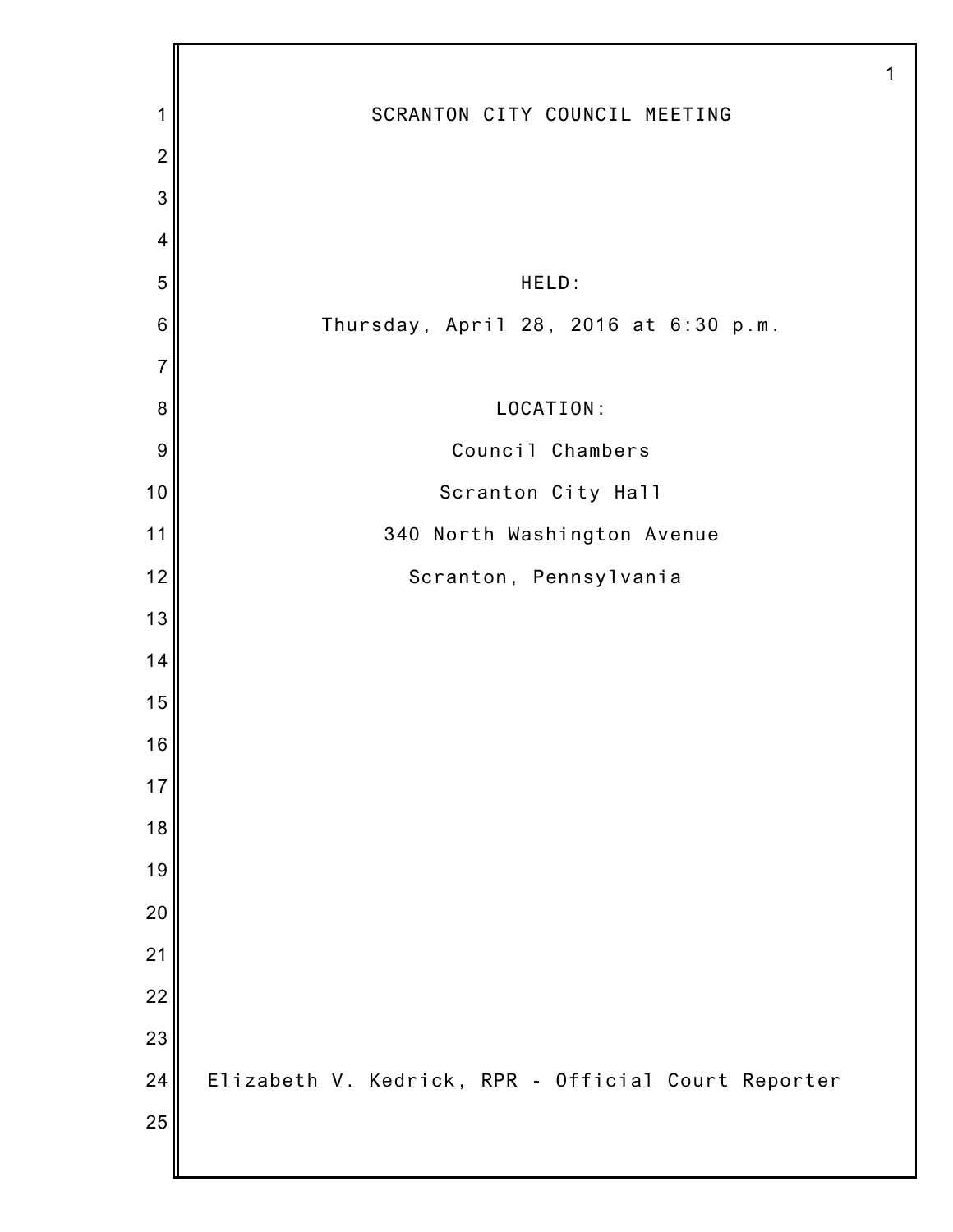| 1              | CITY OF SCRANTON COUNCIL:           |
|----------------|-------------------------------------|
| $\overline{2}$ | JOSEPH WECHSLER, PRESIDENT          |
| 3              | PATRICK ROGAN, VICE-PRESIDENT       |
| $\overline{4}$ | WAYNE EVANS                         |
| 5              | WILLIAM GAUGHAN                     |
| $\,6$          | TIM PERRY                           |
| $\overline{7}$ |                                     |
| 8              | LORI REED, CITY CLERK               |
| 9              | KATHY CARRERA, ASSISTANT CITY CLERK |
| 10             | AMIL MINORA, SOLICITOR              |
| 11             |                                     |
| 12             |                                     |
| 13             |                                     |
| 14             |                                     |
| 15             |                                     |
| 16             |                                     |
| 17             |                                     |
| 18             |                                     |
| 19             |                                     |
| 20             |                                     |
| 21             |                                     |
| 22             |                                     |
| 23             |                                     |
| 24             |                                     |
| 25             |                                     |
|                |                                     |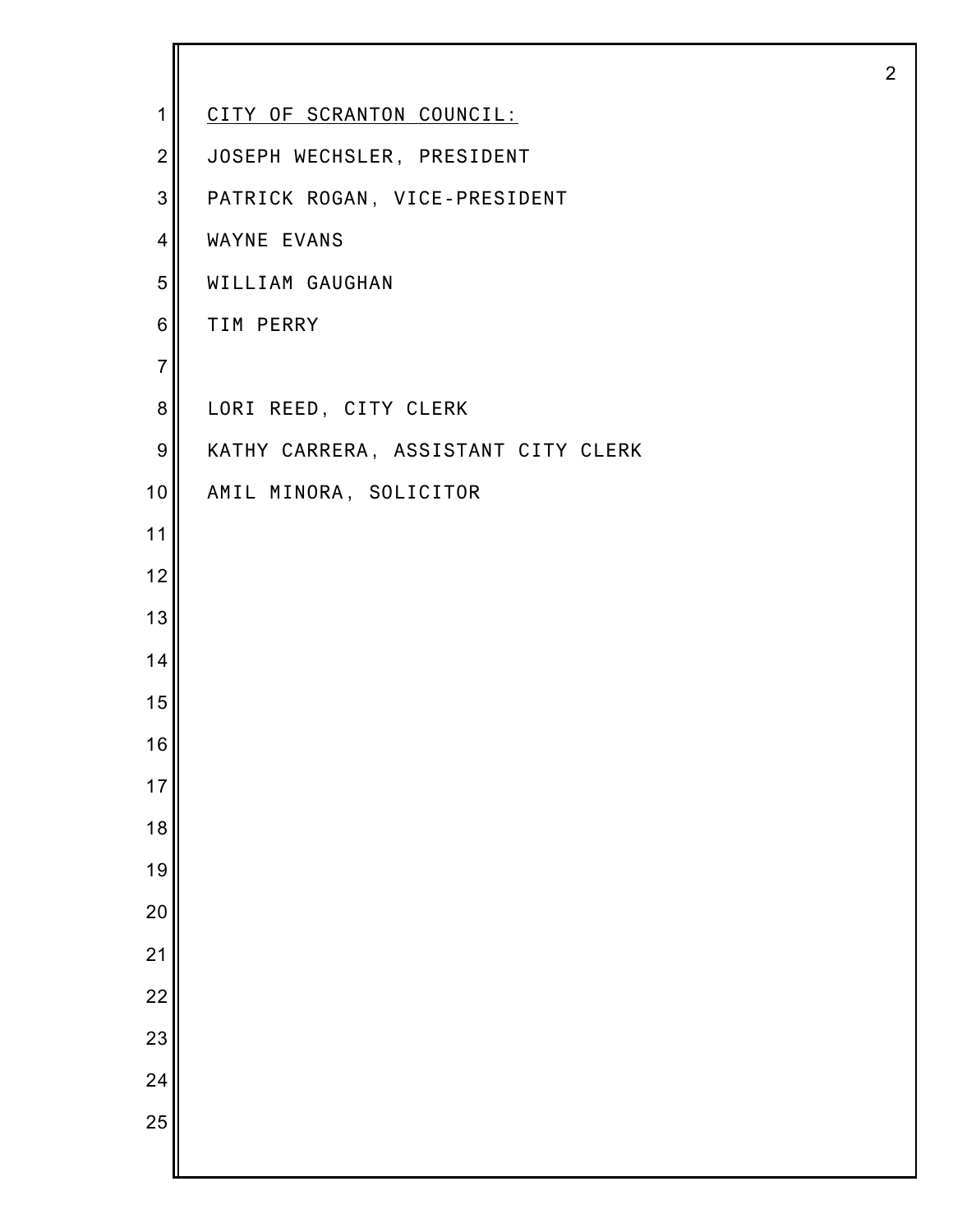|                | 3                                                  |
|----------------|----------------------------------------------------|
| 1              | MR. WECHSLER: Please stand for the                 |
| $\overline{2}$ | Pledge of Allegiance.                              |
| 3              | (Pledge recited.)                                  |
| 4              | MR. WECHSLER: Please remain                        |
| 5              | standing for a moment of silent reflection         |
| 6              | for our service men and women throughout the       |
| $\overline{7}$ | world. And also, for those who have passed         |
| 8              | away this week in our community.                   |
| 9              | (Moment of silence observed.)                      |
| 10             | MR. WECHSLER: Thank you. Roll                      |
| 11             | call, please?                                      |
| 12             | MS. CARRERA: Mr. Perry?                            |
| 13             | MR. PERRY: Here.                                   |
| 14             | MS. CARRERA: Mr. Rogan?                            |
| 15             | MR. ROGAN:<br>Here.                                |
| 16             | MS. CARRERA: Mr. Evans?                            |
| 17             | MR. EVANS:<br>Here.                                |
| 18             | MS. CARRERA: Mr. Gaughan?                          |
| 19             | MR. GAUGHAN:<br>Here.                              |
| 20             | MS. CARRERA: Mr. Wechsler?                         |
| 21             | MR. WECHSLER:<br>Here. 3A, there is                |
| 22             | no business at this time?                          |
| 23             | MS. REED: THIRD ORDER.<br>N <sub>0</sub><br>$3A$ . |
| 24             | BUSINESS AT THIS TIME.                             |
| 25             | MR. WECHSLER: Council members have                 |
|                |                                                    |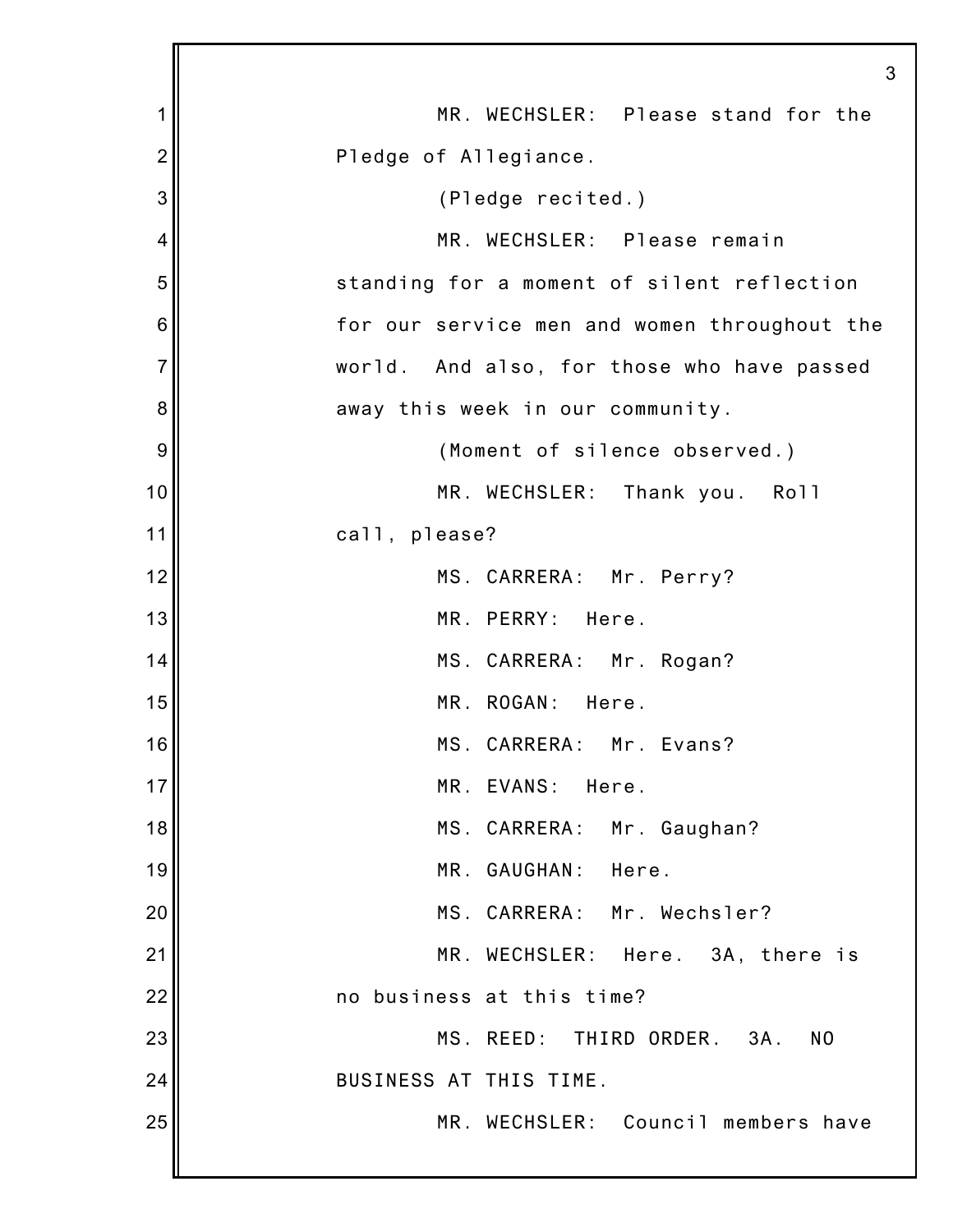|                 | 4                                            |
|-----------------|----------------------------------------------|
| $\mathbf{1}$    | any announcements?                           |
| $\overline{2}$  | MR. GAUGHAN: Yes, I have a few.              |
| 3               | First announcement is the Elijah Strong      |
| 4               | Zumba Thon benefiting Elijah Sabo. It's      |
| 5               | going to be held Saturday, April 30th at the |
| $6\phantom{1}6$ | Dickson City Civic Center, 935 Albert        |
| $\overline{7}$  | Street. And I'd just like to read a brief    |
| 8               | excerpt about what this benefit entails. In  |
| $9\,$           | February of 2015, Elijah Sabo was diagnosed  |
| 10              | with stage five neuroblastoma, a rare        |
| 11              | pediatric cancer that has no cure. Since     |
| 12              | that time, Elijah has been receiving his     |
| 13              | treatments and battling this disease at      |
| 14              | Sloan Kettering Cancer Center. The           |
| 15              | fundraiser has been organized to help        |
| 16              | alleviate some of the financial burden the   |
| 17              | family has endured and to support Elijah as  |
| 18              | he continues to stay strong and fight for    |
| 19              | his life. There are basket raffles, 50/50    |
| 20              | raffles, food and refreshments provided.     |
| 21              | Check in is at 6 to 6:30. Zumba starts at    |
| 22              | 6:30. So I would encourage everyone to get   |
| 23              | out to that event. The second thing I'd      |
| 24              | like to mention is that the Armed Forces     |
| 25              | Parade is May 21st of this year on Saturday  |
|                 |                                              |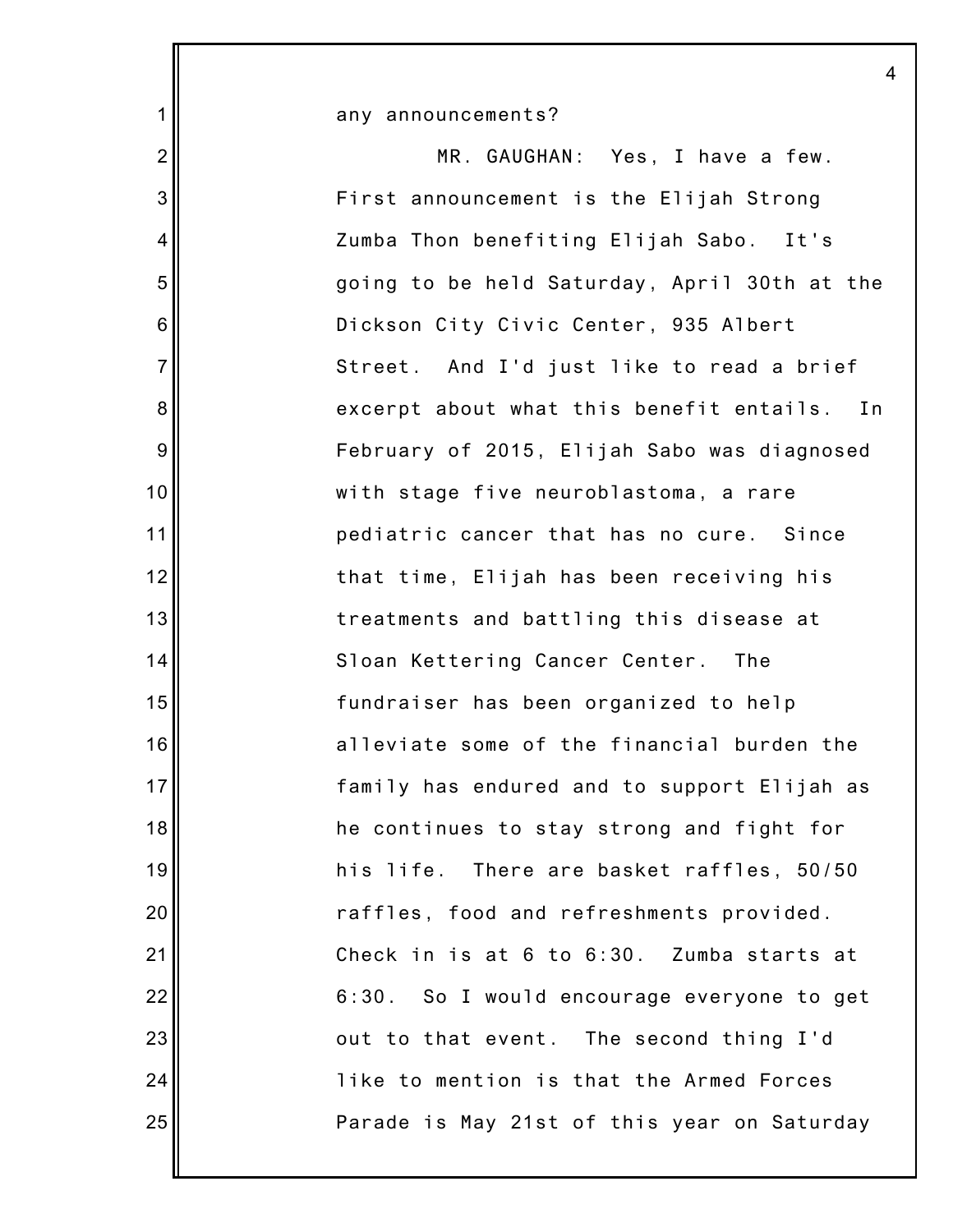starting at 11 a.m. at the Gino Merli Veterans Center on Vine Street and Penn Avenue. The parade will travel south to Lackawanna Avenue, then east to North Washington Avenue and finish up going north to Linden Street. Eight local marching bands and the Army and Material Support Band will play before and after the parade. And there will be many other military and non-profit organizations participating in the parade. And that is all I have. Thank you.

1

2

3

4

5

6

7

8

9

10

11

12

13

14

15

16

17

18

19

20

21

22

MR. WECHSLER: I do have one announcement that next week's scheduled meeting will be held on Wednesday at 6 p.m. There's a few of us that have conflicts on Thursday. So we will not be able to attend. So we will have our meeting on Wednesday next week at 6:30. Caucus at 6, meeting at 6:30. Anyone else? MS. REED: FOURTH ORDER. CITIZENS PARTICIPATION. MR. WECHSLER: Bill Jackowitz?

23 24 25 MR. JACKOWITZ: Bill Jackowitz, South Scranton resident. Good evening, City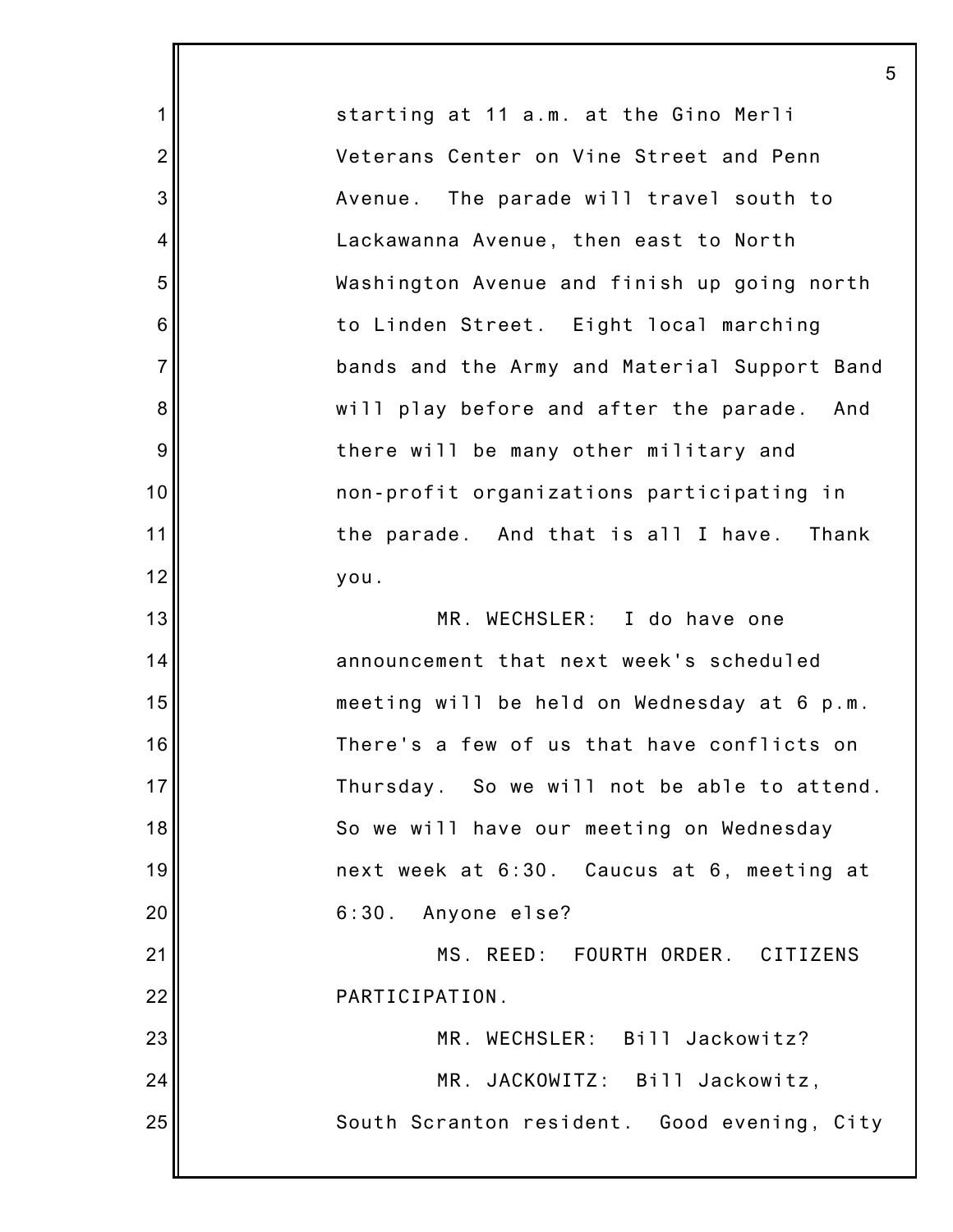Council. Good evening, Kathy, Stenographer, Lori and Amil. You know, it's been a long time since I've been here. I guess I hit my head harder than I thought I did because I came back. So, we'll just go from there. I've been paying attention though. I've been watching the meeting every week on television and so on and so forth. I'm still waiting for the shoe to drop in the citizens favor. One of these days, I know it's going to happen. You know, we've been distressed for 1,684 days. That's a long time. That's a lot of days, 1,686. You know, it's about time that we get out of this. My personal philosophy is borrowing money is not going to get us out of it. Borrowing money is just going to extend the distressed city status longer and longer and longer again. We somehow, someway, we have to become a more friendlier city. More business friendly, more citizens friendly. Because we're losing population. We're losing businesses. I see where Weiss's in South Side is moving out now. So there's another 55 jobs and another big building

6

1

2

3

4

5

6

7

8

9

10

11

12

13

14

15

16

17

18

19

20

21

22

23

24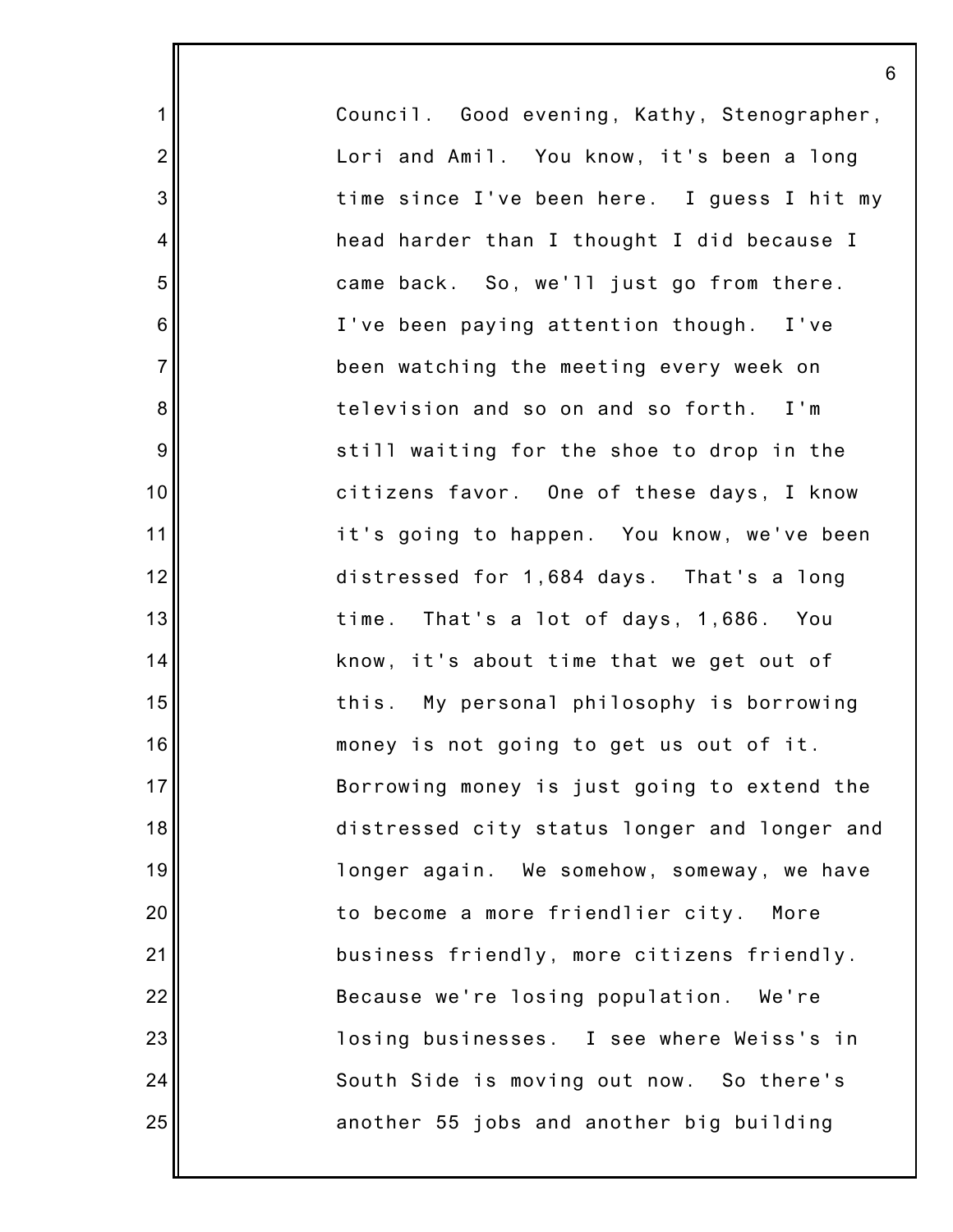that's going to be vacant. From what I understand that the beer distributor place on South Washington Avenue that I can't remember the name of it right now, they're going to be moving out. So, we as a population and as a community, you know, community stands for communications and unity. And we don't have communications or unity in this city. All the meetings are basically held behind closed doors. The only open and public meeting that's on a regular basis is the City Council meeting. And then, sometimes they open up some of the other meetings, but they don't allow the citizens to speak at them. So we have to become an open community. And you know, like I said, community stands for communications where politicians communicate with citizens and the citizens communicate with politicians in unity where we all work together, we work as one like a team, okay. And that's what we're missing from in this city in my opinion. That's just my opinion. But, I mean, it's just been going on for so long. I mean, it's going to be nice to pay

7

1

2

3

4

5

6

7

8

9

10

11

12

13

14

15

16

17

18

19

20

21

22

23

24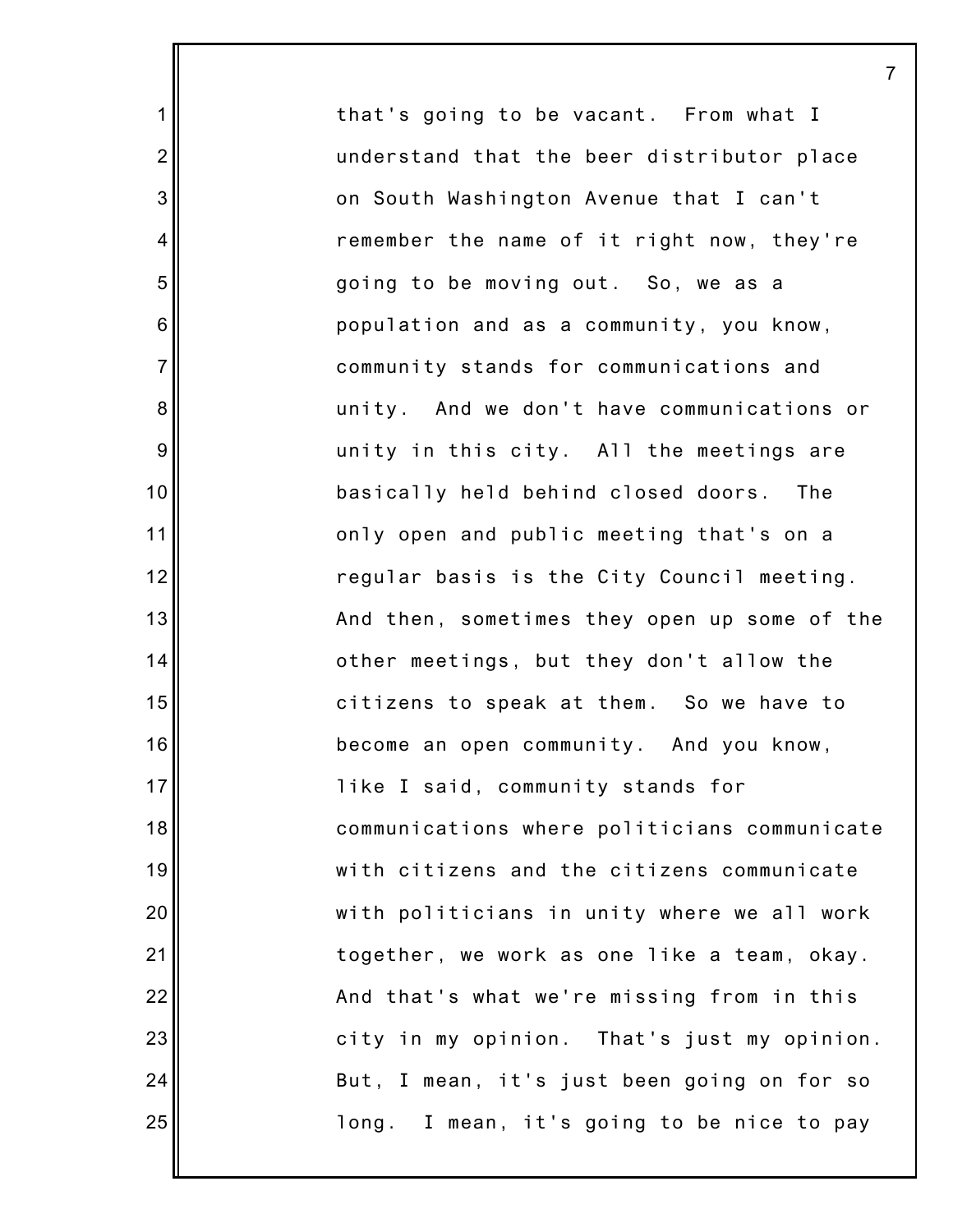off that debt to the police and the firemen. But if it's borrowed money, are you really paying the debt off? Or are you creating a bigger debt? I mean, yes, you're paying off the court award which we have to. But in the long run, I mean, are we creating more debt for the citizens or are we creating less debt for the citizens? In my opinion, we're creating more debt. So how are we helping out the citizens of Scranton? We're not. You know, taxes are getting raised every year. They'll probably get raised again for next year. I mean, I hope not. I'd like to see a tax reduction come our way one time. But if it happens, it happens. You know, we choose to live in this city. Again, I choose to live in the community. I choose to live in someplace where people communicate and there's unity and they stick together and they work with each other and they don't work behind each other's back. And sometimes, I wonder what City Council's job really is? I know it is to pass the legislation. But most of the time when someone comes before this body with a

8

1

2

3

4

5

6

7

8

9

10

11

12

13

14

15

16

17

18

19

20

21

22

23

24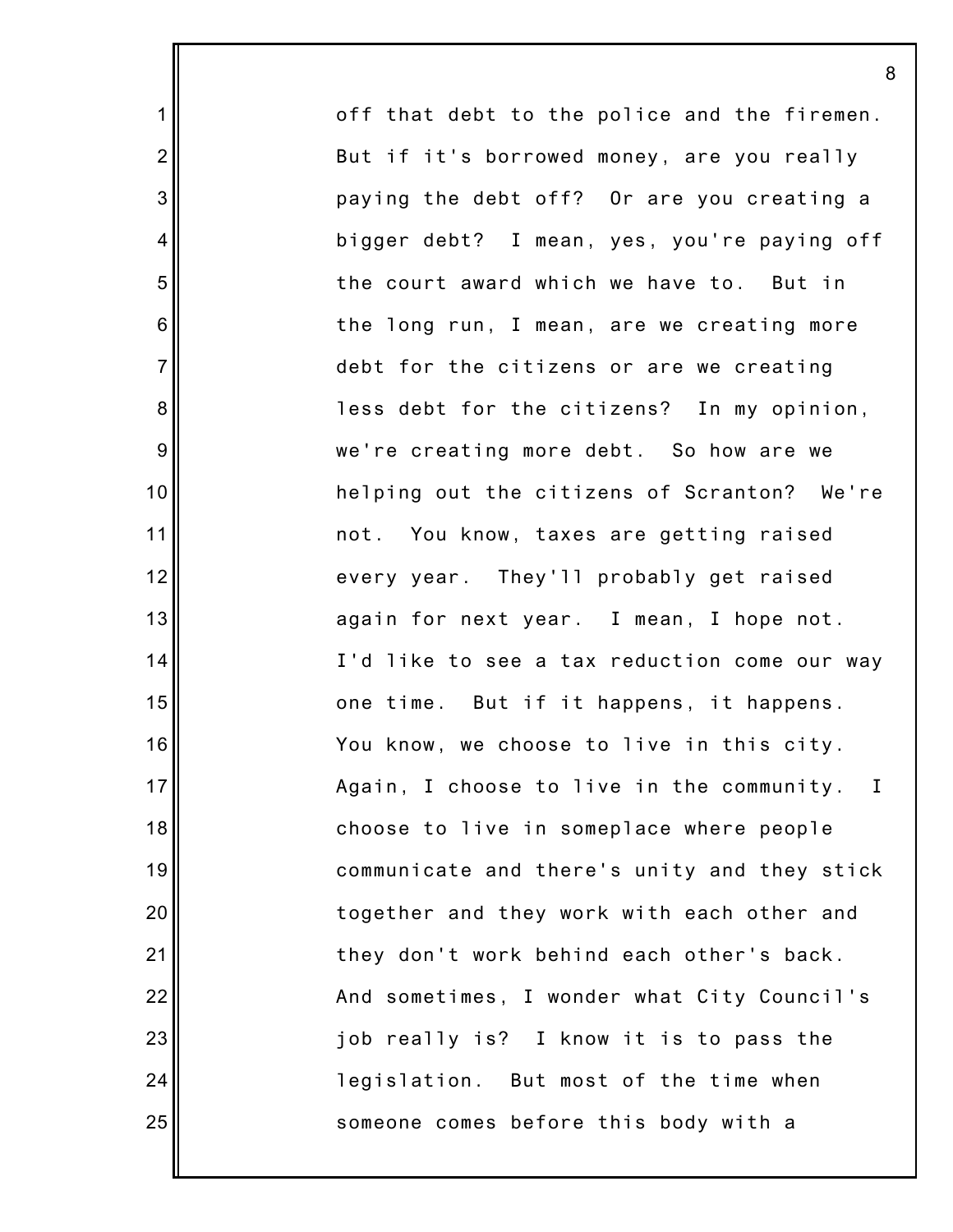problem, they're told we don't handle that, we don't deal with that, you have to take that here, you have to take that here, you have to take that here. So why do we have weekly City Council meetings? Maybe we should go to monthly City Council meetings instead of weekly because it seems like your hands are tied in a lot of areas that--and people don't have anywhere else to go to. You know, where is the Mayor at? If I was on City Council, I'd be giving the Mayor an open invitation every week to come to the meeting. Every single week, I would send him an invitation. Because that was one of his campaign promises. And that was one of the things he said during his campaign, that he was going attend City Council meetings and answer questions from the citizens. Well, where is he? I can't make him come. Probably, you can't make him come either. But you have more power as a City Councilman than I have than just as a regular citizen. Because you're a citizen and an elected official, elected City Council. So let's get the Mayor in here. Let's get the Mayor

9

1

2

3

4

5

6

7

8

9

10

11

12

13

14

15

16

17

18

19

20

21

22

23

24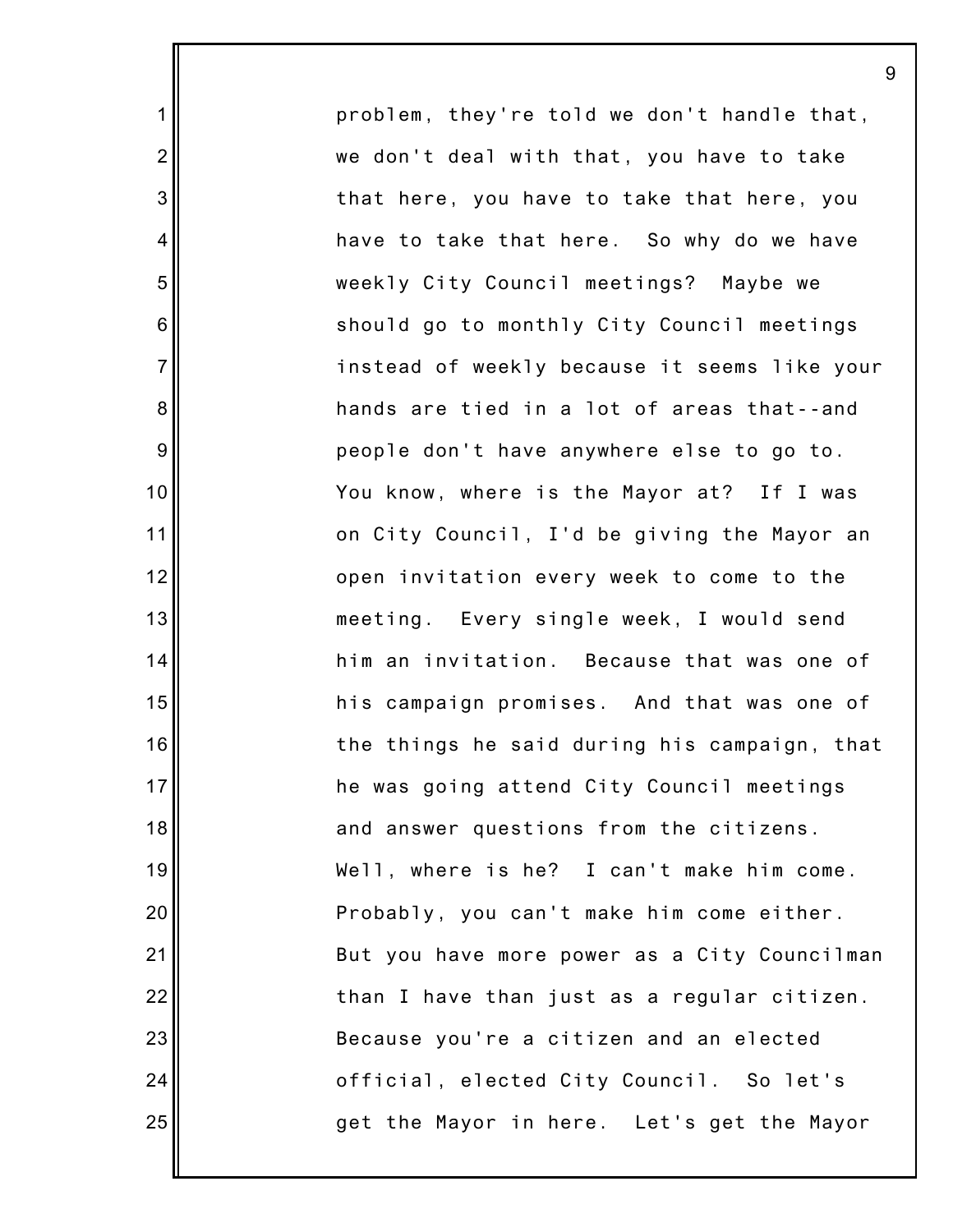1 2 3 4 5 6 7 8 9 10 11 12 13 14 15 16 17 18 19 20 21 22 23 24 25 in here and let's get the Mayor to answer some questions. Not just to come in here and to Council people asking the questions. Let the citizens ask him the questions, you know. And let's get some answers. Because there's a lot of people really disgusted in the city. I know you all probably know that already because you're out in the public everyday. You're talking to the same people that I talk to or you talk to me, which they haven't been recently because I've been laid up for six months. But, anyway, oh, and I'd like to thank all the people that sent me cards and telephone calls, especially Marie Schumacher. She sent me cards on a regular basis. And it's nice to be back. MR. EVANS: Thank you. MR. WECHSLER: Thank you. Fay Franus? MS. FRANUS: Fay Franus, Scranton. I'd like to ask a question of Mr. Wechsler. How come the meeting Wednesday night wasn't held in Council chambers for the people to see? MR. WECHSLER: It was a work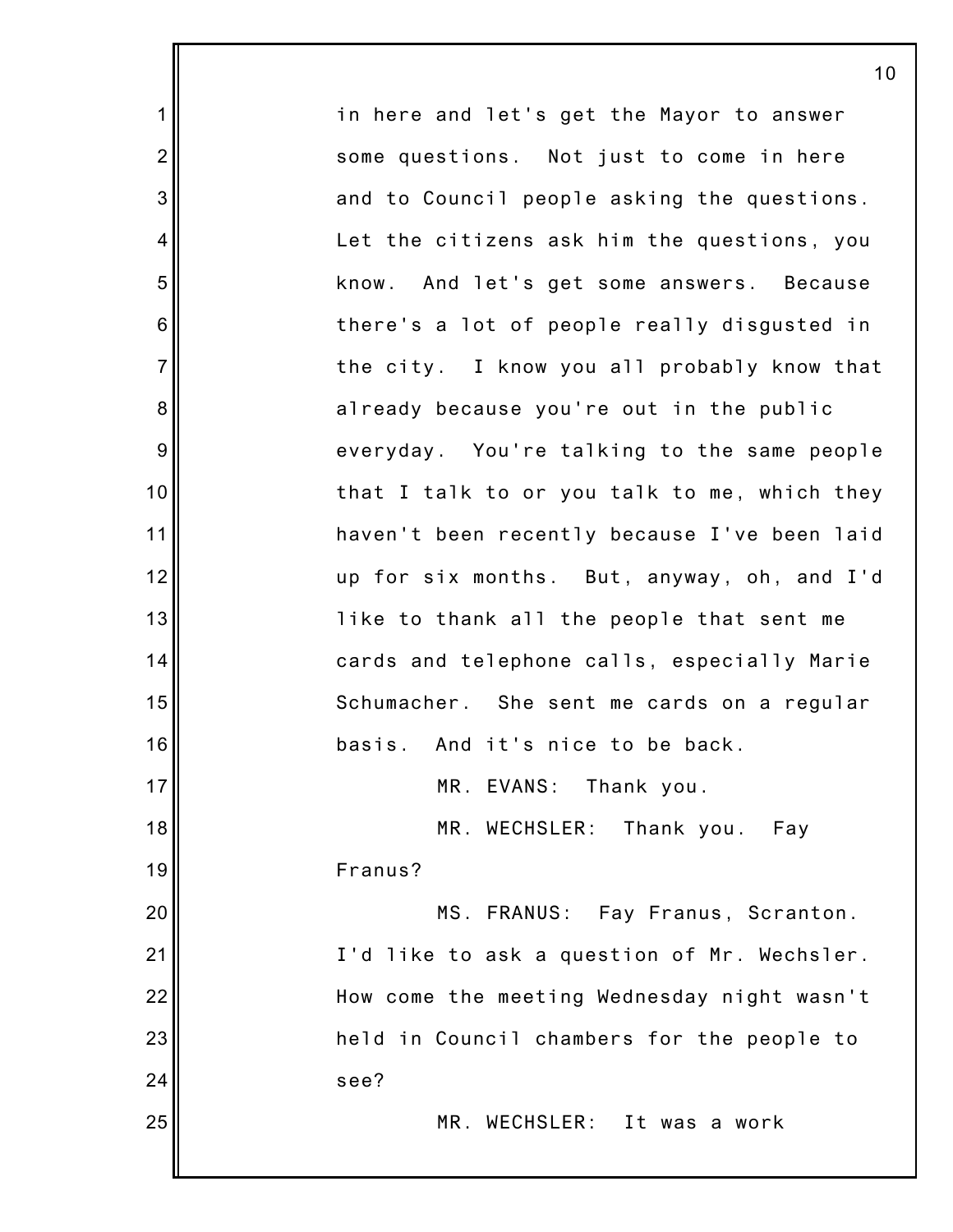|                | 11                                           |
|----------------|----------------------------------------------|
| 1              | session.                                     |
| $\overline{2}$ | MS. FRANUS: So what? It was open             |
| 3              | to the public, so why wasn't it in this room |
| 4              | being filmed?                                |
| 5              | MR. WECHSLER: It was a work                  |
| 6              | session. We chose not to televise it.        |
| $\overline{7}$ | MS. FRANUS: Why did you choose not           |
| 8              | to televise it though? Why didn't you want   |
| 9              | the people to know what was being said back  |
| 10             | there?                                       |
| 11             | MR. WECHSLER: It was open to the             |
| 12             | public. The press was there.                 |
| 13             | MS. FRANUS: It was open to the               |
| 14             | public, but you could have had it in Council |
| 15             | chambers and had EC TV film it and you chose |
| 16             | not to. This makes no sense.<br>Mark         |
| 17             | Migliore, he could have filmed it.<br>But    |
| 18             | nobody asked him. So, there's another        |
| 19             | meeting that you don't want the people to    |
| 20             | know.                                        |
| 21             | MR. WECHSLER: I totally disagree.            |
| 22             | The meeting was open to the public. There    |
| 23             | was people there. It was not intended to     |
| 24             | $be - -$                                     |
| 25             | MS. FRANUS: Then, why didn't you             |
|                |                                              |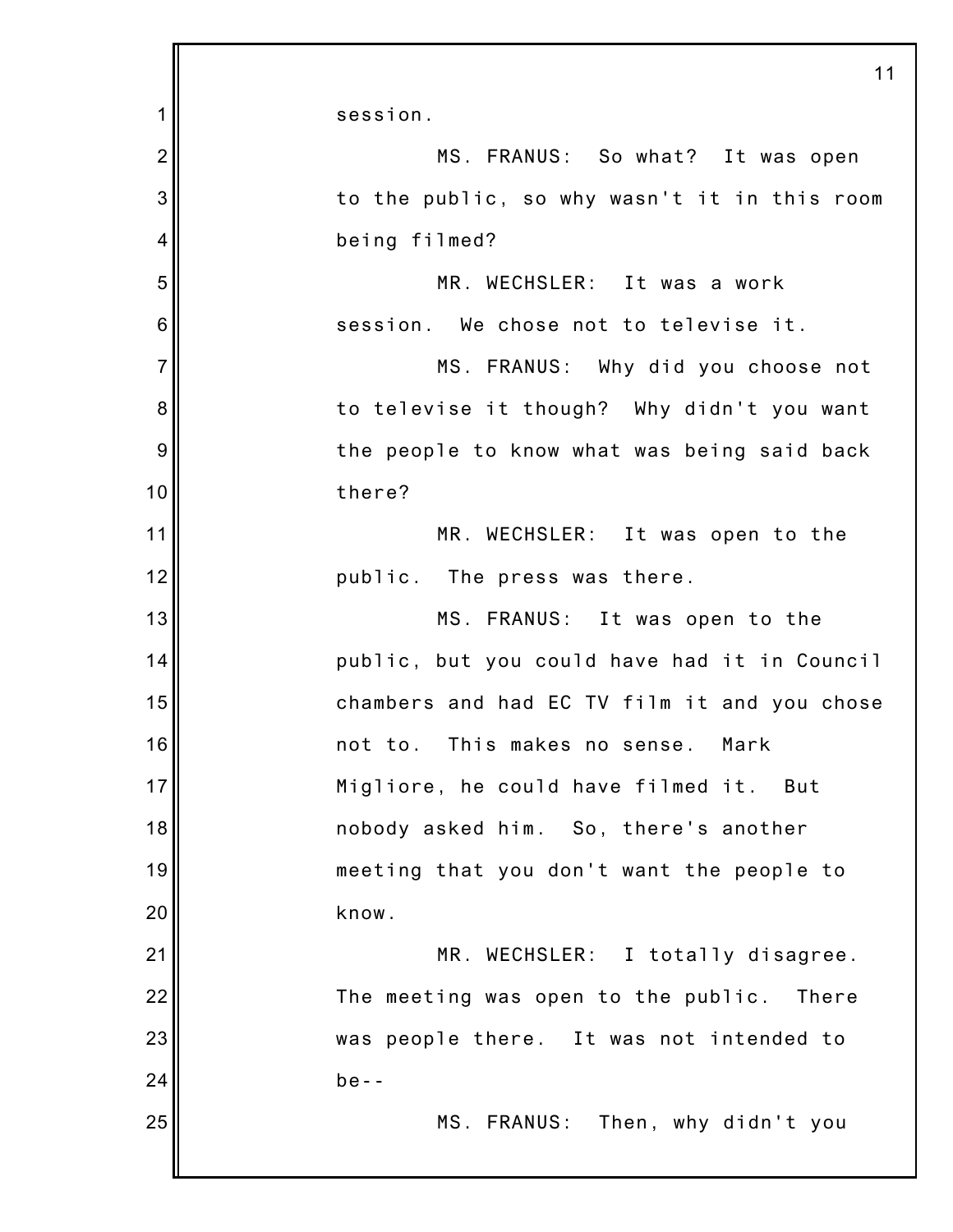|                | 12                                           |
|----------------|----------------------------------------------|
| 1              | have it here like you have all the other     |
| $\overline{2}$ | places?                                      |
| 3              | MR. WECHSLER: Maybe the next one             |
| 4              | will be, but right now that was the first    |
| 5              | work session we ever did like that, so.      |
| 6              | MS. FRANUS: Well, the next work              |
| $\overline{7}$ | session, I suggest you have it in Council    |
| 8              | chambers filmed so the people at home could  |
| 9              | see it.                                      |
| 10             | MR. WECHSLER: Maybe we will.                 |
| 11             | MS. FRANUS: Yes, maybe you won't.            |
| 12             | Now, another thing, last week in the caucus, |
| 13             | Mr. Bulzoni and somebody else was back       |
| 14             | there. I thought at the beginning of this    |
| 15             | year you were going to have anybody from the |
| 16             | caucus that came to visit to speak were      |
| 17             | going to be in Council chambers so it could  |
| 18             | $be - -$                                     |
| 19             | MR. WECHSLER: No, we never said              |
| 20             | that.                                        |
| 21             | MS. FRANUS: Mr. Evans?                       |
| 22             | MR. EVANS: Well, we talked about             |
| 23             | that and we had Mr. Durkin I think at the    |
| 24             | first meeting.                               |
| 25             | MS. FRANUS: So do all the members            |
|                |                                              |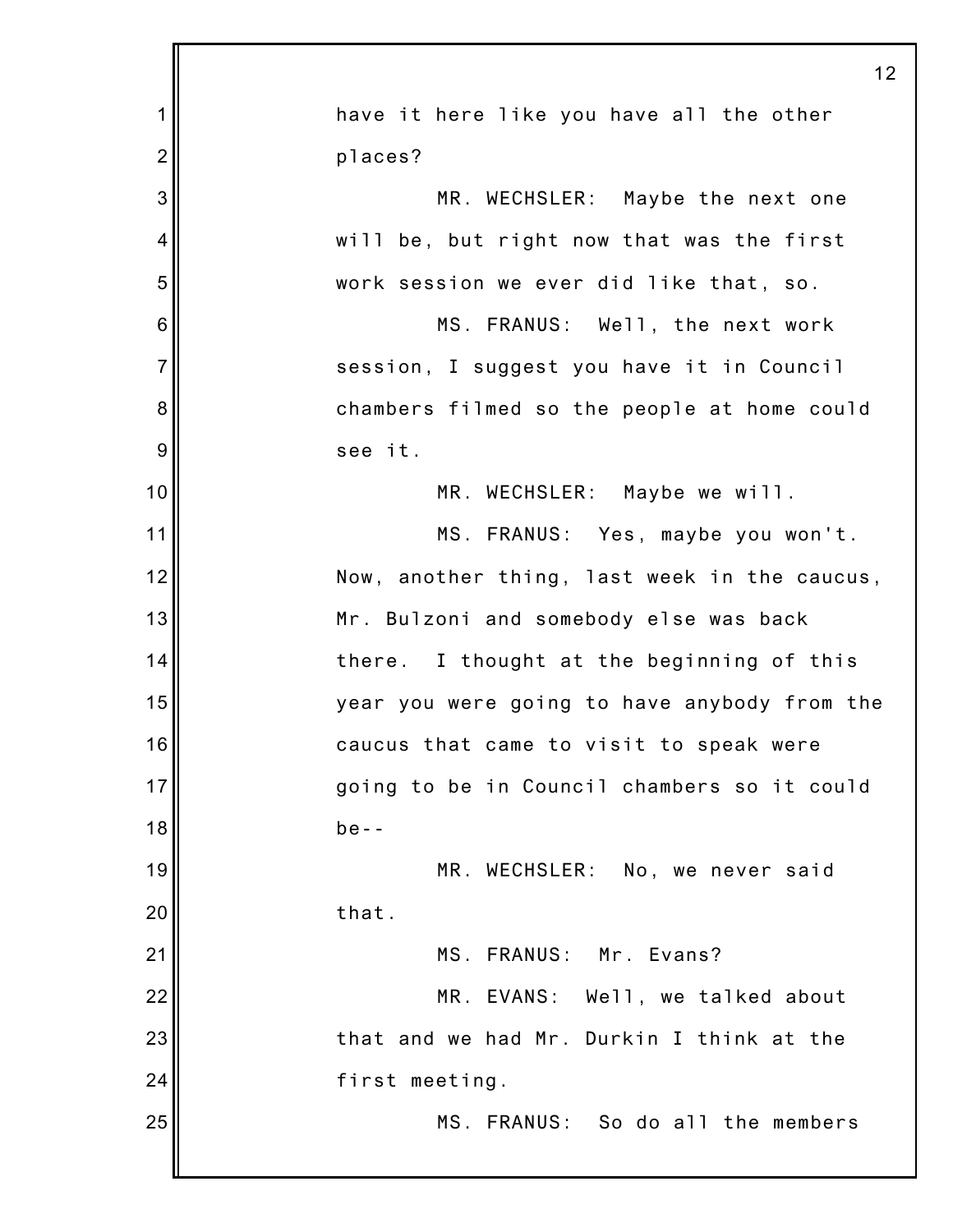|                | 13                                          |
|----------------|---------------------------------------------|
| 1              | disagree? They shouldn't have the people    |
| $\overline{2}$ | from caucus come out here? Mr. Wechsler?    |
| 3              | Do you even speak for all of them?          |
| 4              | MR. WECHSLER: No, but let me just           |
| 5              | say. While last week was a short caucus, by |
| 6              | the time we got out here, we had everything |
| $\overline{7}$ | arranged. We would have got nothing done.   |
| 8              | That's why we have work session.            |
| 9              | MS. FRANUS: The caucus that week            |
| 10             | had nothing to do with the work session.    |
| 11             | MR. WECHSLER: It did. It--it would          |
| 12             | come at the same time.                      |
| 13             | MS. EVANS: It led to the work               |
| 14             | session because we wanted--                 |
| 15             | MS. FRANUS: Well, Mr. Bulzoni could         |
| 16             | have come out here. He chose not to. Now,   |
| 17             | another thing, the garbage fee. Mr. Perry,  |
| 18             | you said you couldn't get the records? I    |
| 19             | think that's what you said. You couldn't    |
| 20             | get the records or something from the labor |
| 21             | or something to figure out the garbage fee, |
| 22             | the figures?                                |
| 23             | MR. PERRY: I don't remember exactly         |
| 24             | what I said. But I know what we want to do  |
| 25             | is, I know Wayne Evans--                    |
|                |                                             |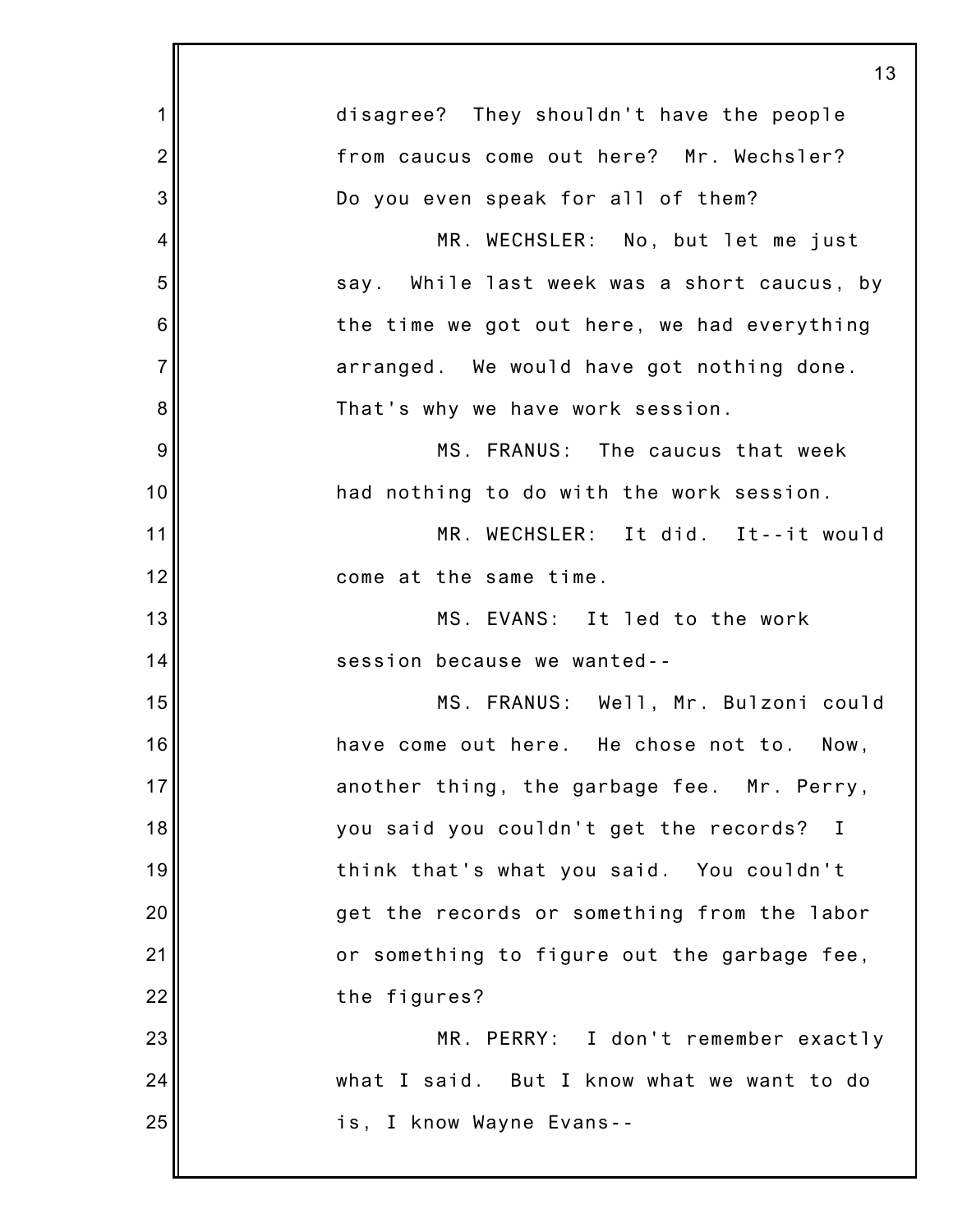|                | 14                                           |
|----------------|----------------------------------------------|
| 1              | MS. FRANUS: I know what you want to          |
| $\overline{2}$ | do, I want to know how come you              |
| 3              | couldn't--how come there's no records for    |
| 4              | the DPW as far as what the costs are?        |
| 5              | MR. PERRY: Not that there's no               |
| 6              | records. It's all intermingled within the    |
| $\overline{7}$ | DPW, whether it's paving roads or collecting |
| 8              | your garbage.                                |
| 9              | MS. FRANUS: So they have it                  |
| 10             | itemized, don't they?                        |
| 11             | MR. PERRY: I don't know if they              |
| 12             | have it itemized.                            |
| 13             | MS. FRANUS: Pardon me?                       |
| 14             | MR. PERRY: I don't know. We want             |
| 15             | it itemized. That's what we want. We want    |
| 16             | it itemized.                                 |
| 17             | MS. FRANUS: Well, let me ask you             |
| 18             | How did you figure out the garbage<br>this.  |
| 19             | fee for last year, this past year right now, |
| 20             | if you didn't have figures? If they didn't   |
| 21             | have it itemized or whatever. What did you   |
| 22             | base it on for this year's garbage fee if    |
| 23             | you didn't have figures?                     |
| 24             | MR. PERRY: What it was based on              |
| 25             | was, I believe in the previous               |
|                |                                              |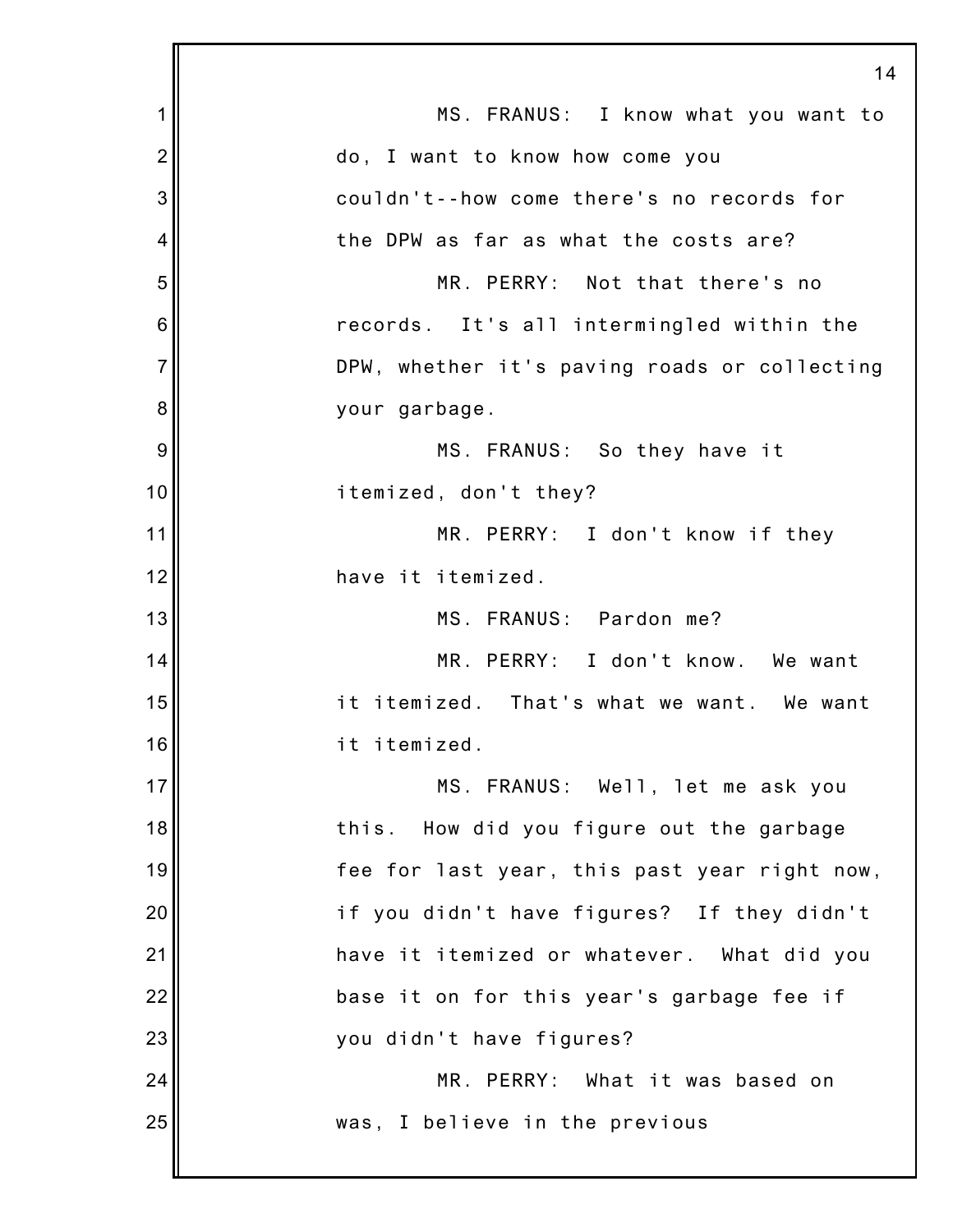|                 | 15                                               |
|-----------------|--------------------------------------------------|
| 1               | administration, there was a shortcoming.<br>- So |
| $\overline{2}$  | it was raised to \$300. And that's a \$300       |
| 3               | standard rate going forward. And we, as a        |
| 4               | Council, we don't know if that's a correct       |
| 5               | fee. I don't think it's a correct fee.           |
| $6\phantom{1}6$ | MS. FRANUS: So you charge the                    |
| $\overline{7}$  | people even though you don't know it's a         |
| 8               | correct fee?                                     |
| 9               | MR. PERRY: That's what's happening.              |
| 10              | MS. FRANUS: And it could be a tax                |
| 11              | versus a fee which would be illegal. People      |
| 12              | are still paying. Because I just paid mine.      |
| 13              | But we might not have to. So are the people      |
| 14              | going to get their money back if they find       |
| 15              | out that it's too much? Or are you going to      |
| 16              | say, going forward we won't have to pay that     |
| 17              | much because you made a mistake?                 |
| 18              | MR. PERRY: That's what we want to                |
| 19              | find out.                                        |
| 20              | MS. FRANUS: Well, we want to find                |
| 21              | out if the people get their money back for       |
| 22              | the last couple years that they were charged     |
| 23              | too much. Because I don't think we should        |
| 24              | take money from the state grant to help you      |
| 25              | people figure it out when that's what you        |
|                 |                                                  |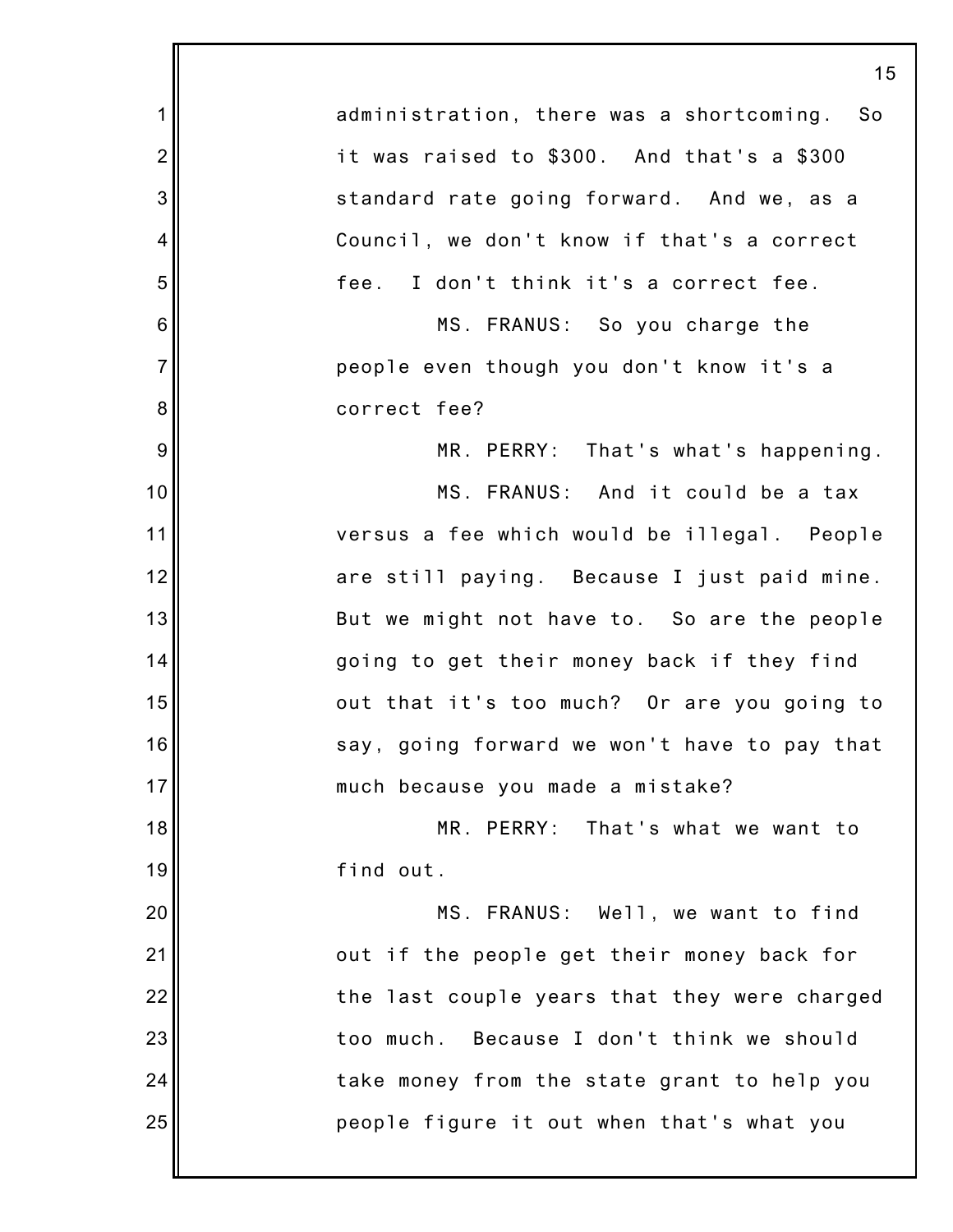have people hired to do. Bulzoni, he's the business administrator, Treasurer's Office. All these people, DPW officials, that's their job. What are we paying them for? You could get a state grant to help. You have consultants to help you.

1

2

3

4

5

6

7

8

9

10

11

12

13

14

15

16

17

18

19

20

21

25

MR. EVANS: Well, the study will be far reaching phase. Not just going to be finding out what the true cost is. We'll have to find out what the proper way to move forward is. Is it per bag, a hybrid plan, what we're doing now? So we want to look at this in total. You're not happy with that answer.

MS. FRANUS: I don't know what to say. We need to find out why we're paying the garbage fee now. Not to find out if we should go per bag or what we should do in the future. I want to find out why we're paying what we're paying now.

22 MR. EVANS: You want to find out a true accounting of what it costs.

23 24 MS. FRANUS: Right now, what we're paying for.

MR. EVANS: That's what we're trying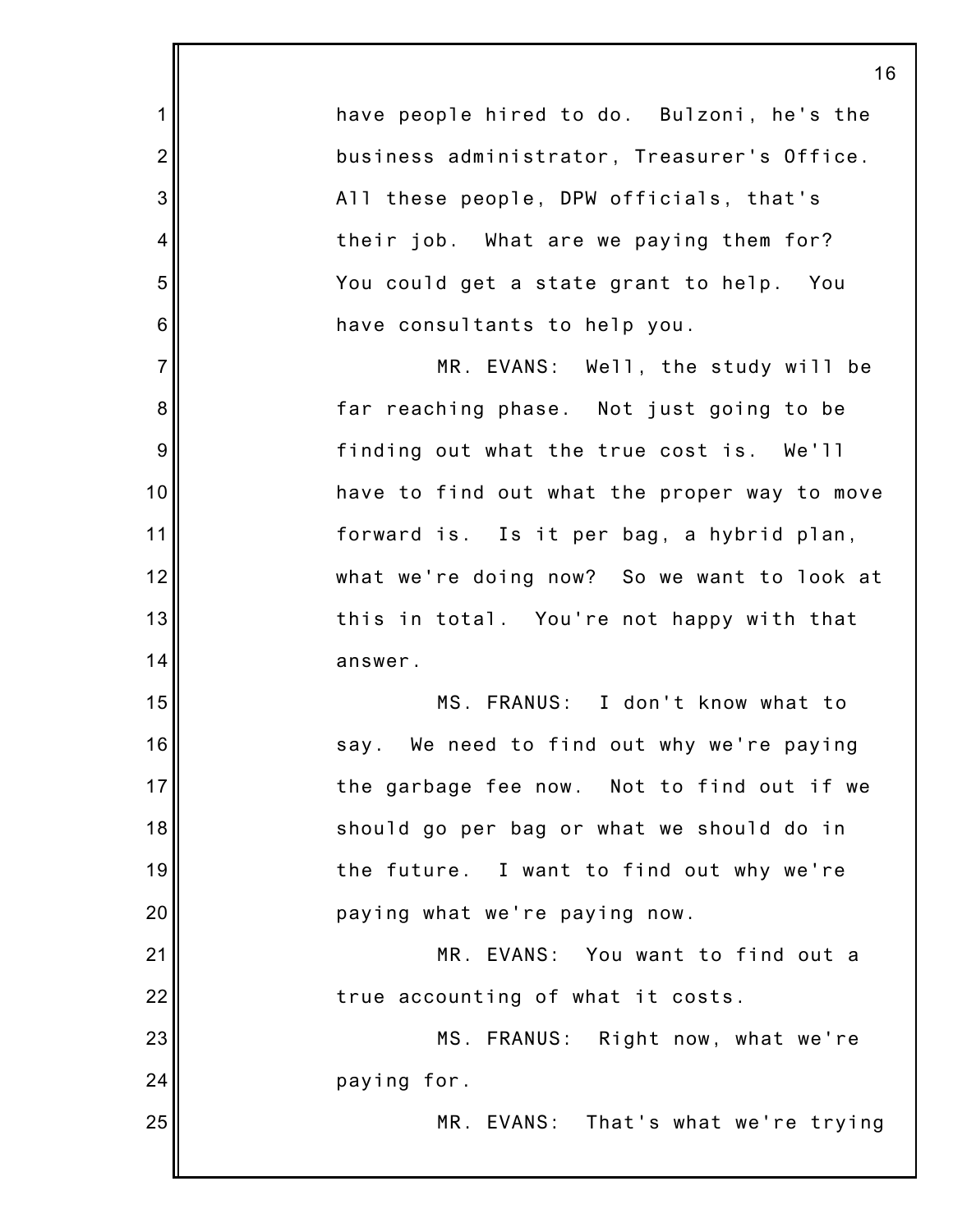1 2 3 4 5 6 7 8 9 10 11 12 13 14 15 16 17 18 19 20 21 22 23 24 25 17 to find out. MS. FRANUS: But we're not paying--I don't care about whether we should pay someone to find out whether we go per garbage bag or not. MR. EVANS: The only way to do it is find out through a consultant or a study to find out what the true cost is. The information is not available now because the accounts do not allow us to get that information. MS. FRANUS: Well, say, for example, you get a price per bag, right? What has that got to do with the fee now? Nothing. MR. EVANS: Sure, it will. It might reduce the fee in half or it might be zero and just be per bag. MS. FRANUS: I understand and that's a good thing to do. But that's not helping what the price is right now. We need to find out what is the price. MR. EVANS: None of us are happy with what the price is right now. MS. FRANUS: Pardon me? MR. EVANS: No one is happy with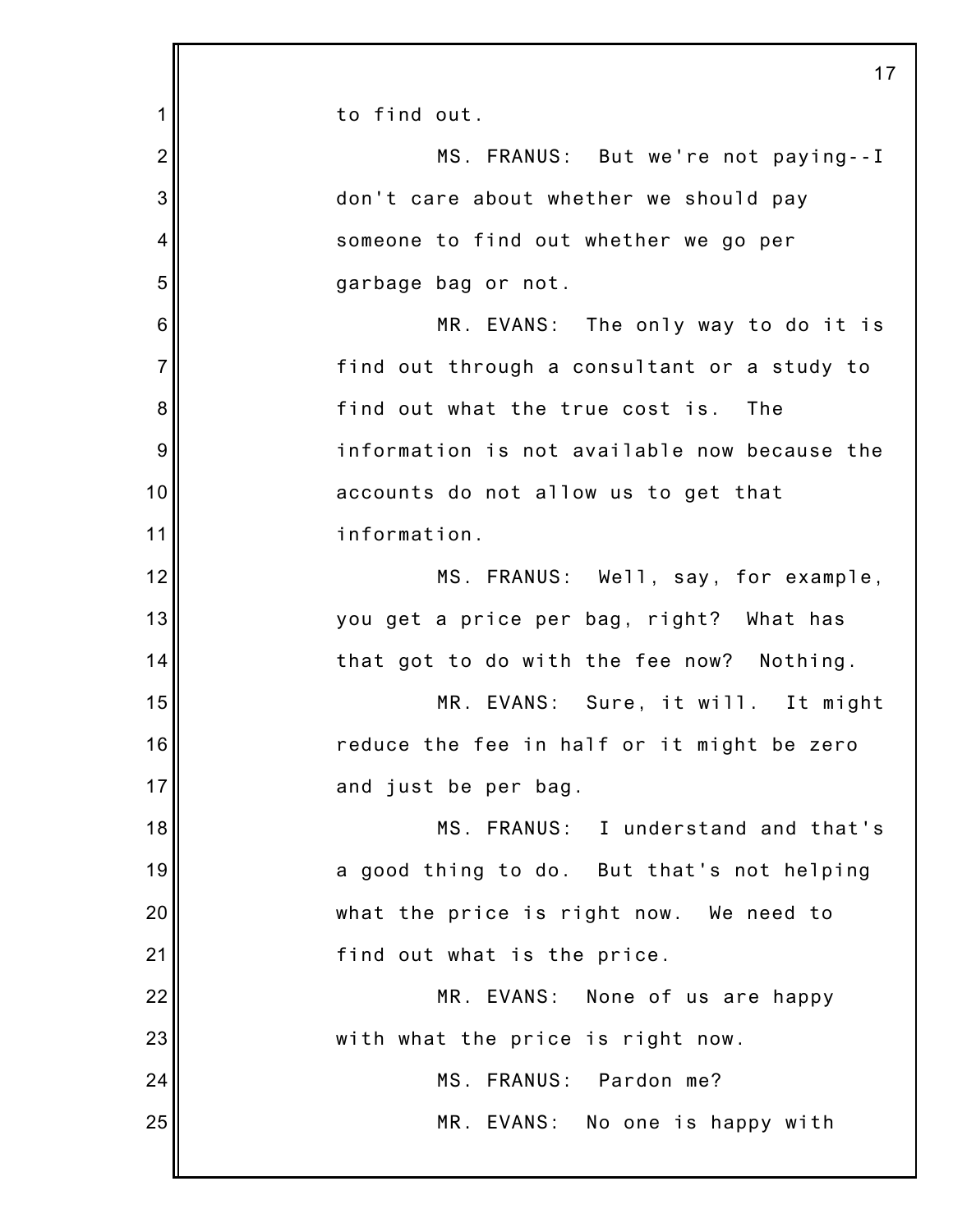|                | 18                                           |
|----------------|----------------------------------------------|
| 1              | what the price is right now. That's why      |
| $\overline{2}$ | we're trying to find out what the true cost  |
| 3              | is so we can move forward with this thing.   |
| 4              | MS. FRANUS: All I'm asking for is            |
| 5              | what were the costs for this year.           |
| 6              | MR. EVANS: We've asked for it.               |
| $\overline{7}$ | MS. FRANUS: And you can't get them?          |
| 8              | MR. EVANS: Can't get the answer              |
| 9              | because the accounts don't allow for us to   |
| 10             | get a true accounting of what it costs.      |
| 11             | MS. FRANUS: Why?                             |
| 12             | MR. EVANS: That's the answer I               |
| 13             | received.                                    |
| 14             | MS. FRANUS: Mr. Gaughan, you're              |
| 15             | head of DPW, you asked them and you can't    |
| 16             | get the--                                    |
| 17             | MR. GAUGHAN: When you say cost,              |
| 18             | what does that mean?                         |
| 19             | MS. FRANUS: Whatever was figured             |
| 20             | into the garbage fee, what made it \$300 per |
| 21             | household.                                   |
| 22             | MR. GAUGHAN: I don't know that               |
| 23             | that's available. If you're asking me--      |
| 24             | MS. FRANUS: They had to get the              |
| 25             | figures someplace to make it \$300.          |
|                |                                              |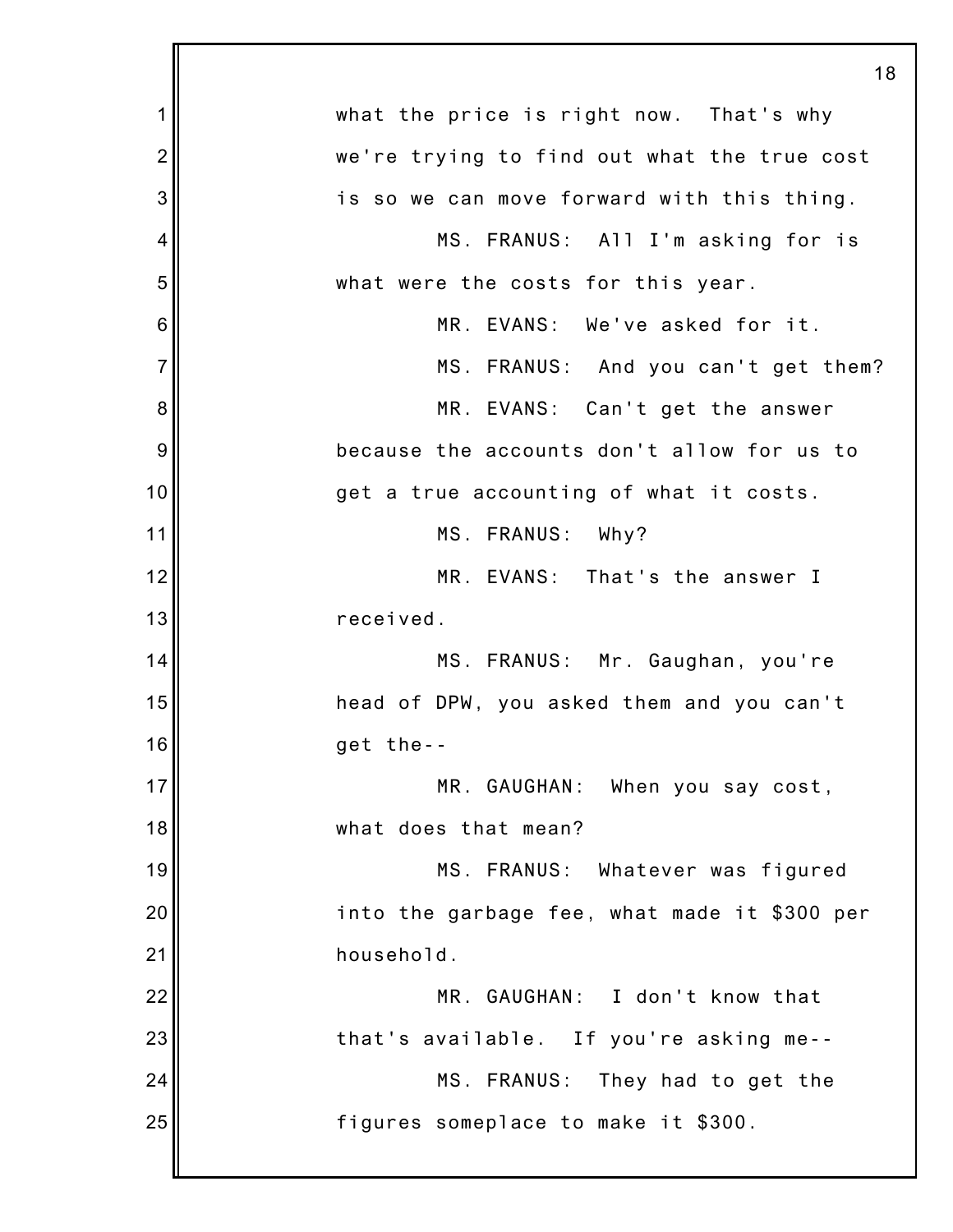1 2 3 4 5 6 7 8 9 10 11 12 13 14 15 16 17 18 19 20 21 22 23 24 25 19 MR. GAUGHAN: Okay, but if you're asking me how much it costs to maintain the truck? We get a report every month from the controller that shows exactly what's being expended out of all of those accounts. MS. FRANUS: Is there a way for us to get a copy of that? MR. GAUGHAN: Yeah, it's a public document. MR. WECHSLER: Put in a right to know. MR. GAUGHAN: It's the controller's report you can get-- MS. FRANUS: Sorry. Mr. Wechsler, you said put a right to know in. Well, people have put a right to know in. And after 30 days, they got nothing. What do they do then? MR. WECHSLER: Then, you appeal it to the state. If you file a freedom of information and it's denied, it's up to you to file with the state. MS. FRANUS: That's because you're asking us to do a right to know to get questions and you people won't answer us.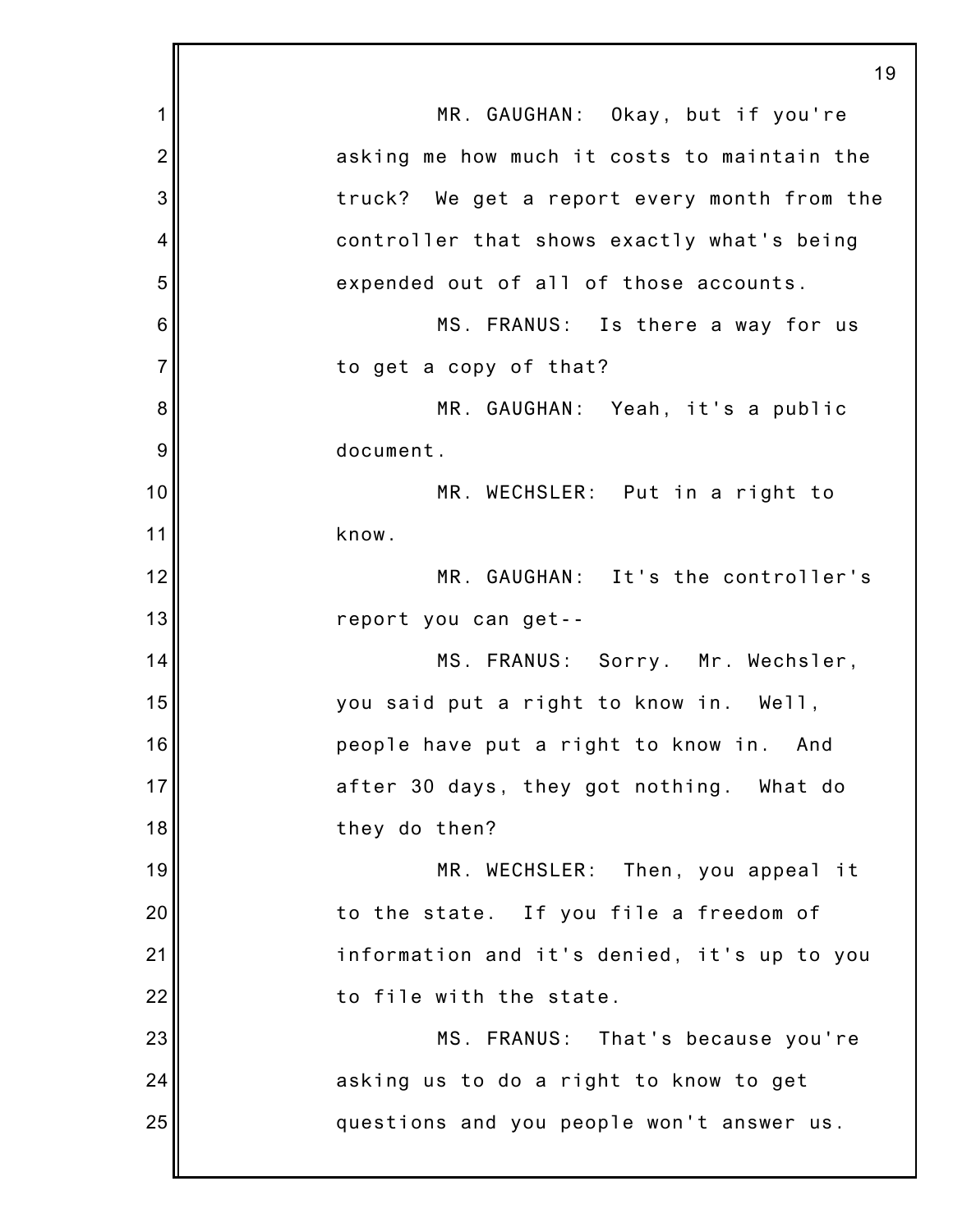|                  | 2 <sub>0</sub>                               |
|------------------|----------------------------------------------|
| $\mathbf 1$      | So we have to do a right to know and we      |
| $\overline{2}$   | don't get an answer, so then we have to go   |
| $\mathbf{3}$     | to the state. All because none of you want   |
| 4                | to answer us. That's nuts. Marie             |
| $\mathbf 5$      | Schumacher, how many right to knows hasn't   |
| $\,6$            | she gotten? Because they don't want us to    |
| $\overline{7}$   | know. Same with that meeting you had last    |
| $\bf 8$          | night and the same reason that we had people |
| $\boldsymbol{9}$ | in the back room who don't come out front.   |
| 10               | You don't want them to the know truth.       |
| 11               | MR. WECHSLER: Jeff Zick?                     |
| 12               | MR. ZICK: Hi Council. I'm here to            |
| 13               | be assistance to Council. Last week, I came  |
| 14               | in talking about medical cannabis. Whether   |
| 15               | people agree with it or not, it's going to   |
| 16               | be law by May 17th in this state that people |
| 17               | can source from out-of-state regular         |
| 18               | medicinal markets or recreational markets to |
| 19               | get their cannabis if they need it. It's     |
| 20               | time that Scranton leads as Pennsylvania's   |
| 21               | progressive city. I watched the gentleman    |
| 22               | from the American Lung Association come in   |
| 23               | last week and his proposal is being          |
| 24               | considered this week. If you're looking to   |
| 25               | solve a real problem, please instruct your   |
|                  |                                              |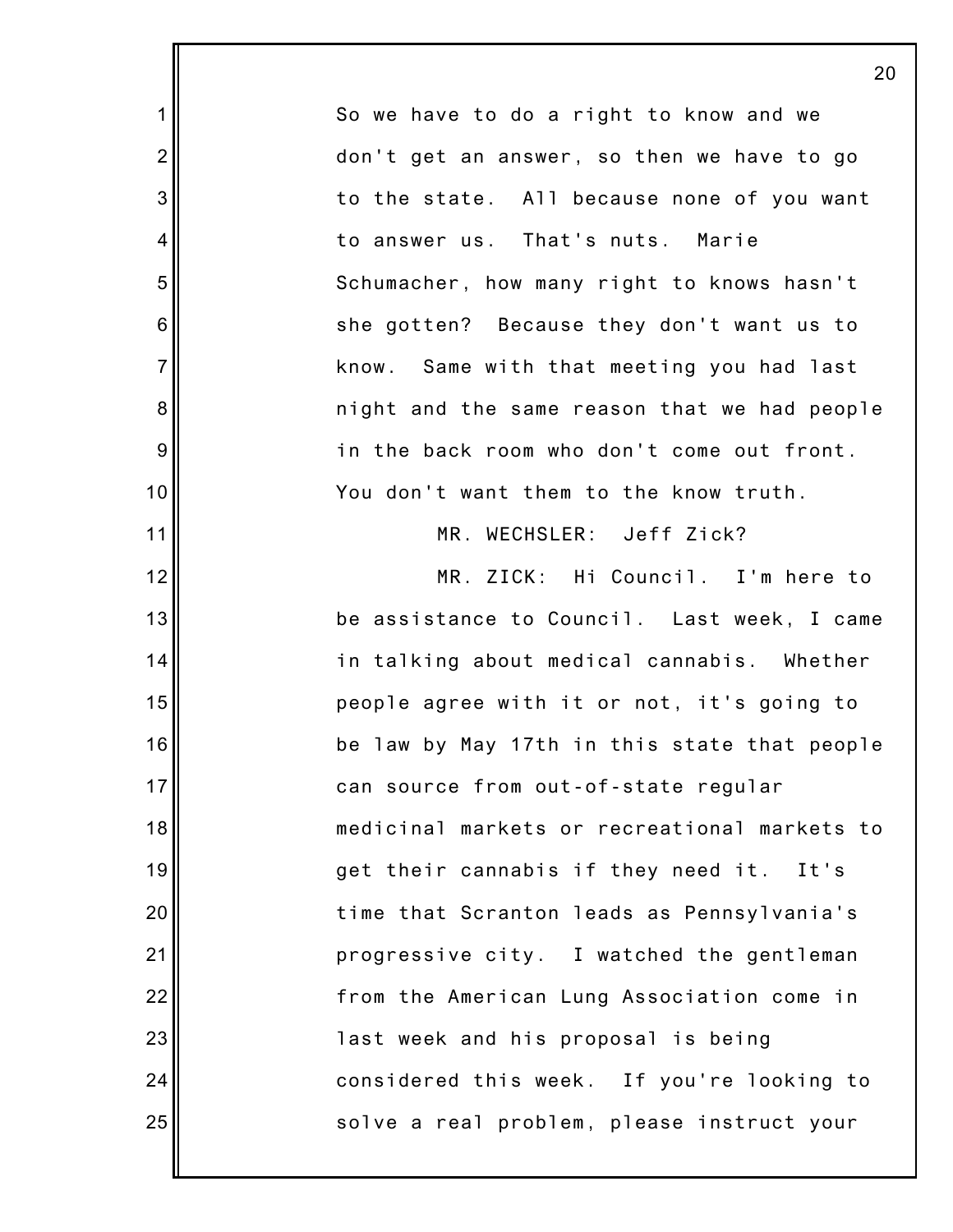|                | 21                                           |
|----------------|----------------------------------------------|
| 1              | police to stop ruining people's lives over a |
| $\overline{2}$ | harmless plant and by offering a simple      |
| 3              | civil disorderly conduct fine instead of a   |
| $\overline{4}$ | misdemeanor criminal complaint. Is it        |
| 5              | something that Council is willing to do?     |
| 6              | May I remind you that folks are being        |
| $\overline{7}$ | arrested under your watch? Fourteen last     |
| 8              | month just for simple possession. We urge    |
| 9              | you to please put a stop to this and be part |
| 10             | of the solution. It's time to decriminalize  |
| 11             | small amounts of cannabis. Thank you.        |
| 12             | MR. GAUGHAN: Thank you.                      |
| 13             | MR. EVANS: Thank you.                        |
| 14             | MR. WECHSLER: Lee Morgan?                    |
| 15             | MR. MORGAN: Good evening, Council,           |
| 16             | Lee Morgan. Well, I really enjoyed the give  |
| 17             | and take between Council and Fay. But you    |
| 18             | know, when you see what's taking place here, |
| 19             | this city has existed since--well, the       |
| 20             | newspaper puts it out as 1866, the           |
| 21             | Scranton's charter. But you know, it's       |
| 22             | pretty amazing the city has no idea what the |
| 23             | cost of government is and how to run a       |
| 24             | meeting and how to be open to the public and |
| 25             | how to create a progressive city and how to  |
|                |                                              |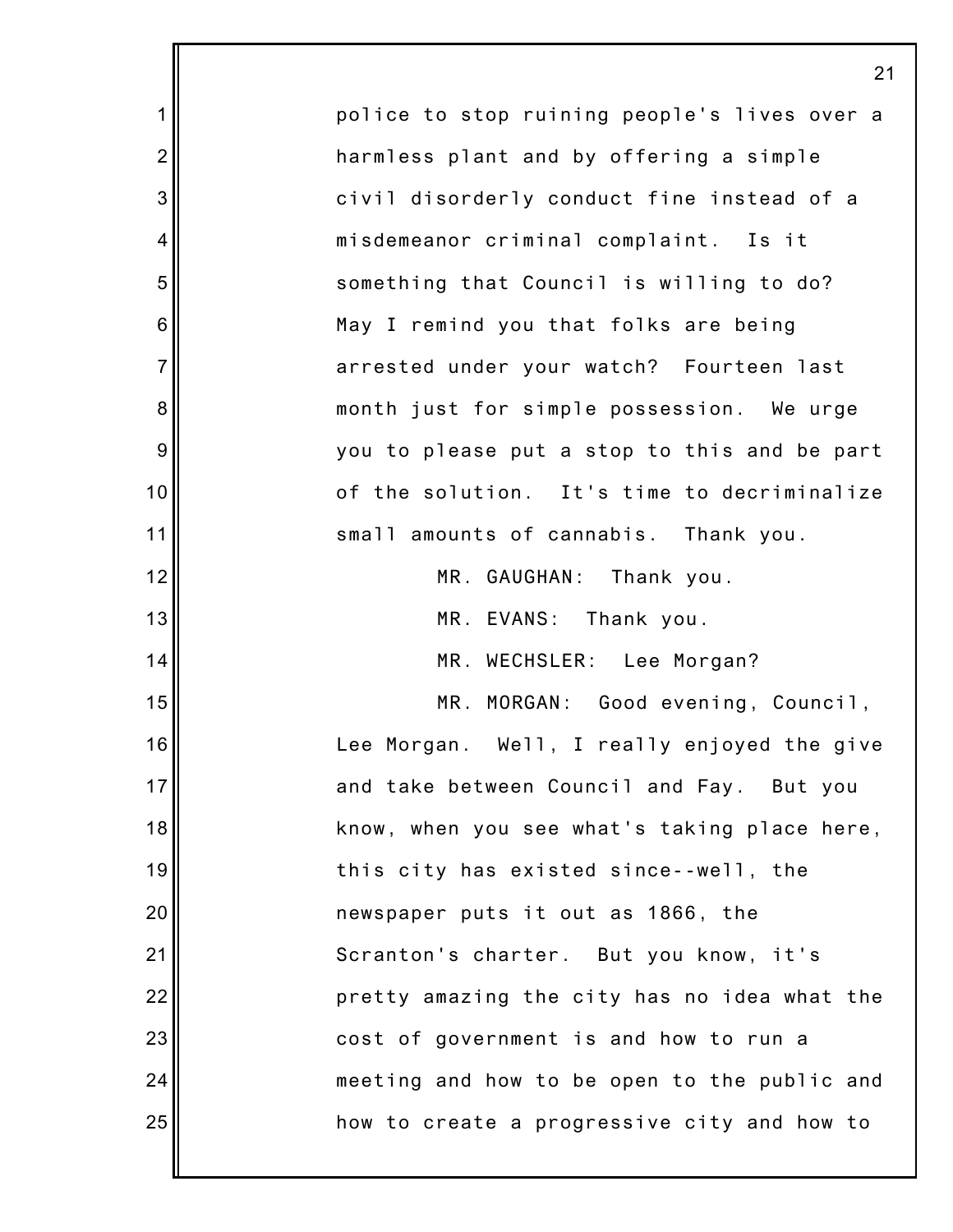manage a city. In all this time, the Council and the city hasn't learned that. It's the most amazing thing you'll ever see. You know, when you take a look at what Mr. Blake's done allowing the city to keep collecting a local service tax, you know, that's just wonderful. But the city--not only the city, but the state and most of the other states in the nation and a majority probably of all the cities, their pension debt is enough to choke every person in this country to death. And I blame the people we elect. And you know, with all due respect to council, I don't think that--I think that 99 percent of the city's business should be done here in the light, not in a caucus in the back room. There are some issues that maybe shouldn't be discussed in public if they're issues that are legal or if there's some legitimate reason not to discuss them. But we're in a dying city that's been dying since '92. And we still haven't figured it out yet. Because what we've done is pound the living hell out of every resident who lives in this city and tried to get our

1

2

3

4

5

6

7

8

9

10

11

12

13

14

15

16

17

18

19

20

21

22

23

24

25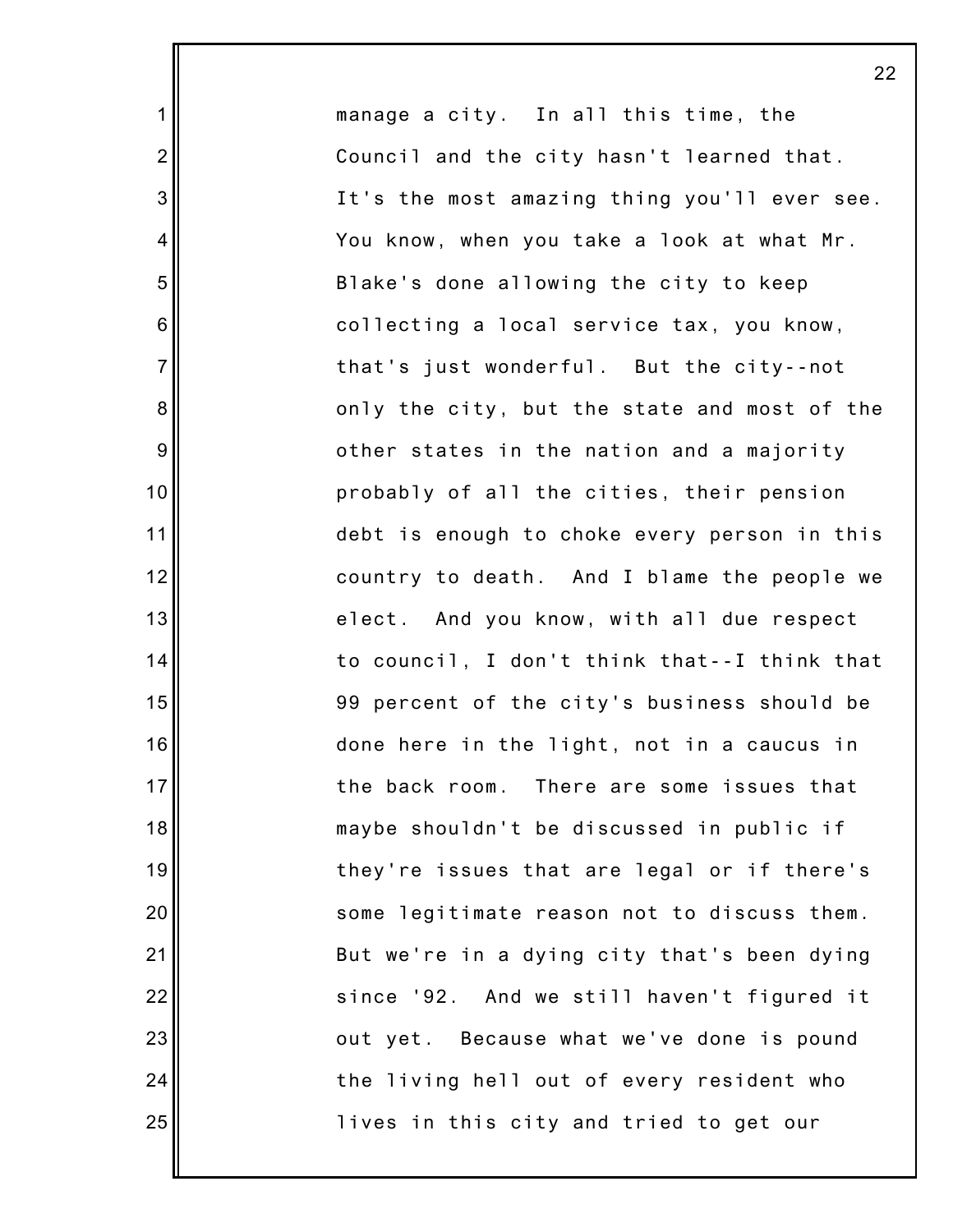hands into every person who comes in here to work. And if you watch what's happening to the city, it's in a major decline. People are ripping buildings down to avoid taxation. And people are fleeing the city to avoid taxation to the point where people are abandoning their properties. And we can't seem to figure out what's taking place? It's ridiculous. You know, there should be no garbage fee. That should be in the tax revenue. And you know what? We're trying to determine the cost that's taking place. When this legislation, if my memory serves me well, it was only to pay the tipping fees. Now what? We're taking on the whole cost of DPW? How ludicrous is that? And, you know, if people were to read the Scranton Times here, it was talking about pensions fail on stocks. It's from a couple of days ago, I think April 25th. Look at, everything in our country is being mismanaged, including the cities. And the most troubling thing of all is that the Council's hiding, the administration's hiding. We're all playing games. And all

23

1

2

3

4

5

6

7

8

9

10

11

12

13

14

15

16

17

18

19

20

21

22

23

24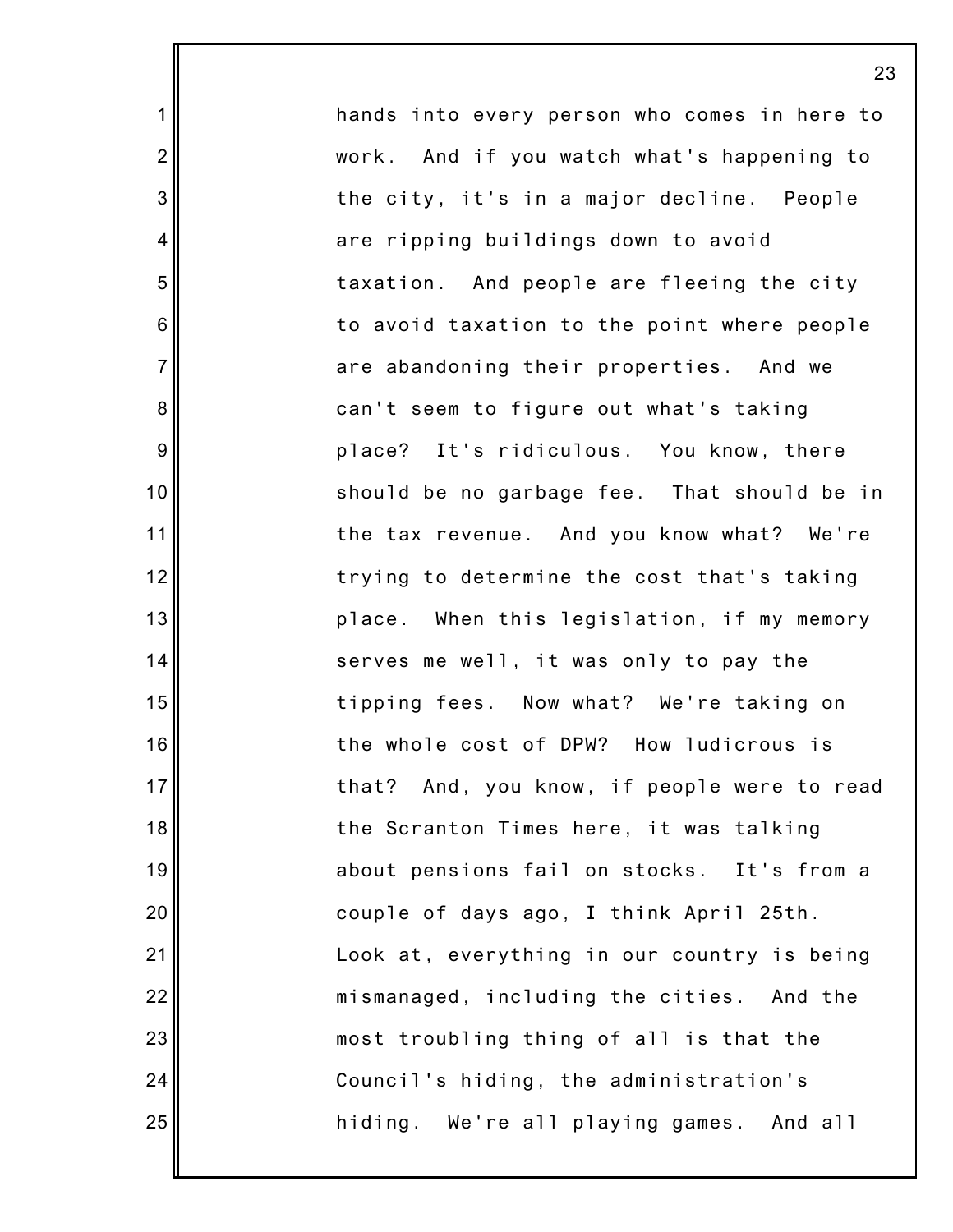the ordinary people are losing everything they own. Think about the average wage in this city and how much of it is consumed by taxation and how many people that are earning an extremely low wage that was caused by mismanagement of the city. Just take a look around. You know, there's rumors out there the reason the Novembrino Complex is closed and can't reopen is because so much of the infrastructure of the pool complex has been stripped and I guess stolen. And it doesn't surprise me because I remember doing a right to know about the cages from Nay Aug Park just disappearing and nobody wanted to talk about it. You know, so, when you take a look at this Council, you know, you can be an elected official in this city and be ignorant. And we've dealt with that for a long time and be disrespectful. But then, you wonder why nobody has respect for their government? And you have to look at yourself. And when a city government tells you that they don't know how much things cost and the city's been in existence since 1866, that's the

24

1

2

3

4

5

6

7

8

9

10

11

12

13

14

15

16

17

18

19

20

21

22

23

24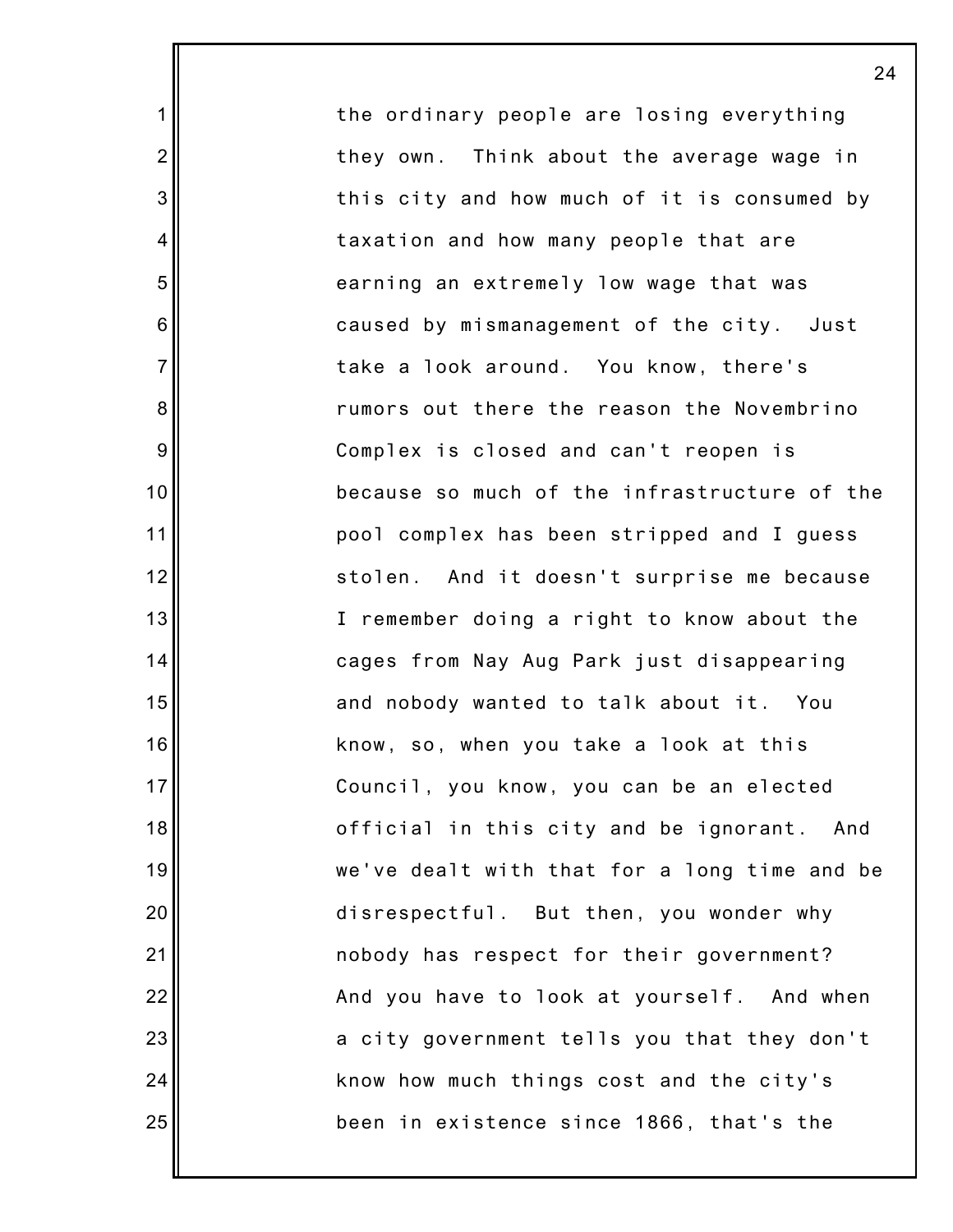|                 | 25                                            |
|-----------------|-----------------------------------------------|
| 1               | most pathetic thing I've ever heard in my     |
| $\overline{2}$  | life. And to say that you want more grant     |
| 3               | money to figure something out? It's just      |
| 4               | graft. It's one bit of graft after another.   |
| 5               | And take a look at the Globe store, now that  |
| $6\phantom{1}6$ | the county's going to buy that. Look at the   |
| $\overline{7}$  | downtown. It's mostly vacant. Look at all     |
| $\bf 8$         | the millions and millions and millions of     |
| 9               | dollars that have been spun into the          |
| 10              | downtown. It's pathetic. Thank you.           |
| 11              | MR. WECHSLER: Anyone else like to             |
| 12              | address Council?                              |
| 13              | MR. SBARAGLIA: Andy Sbaraglia,                |
| 14              | citizen of Scranton, fellow Scrantonian. I    |
| 15              | attended your meeting in the back room and I  |
| 16              | was enlightened by it. But I was also         |
| 17              | confused. For some reason, I thought the      |
| 18              | recovery plan was to sell assets to pay off   |
| 19              | debt or lease assets to pay off debt. But     |
| 20              | all I heard from you was how to increase the  |
| 21              | debt. The main question you had asked the     |
| 22              | Mayor was how much of that \$95 million he    |
| 23              | was going to use to back up the pension       |
| 24              | plans. And the rest of that could have been   |
| 25              | used instead of borrowing \$40 million, up to |
|                 |                                               |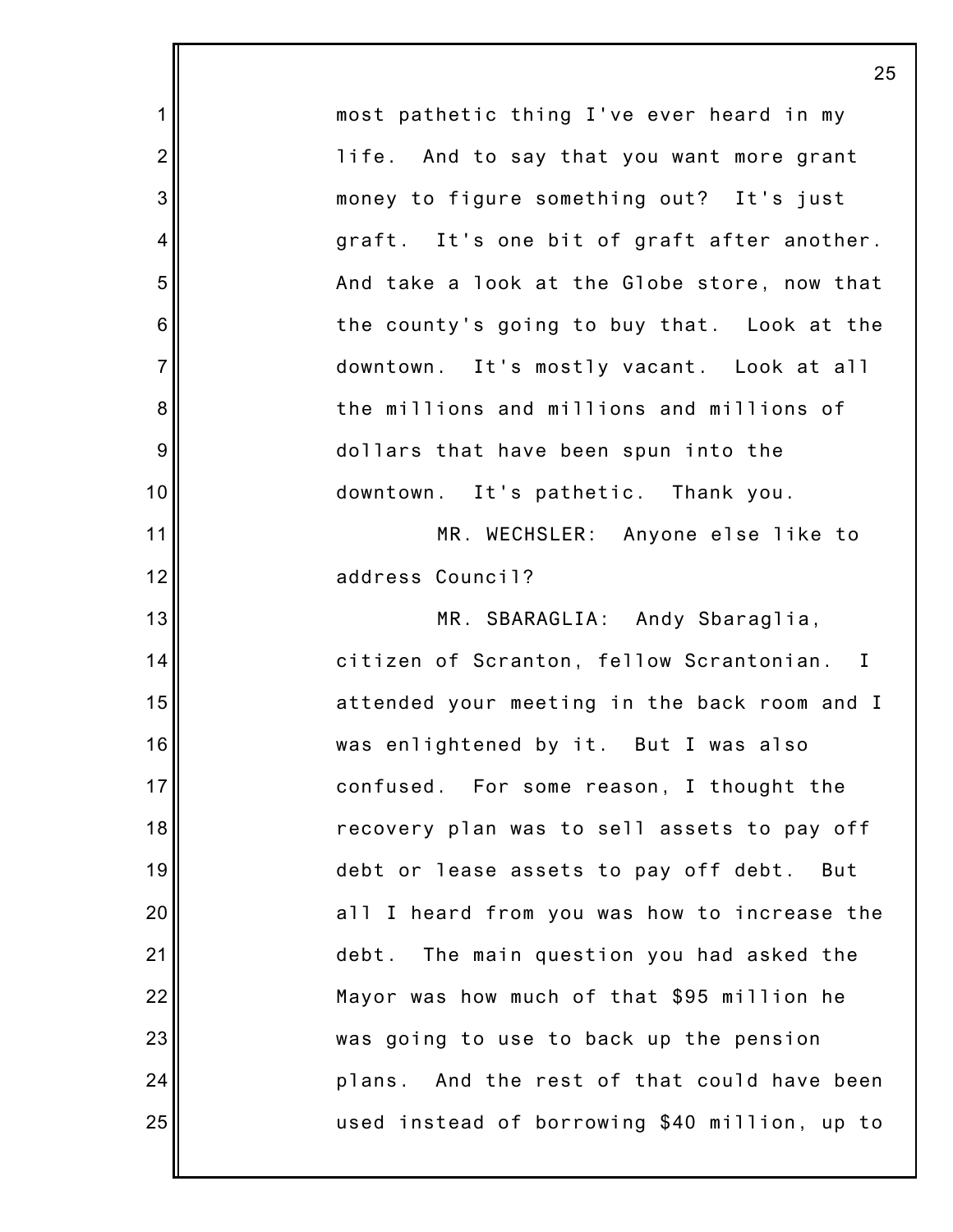\$49 million, 7 percent up to 8 percent for God knows how many years. But the basic is, you usually double it. If the thing went for \$40 million, the citizens of Scranton would have to pay back \$80 million. There's no question about that. So how you can say selling assets off to pay off debt really doesn't matter. Because you're increasing that. Every time you're here, like I told you many times before, when you go on vacation in the summer, stay away for half a year, we'd be better off and we'd get by a lot cheaper. You haven't done nothing to really stem the problems. When they come up Tuesday night and start explaining the deal with the parking, I hope you attend, but I doubt if you'll be around. But that parking authority is another millstone around the city. You never check to see who voted for all these things that made us responsible for these projects. I'd like to name them, but I'll hold off naming them. But there's so many deals that were made that cost the city millions and millions of dollars. So where are we today? We're playing shuffle

26

1

2

3

4

5

6

7

8

9

10

11

12

13

14

15

16

17

18

19

20

21

22

23

24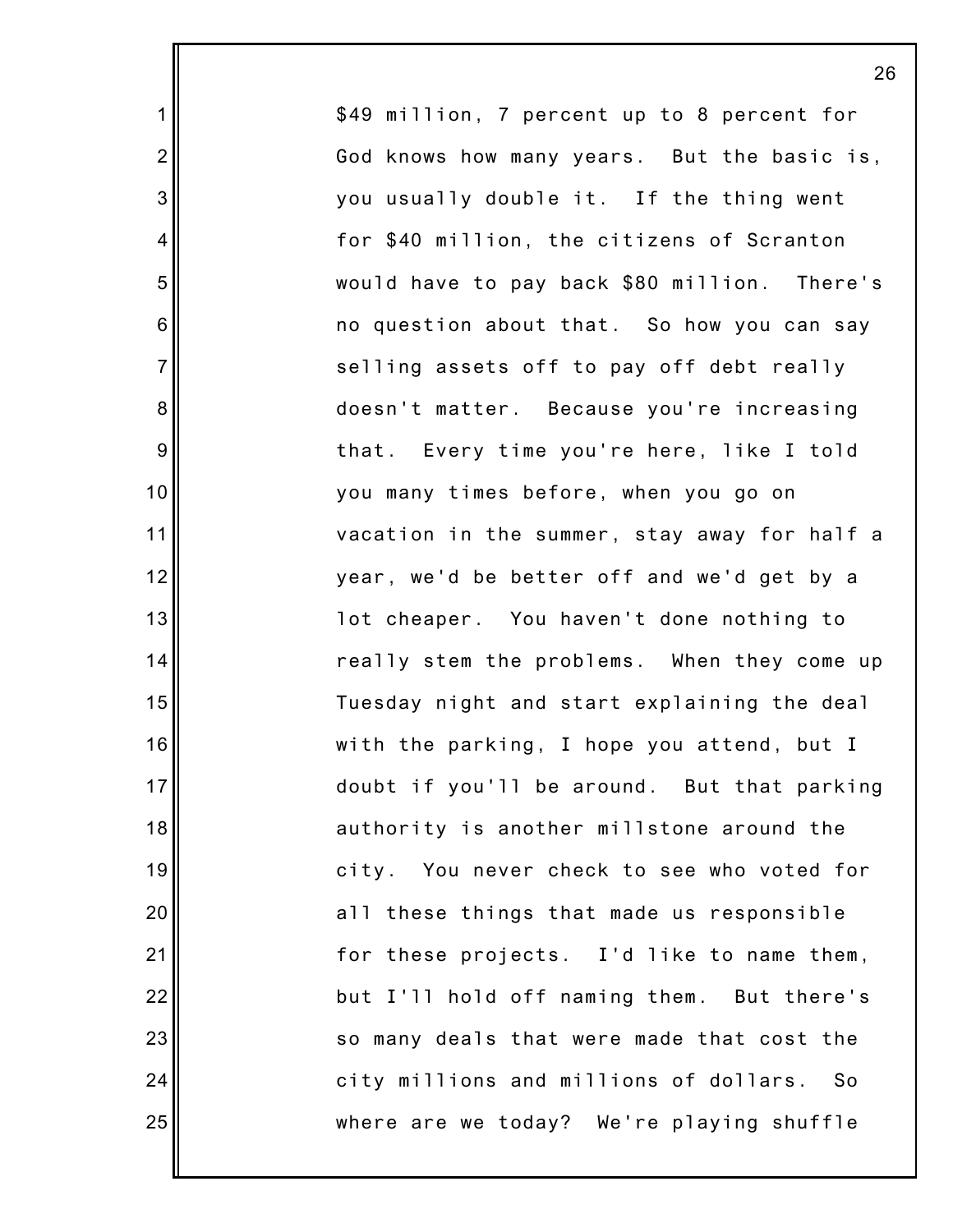board. Like I don't know if Courtright's plan is the same as Doherty? Because the plans he's using the same thing Mayor Doherty used. I think he's using the same blue print. And that's disaster for the city. That's what brought us where we are now and it's going to keep us there. I don't see any point in borrowing \$40 million or \$49 million if money is available from the sale of the sewer authority. That was supposedly to pay off debt, not increase debt. I don't know how you can sit there and even contemplate adding on \$80 million debt to the citizens of Scranton. I don't know how you do it, in all fairness. Or are you planning to move out when your term expires? That would probably be very feasible. I wish everybody could move out if they could. But we can't sell our properties. It's very difficult. Things in this city is becoming more and more difficult. When people come up to me and says, I can't afford to pay my taxes, I'm thinking of just leaving the house and going, what are you doing to Scranton? I

27

1

2

3

4

5

6

7

8

9

10

11

12

13

14

15

16

17

18

19

20

21

22

23

24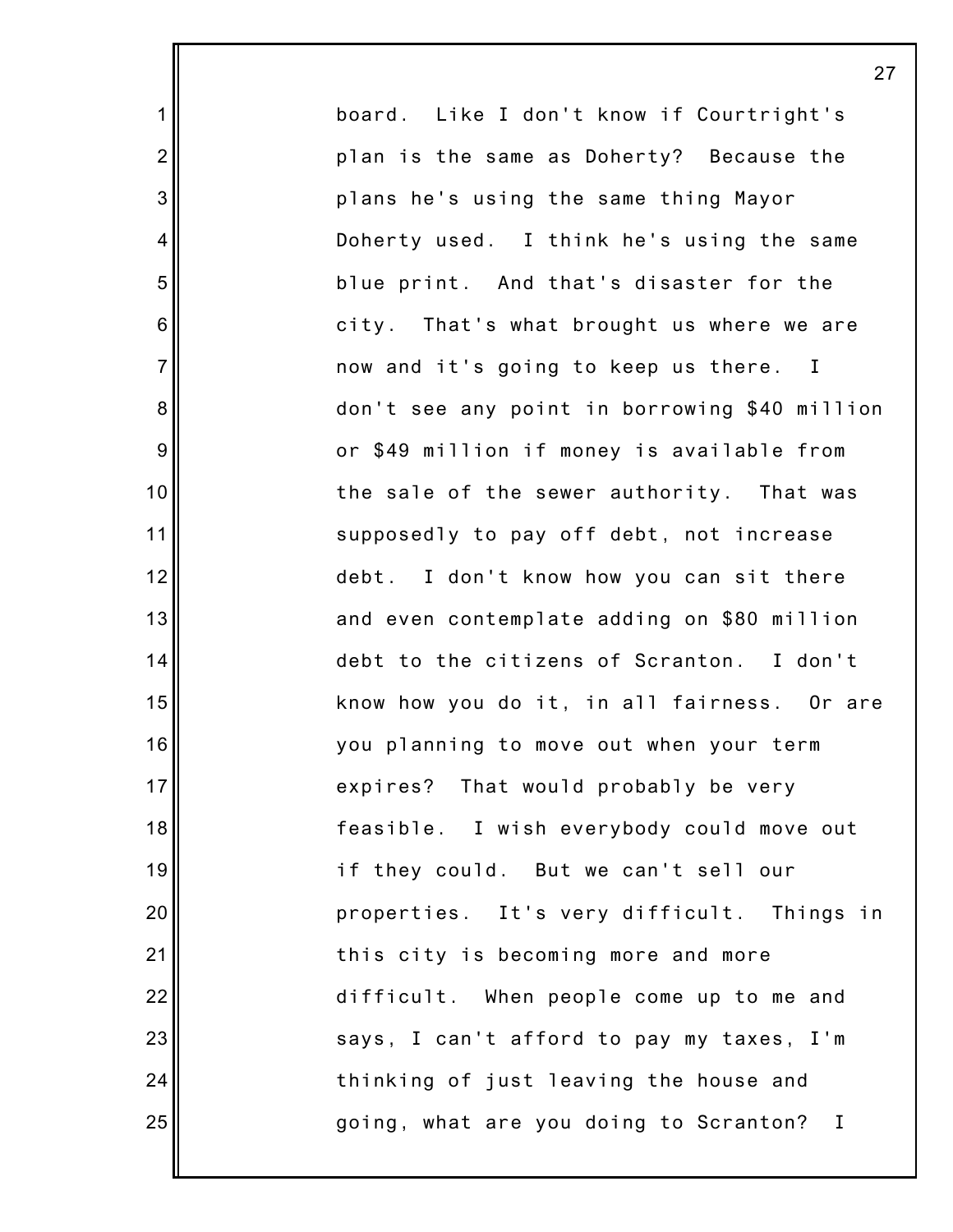mean, you had to look at that \$95 million as a God sent. Not as a prelude to increasing our debt. But yet, you did it or are going to do it. And when the legislation comes down for this leasing of the parking garage, we're going to lose 16--40 years, we're going to lose \$16 million just in revenue from the parking meters. And then, we're not sure about what liability we're taking on in repairing the garages. In 40 years, them garages are going to be junk. You know that. I know that. You cannot close your eyes to that. I mean, I mention a lot of names. Maybe you don't like the people I name. That's up to you. But you're voting record is public knowledge. Anything you vote on, people have a right to come back at you. Remember that. You're not insulated one way or the other. You have to stand by your voting record. And when people realize that you're increasing the debt instead of helping move it away, you have it. Bye. MS. HODAWANITZ: Joan Hodawanitz, resident and taxpayer. Mr. Wechsler, I believe I was the third signature on your

28

1

2

3

4

5

6

7

8

9

10

11

12

13

14

15

16

17

18

19

20

21

22

23

24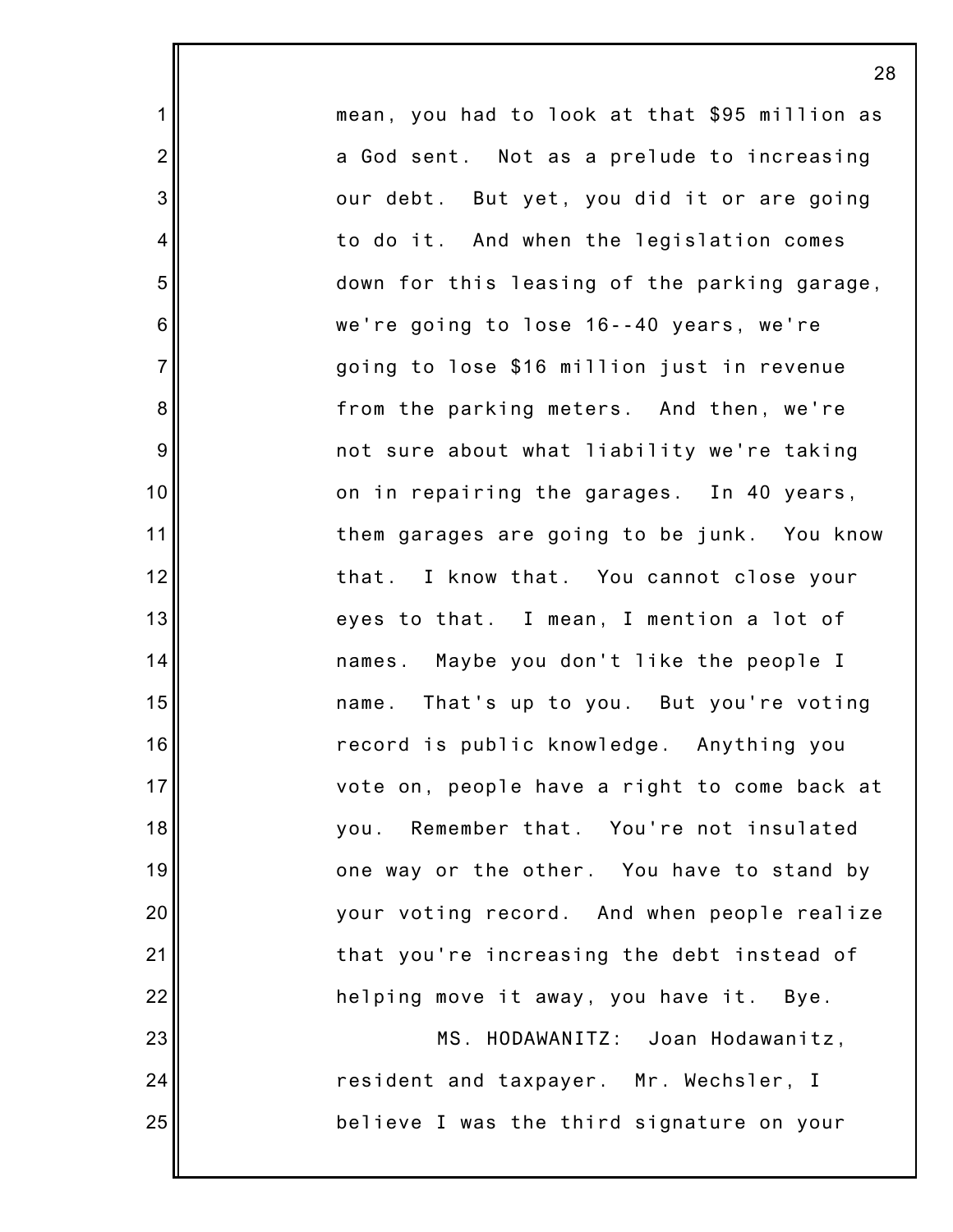|                | 29                                           |
|----------------|----------------------------------------------|
| 1              | sign-in sheet.                               |
| $\overline{2}$ | MR. WECHSLER: Oh, I'm very sorry.            |
| 3              | I didn't do that intentionally.              |
| 4              | MS. HODAWANITZ: Okay, alright,               |
| 5              | thank you. I have to agree with the tenure   |
| 6              | of many of the comments that have already    |
| $\overline{7}$ | been offered tonight. When Mr. McGoff was    |
| 8              | the President of Council, he would on        |
| 9              | occasion tell me at the podium that I should |
| 10             | really take my questions to the city         |
| 11             | leadership and the various department heads. |
| 12             | Let me explain to you some of my             |
| 13             | frustration. On March 21st, I gave a         |
| 14             | written letter to the Business               |
| 15             | Administrator's Office with my questions     |
| 16             | concerning the 2014 audit as instructed in   |
| 17             | the audit that I was to do. The audit says,  |
| 18             | if you have questions, address them to the   |
| 19             | Business Administrator's Office. I did it    |
| 20             | on March 21st. I've had no reply. On March   |
| 21             | 16th, I requested appointments with both the |
| 22             | Mayor and Mr. Bulzoni. No reply. Monday, I   |
| 23             | stopped at the Mayor's Office. I wanted to   |
| 24             | know when the State of the City address was  |
| 25             | going to be given. And I said, oh, by the    |
|                |                                              |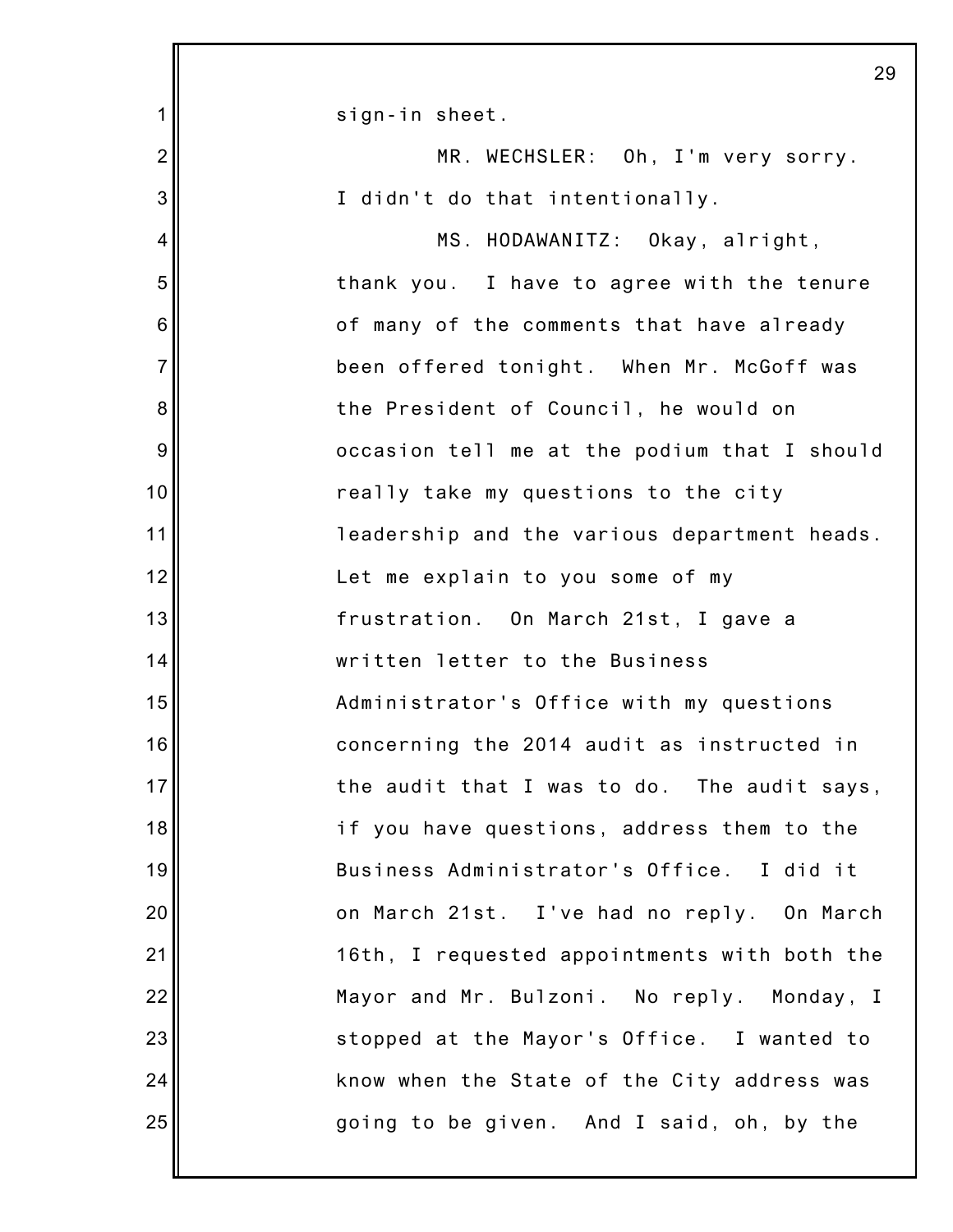way, what's the status of my request for an appointment? A girl took my number. She says, we'll call you. No phone call back. Okay, I know I'm on the black list. But this is ridiculous. If Mr. Bulzoni can get an indefinite waiver for not living in the city, I, at least, deserve the courtesy of some kind of response. When he was at your caucus last week, I confronted him and said, where is my answer to my memo on March 21st? He wouldn't even say squat to me. This man you gave an indefinite waiver. Be that as it may. I noticed in the paper in the legal section on April 26th, Newton Township and West Abington Township publishes summaries of their 2015 audits. We're still waiting for City Council per Home Rule Charter to publish the 2014 summary of fiscal affairs. Has there been an exit briefing with the independent auditor yet? Can anybody answer that?

1

2

3

4

5

6

7

8

9

10

11

12

13

14

15

16

17

18

19

20

21

22

23

24

25

MR. WECHSLER: No, there has not been. We spoke to Mr. Bulzoni today and they're still scheduling more of a telephone conference.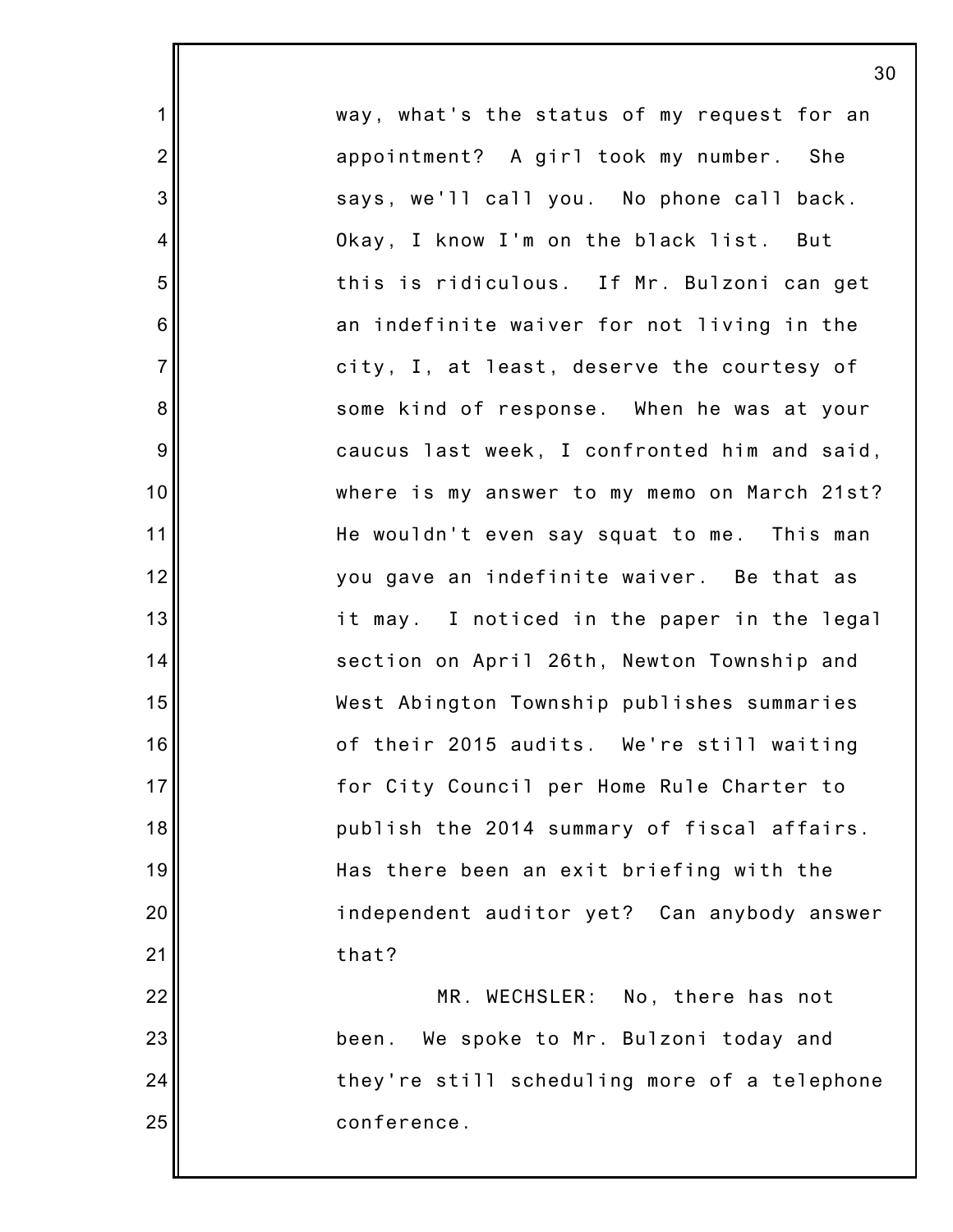|                  | 3 <sup>1</sup>                               |
|------------------|----------------------------------------------|
| 1                | MS. HODAWANITZ: Oh okay. Hopefully           |
| $\overline{2}$   | that will work out. I also attended last     |
| 3                | night's working session as part of the       |
| 4                | peanut gallery. And I was impressed. Now,    |
| 5                | I couldn't hear some of the conversation     |
| $6\phantom{1}6$  | exchanged, nor could I see any of your       |
| $\overline{7}$   | handouts. But I think it's a very good       |
| 8                | idea. And I think that is a practice that    |
| $\boldsymbol{9}$ | you should continue anything that is         |
| 10               | budgetary. Be it, the 2017 operating budget  |
| 11               | when you have to discuss that, labor union   |
| 12               | contracts, how you're going handle the storm |
| 13               | water fees and on and on. There are a        |
| 14               | number of things. But I also think that you  |
| 15               | should have these working sessions and I     |
| 16               | agree with Ms. Franus that they, if          |
| 17               | possible, should be televised so that a      |
| 18               | larger percentage of the taxpayer base can   |
| 19               | be privy to them. Not everybody can come     |
| 20               | down here. And because--I'm telling you,     |
| 21               | the city leadership does not know the        |
| 22               | meaning of the words leadership,             |
| 23               | accountability and transparency. And I       |
| 24               | stand behind that comment. Now, did any of   |
| 25               | you know what the city's current long term   |
|                  |                                              |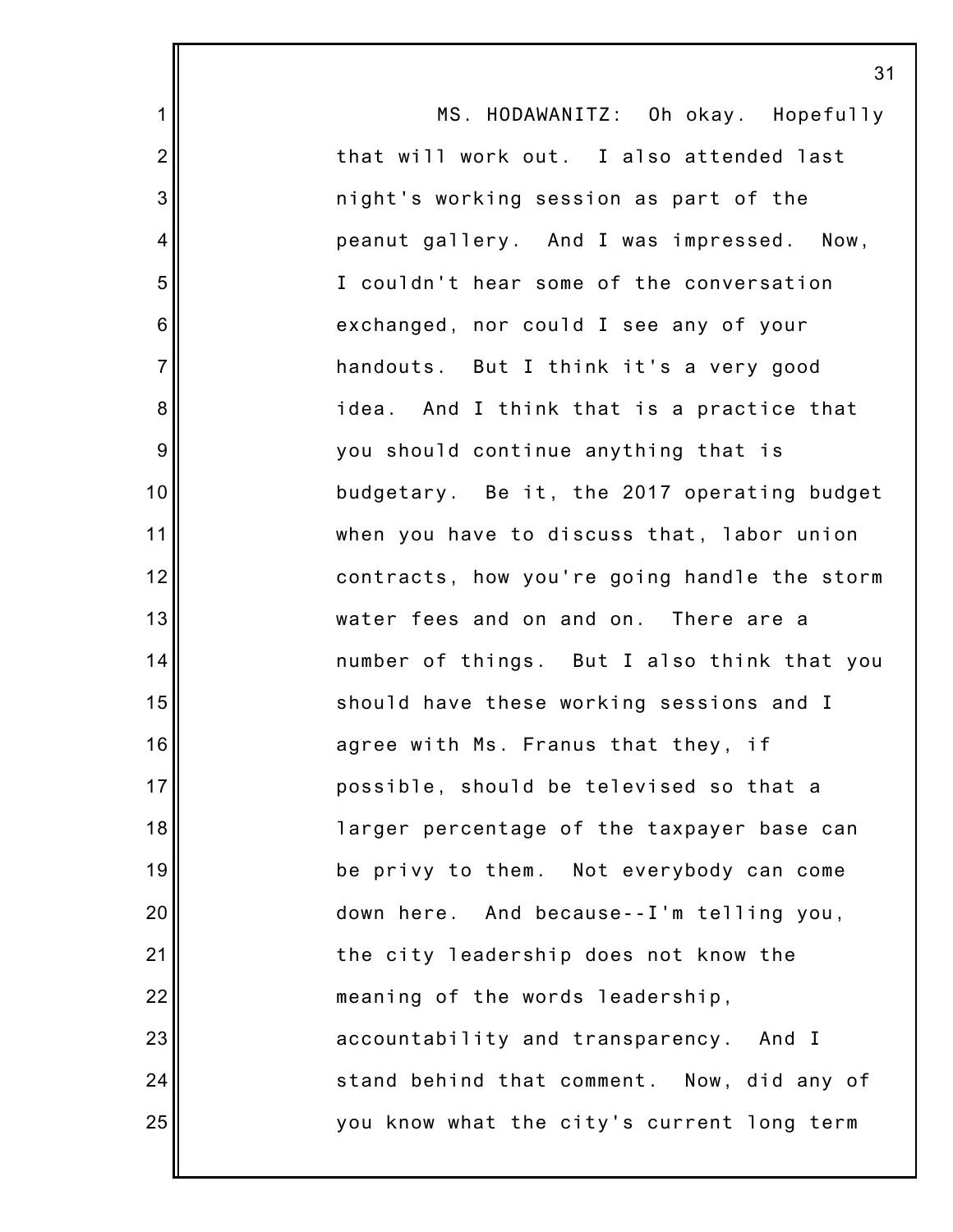|                  | 32                                           |
|------------------|----------------------------------------------|
| $\mathbf 1$      | debt is? Mr. Gaughan? Ding, ding, ding,      |
| $\overline{2}$   | ding.                                        |
| $\mathbf{3}$     | MR. GAUGHAN: I did ask Mr. Bulzoni           |
| $\overline{4}$   | last night. He did get back to me with a     |
| 5                | really lengthy answer. And I just received   |
| 6                | it late this afternoon, so I didn't have a   |
| $\overline{7}$   | chance to really go through this. It's two   |
| 8                | pages, but--                                 |
| $\boldsymbol{9}$ | MS. HODAWANITZ: Well, I'll tell you          |
| 10               | on the 2014 audit on Page 49, it was--came   |
| 11               | in at \$407 million plus. Now, that's a 16   |
| 12               | month old figure. So, when you start         |
| 13               | discussing things like \$49 million bonds,   |
| 14               | you need to look at the big picture and to   |
| 15               | say, you know, how does this factor into the |
| 16               | city's total long term debt? Now, if it      |
| 17               | helps your credit rating, you can refinance  |
| 18               | to a lower interest rate, that may be a good |
| 19               | thing. But you don't know that. We don't     |
| 20               | know that. But the citizens have a right to  |
| 21               | know what they are going to be picking up as |
| 22               | long term debt and what their kids and their |
| 23               | grand kids are going to be picking up. And   |
| 24               | I'd love to know--if the 2015 audit were on  |
| 25               | time, we'd have a better understanding of    |
|                  |                                              |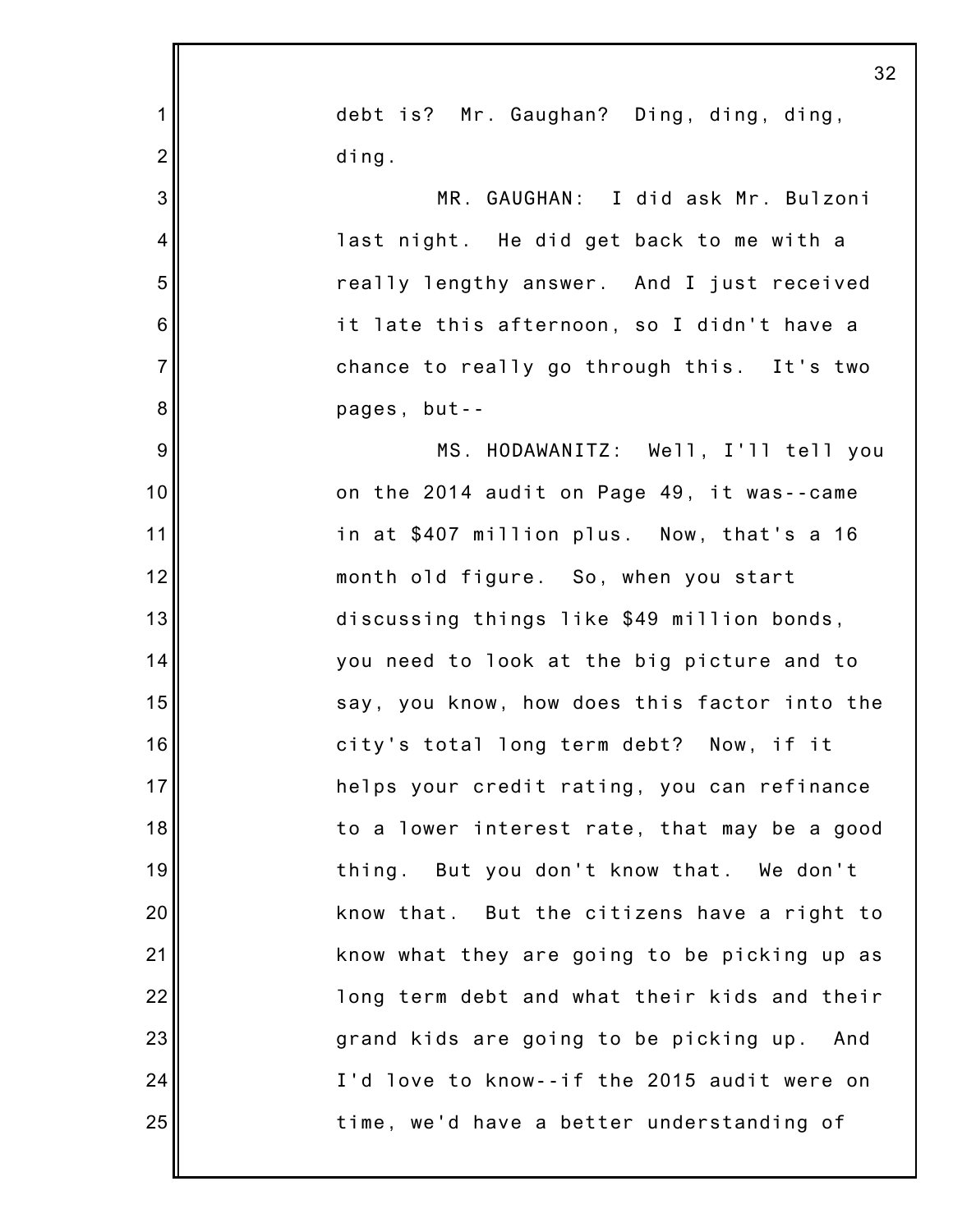|                 | 33                                           |
|-----------------|----------------------------------------------|
| 1               |                                              |
|                 | what your long term debt would be. Thank     |
| $\overline{2}$  | you.                                         |
| 3               | MR. GAUGHAN: Thank you.                      |
| 4               | MS. SCHUMACHER: Good evening, Marie          |
| 5               | Schumacher. I'd like to start off with a     |
| $6\phantom{1}6$ | couple of questions tonight. And since we    |
| $\overline{7}$  | talked about right to know several times, I  |
| 8               | would like to go back to the 21st--no        |
| 9               | 29th--this is from the 21st of January. And  |
| 10              | I said, addressed to Mr. Wechsler, "I would  |
| 11              | like to ask when or if I'm ever going to get |
| 12              | an answer to the budget questions that I had |
| 13              | on 2016 budget that I submitted in           |
| 14              | mid-November 2015." Mr. Wechsler, you        |
| 15              | replied, "Right now, we have those questions |
| 16              | and I don't have an answer for you right     |
| 17              | now. I have never gotten those. Now, that    |
| 18              | doesn't--and that's something that doesn't   |
| 19              | fall under the right to know. Because those  |
| 20              | were always questions on back up of how the  |
| 21              | numbers that were there were derived.<br>And |
| 22              | that does not fall under the right to know.  |
| 23              | So, I still would like to have some of       |
| 24              | those. And then, quickly, Mr. Gaughan, do    |
| 25              | you have the number of retention ponds that  |
|                 |                                              |
|                 |                                              |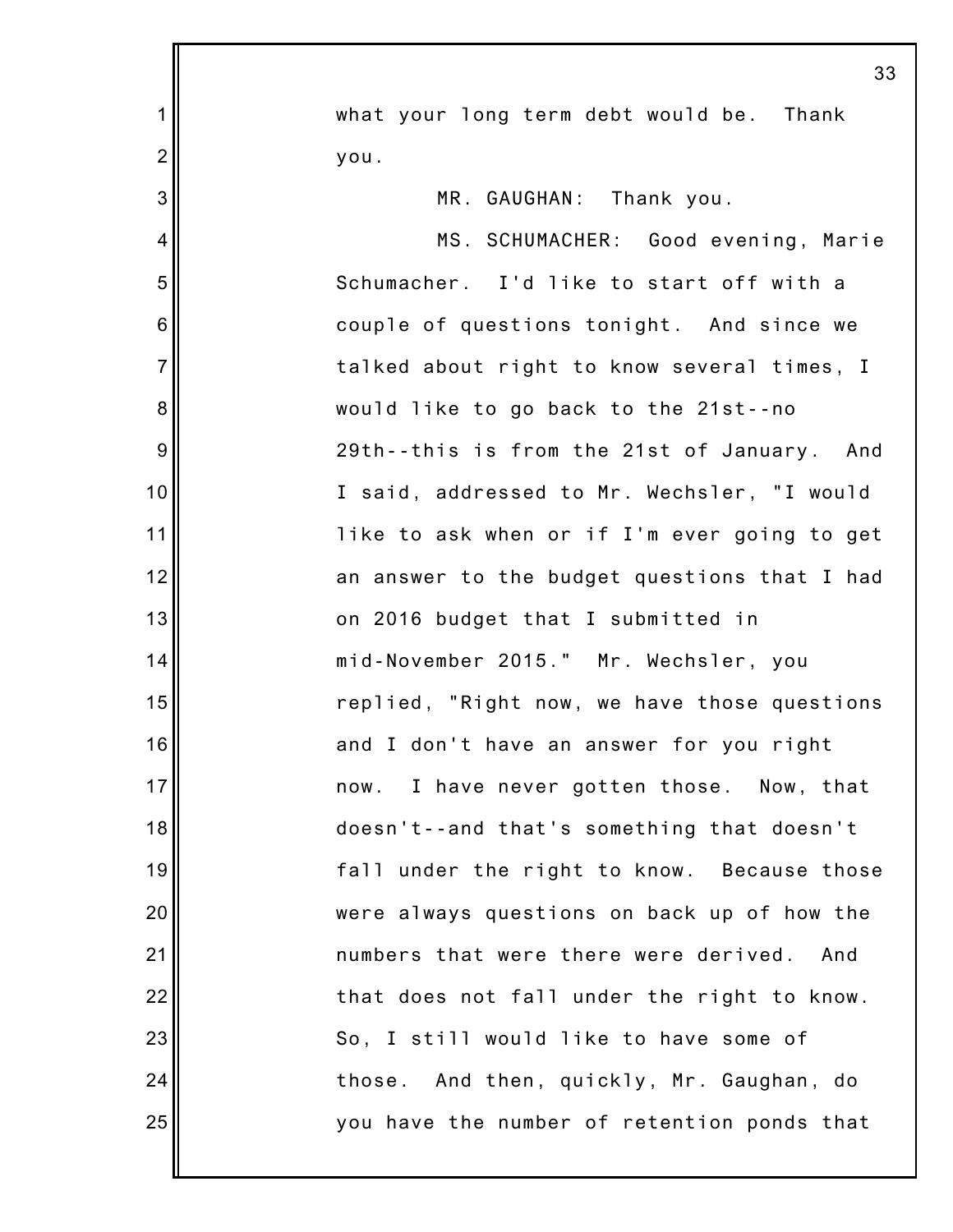|                 | 34                                           |
|-----------------|----------------------------------------------|
| 1               | the city has?                                |
| $\overline{c}$  | MR. GAUGHAN: Yeah, we spoke to Don           |
| 3               | King, the city planner. And he didn't have   |
| 4               | an exact number. But he said he was going    |
| 5               | to get back to us with that.                 |
| $6\phantom{1}6$ | MS. SCHUMACHER: Okay, thank you.             |
| $\overline{7}$  | MR. GAUGHAN: So I should have that           |
| 8               | by hopefully next week.                      |
| 9               | MS. SCHUMACHER: Okay, thank you.             |
| 10              | And then, anybody during Fifth Order, if you |
| 11              | would tell me what additional pension reform |
| 12              | we should expect before the end of this year |
| 13              | or before you decide how you're going to     |
| 14              | distribute the sewer authority proceeds.     |
| 15              | Again, going back to another question. On    |
| 16              | the 2nd of December of last year, I asked    |
| 17              | Mr. Evans, "Now, the answer to my question   |
| 18              | on the dollars required to bring the pension |
| 19              | fund to 50 percent level?" Mr. Evans         |
| 20              | replied, "\$75 million." So, from there, now |
| 21              | with this new--with what Mr. Blake has come  |
| 22              | up with that we can continue to charge the   |
| 23              | triple tax and the increase from the 52 to   |
| 24              | the tripling can go to the pension fund. I   |
| 25              | would like to know if that \$104 per LST     |
|                 |                                              |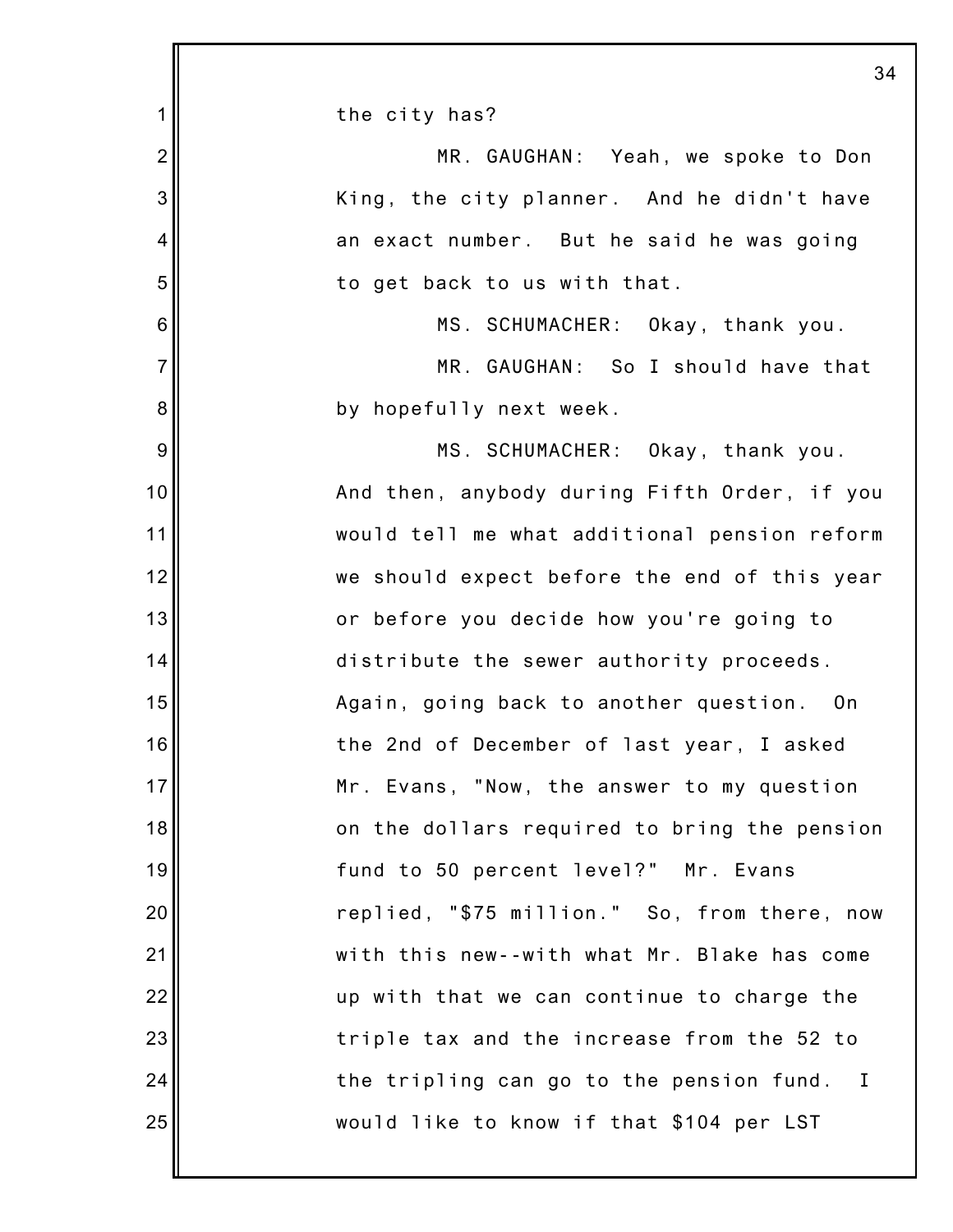|                | 35                                           |
|----------------|----------------------------------------------|
| 1              | taxpayer is over and above the \$75 million  |
| $\overline{2}$ | that we need to bring the funding to 50      |
| 3              | percent. And is that included or excluded?   |
| 4              | MR. EVANS: Well, it wasn't                   |
| 5              | included. That's speculative as far as       |
| 6              | how--the pension is different now than it    |
| $\overline{7}$ | was back when you originally asked the       |
| 8              | question as well because of the loses and    |
| 9              | the performance hasn't been as great. But    |
| 10             | let me look into that a little bit and see   |
| 11             | what I can find out for you.                 |
| 12             | MS. SCHUMACHER: Okay and then, how           |
| 13             | is the underwriters fee calculated? Nobody   |
| 14             | asked that question last time and I would    |
| 15             | like an answer to that.                      |
| 16             | MR. EVANS: We can find out.                  |
| 17             | Normally, it's a percentage, but we can find |
| 18             | out.                                         |
| 19             | MS. SCHUMACHER: And then, do you             |
| 20             | have a breakdown of the \$341,000 worth of   |
| 21             | other costs of issuances that you could      |
| 22             | share?                                       |
| 23             | MR. WECHSLER: Those are currently            |
| 24             | estimates. There is no breakdown yet.        |
| 25             | They're estimates.                           |
|                |                                              |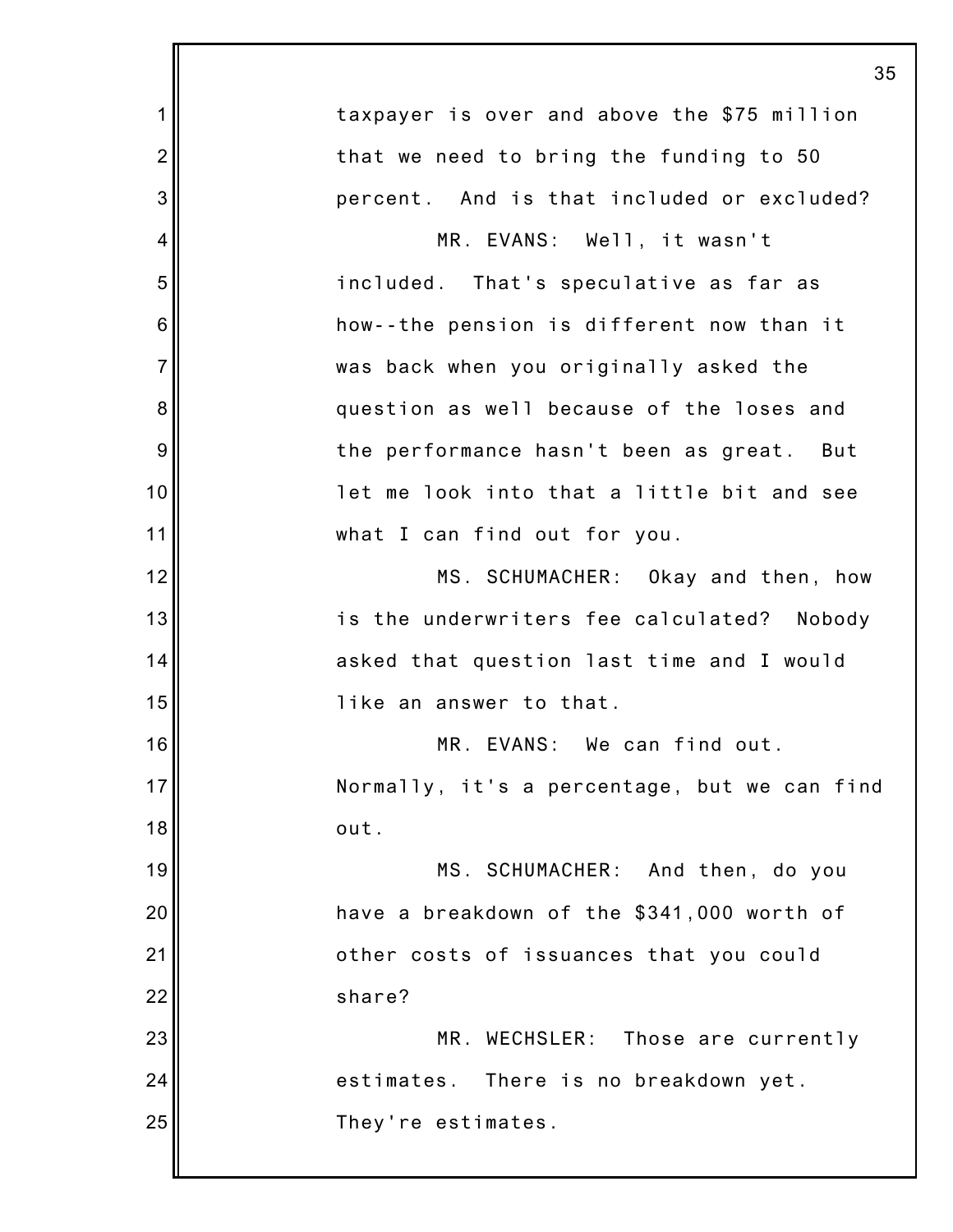|                | 36                                         |
|----------------|--------------------------------------------|
| 1              | MR. EVANS: We'll receive a rate            |
| $\overline{2}$ | sheet on the entire--                      |
| 3              | MS. SCHUMACHER: After the fact?            |
| 4              | MR. EVANS: Well, prior to closing,         |
| 5              | there should be a rate sheet.              |
| 6              | MS. SCHUMACHER: Okay, now, also,           |
| $\overline{7}$ | each of you is provided a bar graph last   |
| 8              | night that--at the working session that    |
| 9              | showed the debt now and the debt after all |
| 10             | of these initiatives, the sewer authority, |
| 11             | the parking garages, the privately placed  |
| 12             | bond and whatever else might be. I would   |
| 13             | like to know if I could get a copy of that |
| 14             | graph after the meeting?                   |
| 15             | MR. EVANS: Sure.                           |
| 16             | MS. SCHUMACHER: Okay and what              |
| 17             | is--what will be our debt at the end of    |
| 18             | 2016?                                      |
| 19             | MR. EVANS: What will be our debt at        |
| 20             | the end of 2016?                           |
| 21             | MS. SCHUMACHER: Uh-huh.                    |
| 22             | MR. EVANS: I'm not sure at this            |
| 23             | point, but we'll certainly find that out.  |
| 24             | And that, again, that's a projection.      |
| 25             | MS. SCHUMACHER: Well, yeah.                |
|                |                                            |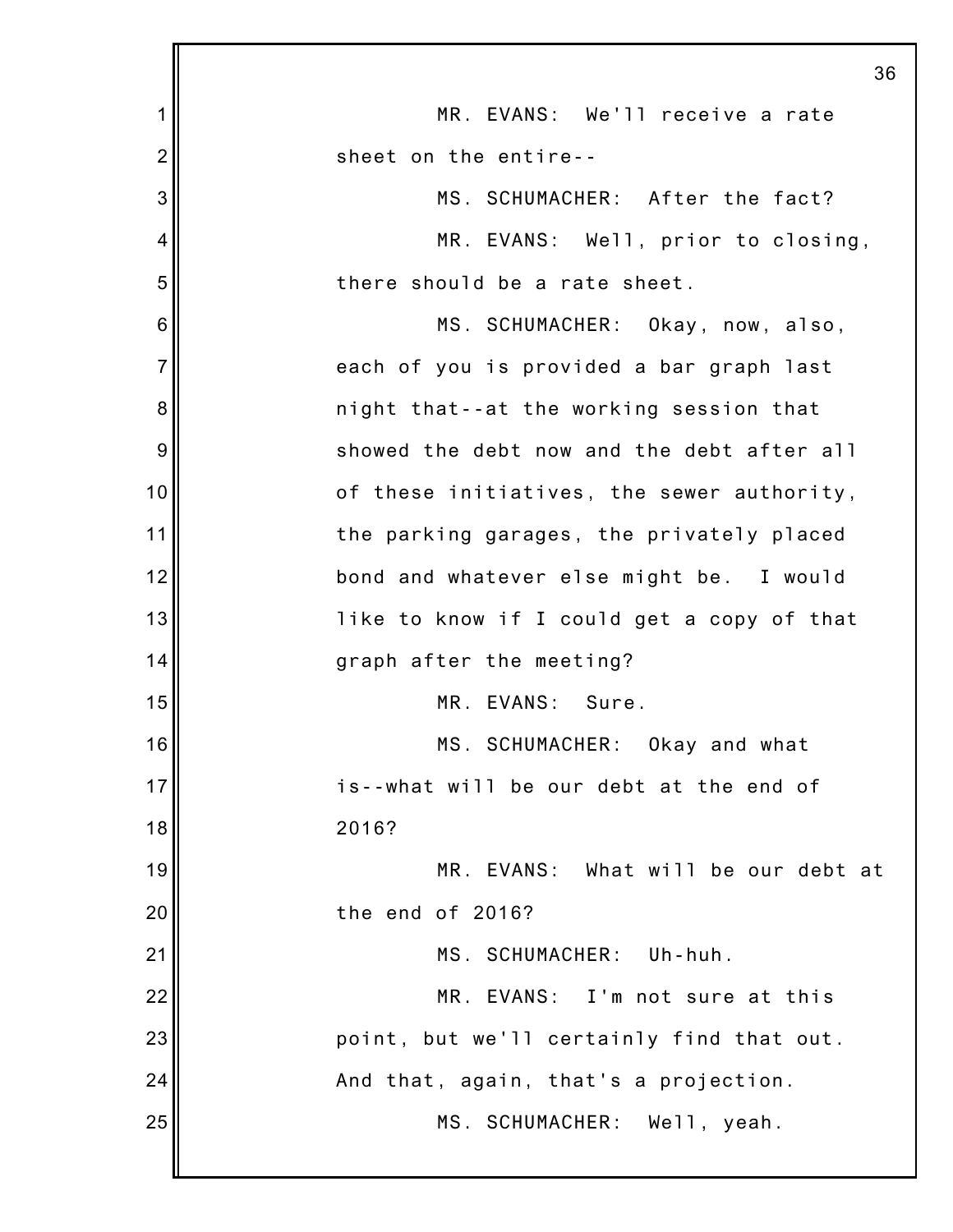|                | 37                                             |
|----------------|------------------------------------------------|
| 1              | MR. EVANS: Yeah.                               |
| $\overline{2}$ | MS. SCHUMACHER: And how does the               |
| 3              | amount that's still owed on that similar       |
| $\overline{4}$ | transaction in 2004 fall into the plan of      |
| 5              | sale of the sewer authority. I believe, I      |
| 6              | thought I brought the page from the budget.    |
| $\overline{7}$ | It's over \$600,000--excuse me, over \$600,000 |
| 8              | I believe in the budget. Was that just put     |
| 9              | in as sort of a slush fund? Or do we really    |
| 10             | owe the Scranton Redevelopment Authority       |
| 11             | \$636,539?                                     |
| 12             | MR. EVANS: I'm not sure. That may              |
| 13             | have been a placeholder for this, but I'm      |
| 14             | not sure.                                      |
| 15             | MS. SCHUMACHER: And how does that              |
| 16             | fit in?                                        |
| 17             | MR. EVANS: Yeah.                               |
| 18             | MS. SCHUMACHER: I'm going to be                |
| 19             | very disappointed if you come back and tell    |
| 20             | me that's a placeholder. That's a lot of       |
| 21             | places to hold. I'll finish up next week.      |
| 22             | And I would like to get more on the pensions   |
| 23             | next week.<br>Thank you.                       |
| 24             | MR. DOBRZYN: Good evening, Council,            |
| 25             | Dave Dobrzyn, resident. Today, I got my        |
|                |                                                |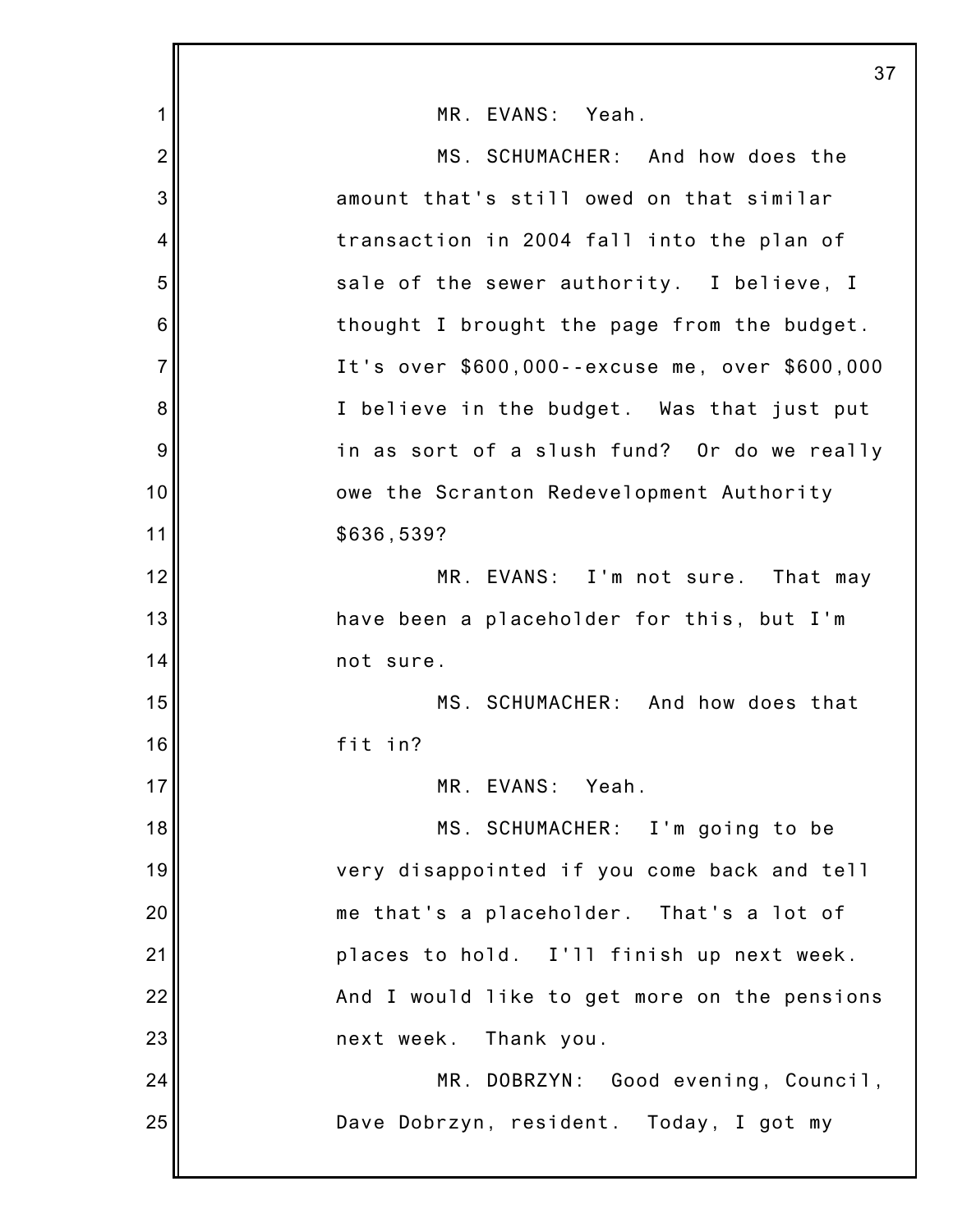second call claiming to be from the IRS. And I have a technique where the type of language I use while they're making that announcement is--would not be permissible in public. I'd get arrested. So, my advice is to do the same because the IRS never calls someone on the phone and tells them that they're filing legal proceedings against them. Furthermore, all my tax returns are insured anyway. So it's their problem. Finally and I'm going to turn this over to you, on recycling newspapers, magazines, catalogs, mail, envelopes, cereal boxes, cracker boxes, pizza boxes, paper rolls, construction papers, light weight boxes, cardboard boxes, glass bottles and jars, aluminum steel cans, beverage and food containers, plastic bottles and jars and tubs with tops, milk, yogurt, soda, water, soups, margarine. Specialty items: Leaves, brush, glass, electronics, motor oil, tires, Styrofoam, contacts, fluorescent lamps and household hazardous waste. So, about 90 percent of this stuff that is probably supposed to be free on the tipping charge is

38

1

2

3

4

5

6

7

8

9

10

11

12

13

14

15

16

17

18

19

20

21

22

23

24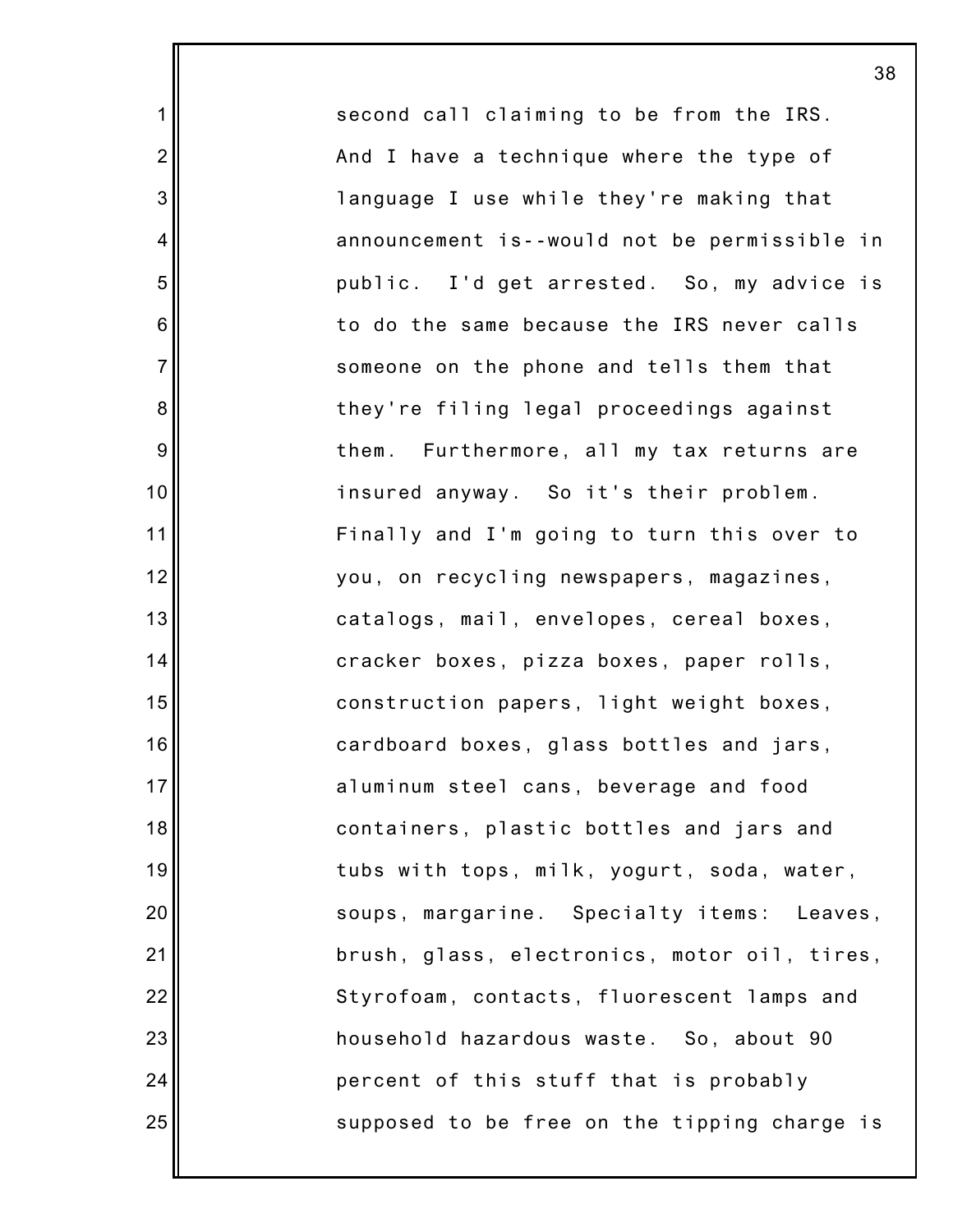being sent to DeNaples Landfill. Please reprint that. And all of you guys get a copy because I'm real tired of spending time on this trash issue. And illegal dumping, I mean, we should put in our ordinance if we go to a pay per bag that I could invoke the castle doctrine for people tossing bags of garbage on my lawn. I'm fed up. Now, on this issue with the borrowing, you know, I've been through basically four different Council Presidents, Councils. And, you know, everything from the administration or the business people in the administration or the Chamber of Commerce asked you poor guys to fall on your swords. And people have gone along with it. And that's why people come up here and they beat the heck out of everybody. They're frustrated and they're just tired of a Council that's willing to fall on your swords. Think of your future and what you want to hear in the future. I agree that the sewer sale was supposed to take care of the pensions and the back thing. And I can't understand why after that. And the caucus--last week with Bernie

1

2

3

4

5

6

7

8

9

10

11

12

13

14

15

16

17

18

19

20

21

22

23

24

25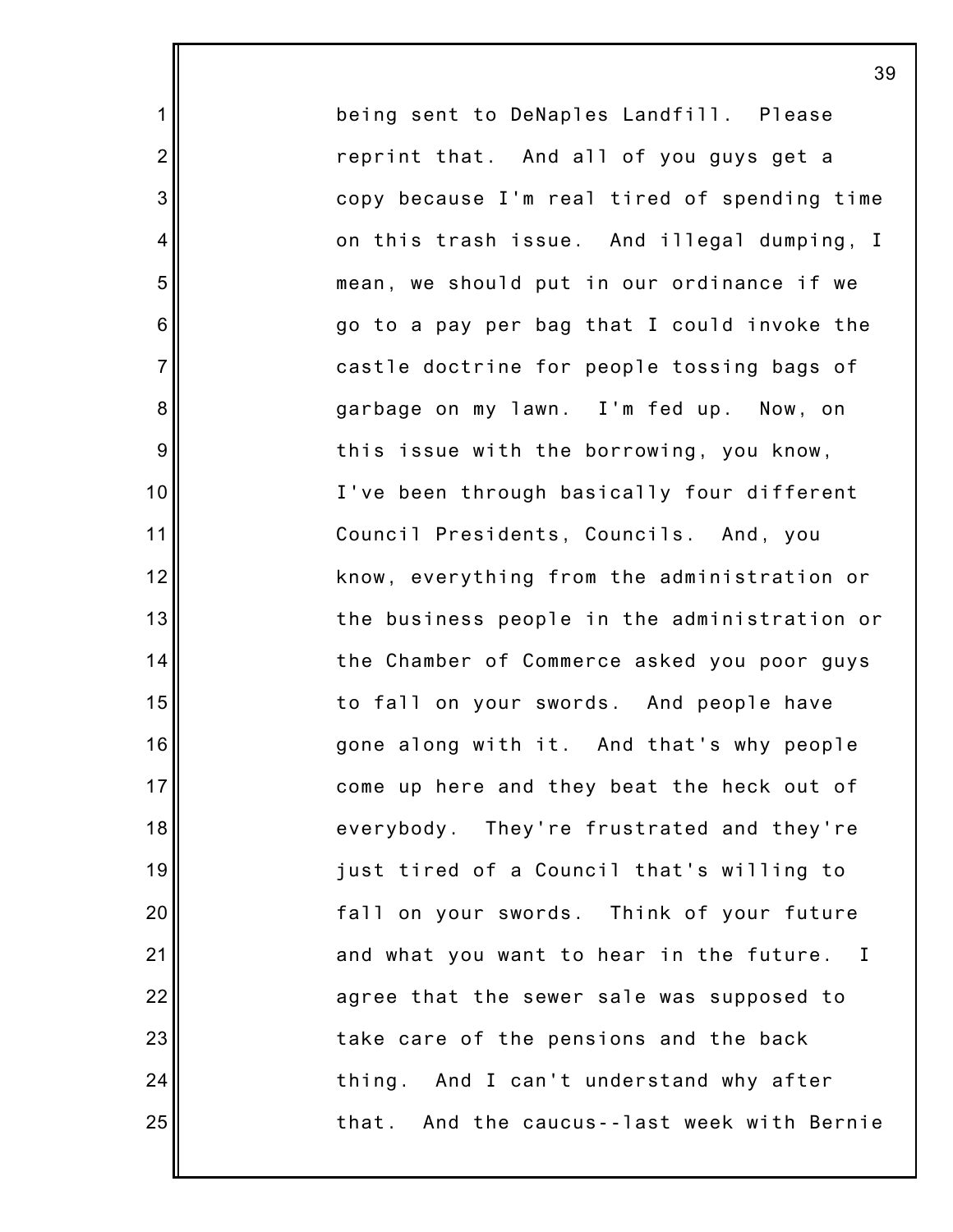| McGurl, you received some criticism, Joe,    |
|----------------------------------------------|
| and that I regarded as an important issue.   |
| Just follow the caucus and start it at 6:30. |
| And you know, whoever has a problem with     |
| somebody talking for a half hour when        |
| they're invited to a caucus, tell them to    |
| shut up, you know. It's like, go away. We    |
| need to know what we're going to be          |
| obligated to pay. And I mean, it's just      |
| ridiculous when somebody comes up here and   |
| starts that. And on 6A, I'm concerned that   |
| this--on the smoking in the parks, is this   |
| going to be specific zones? And if so,       |
| let's amend it that it stays in those        |
| specific zones unless you enact another new  |
| ordinance that people have a chance to       |
| comment. I don't want to see a loose         |
| ratchet-able situation. I intend to get in   |
| touch with the Red Barons and find out what  |
| the problem was with their attendance. And   |
| I do remember a hoopla, keeping in mind that |
| our county taxes were raised 38 percent for  |
| the baseball field, reconstruction. And we   |
| have nothing to say about it. We don't even  |
| know if--they didn't even know if you're     |
|                                              |

1

2

3

4

5

6

7

8

9

10

11

12

13

14

15

16

17

18

19

20

21

22

23

24

25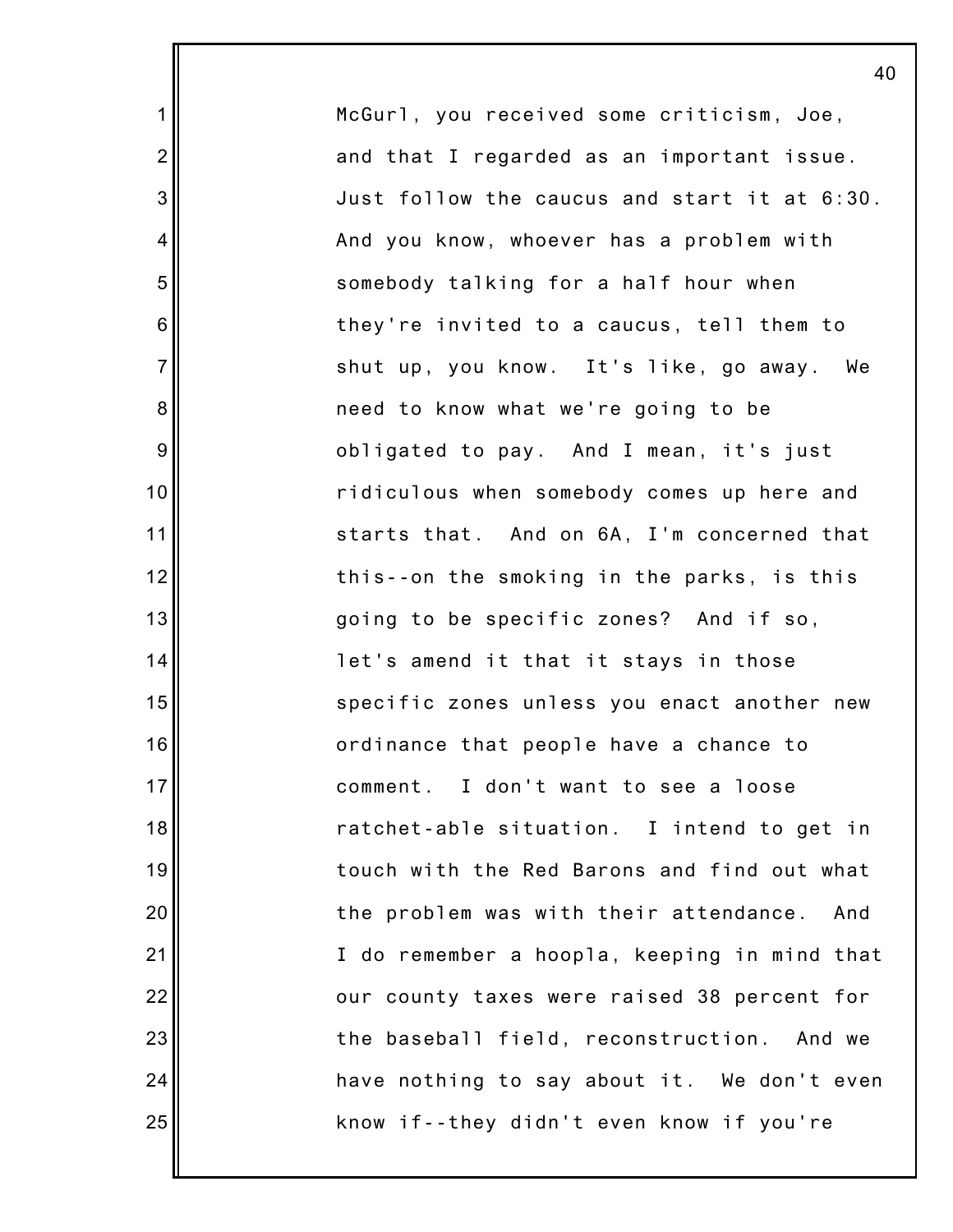1 2 3 4 5 6 7 8 9 10 11 12 13 14 15 16 17 18 19 20 21 22 23 24 25 41 interested in baseball. Well, don't forget guys, don't fall on your swords. You're a nice bunch of guys. I mean, you're not monsters. And I hate to see every year, year in and year out people getting abused because they got asked to fall on their swords and they did so. Thank you. Have a good night. MR. WECHSLER: Thank you. MR. GAUGHAN: Thank you. MR. WECHSLER: Anyone else? MS. REED: FIFTH ORDER. 5A. MOTIONS. MR. WECHSLER: Mr. Perry? MR. PERRY: Yeah, I just have two quick things. The first thing is in regards to the work session we had last night, I was happy to have it. I gained a lot of information from it. And, so much information that I haven't had time to put everything together for a presentation for you tonight because there's just so many moving pieces. And even next week, I'll have something very thought out to provide. But basically, it's--I believe, as written,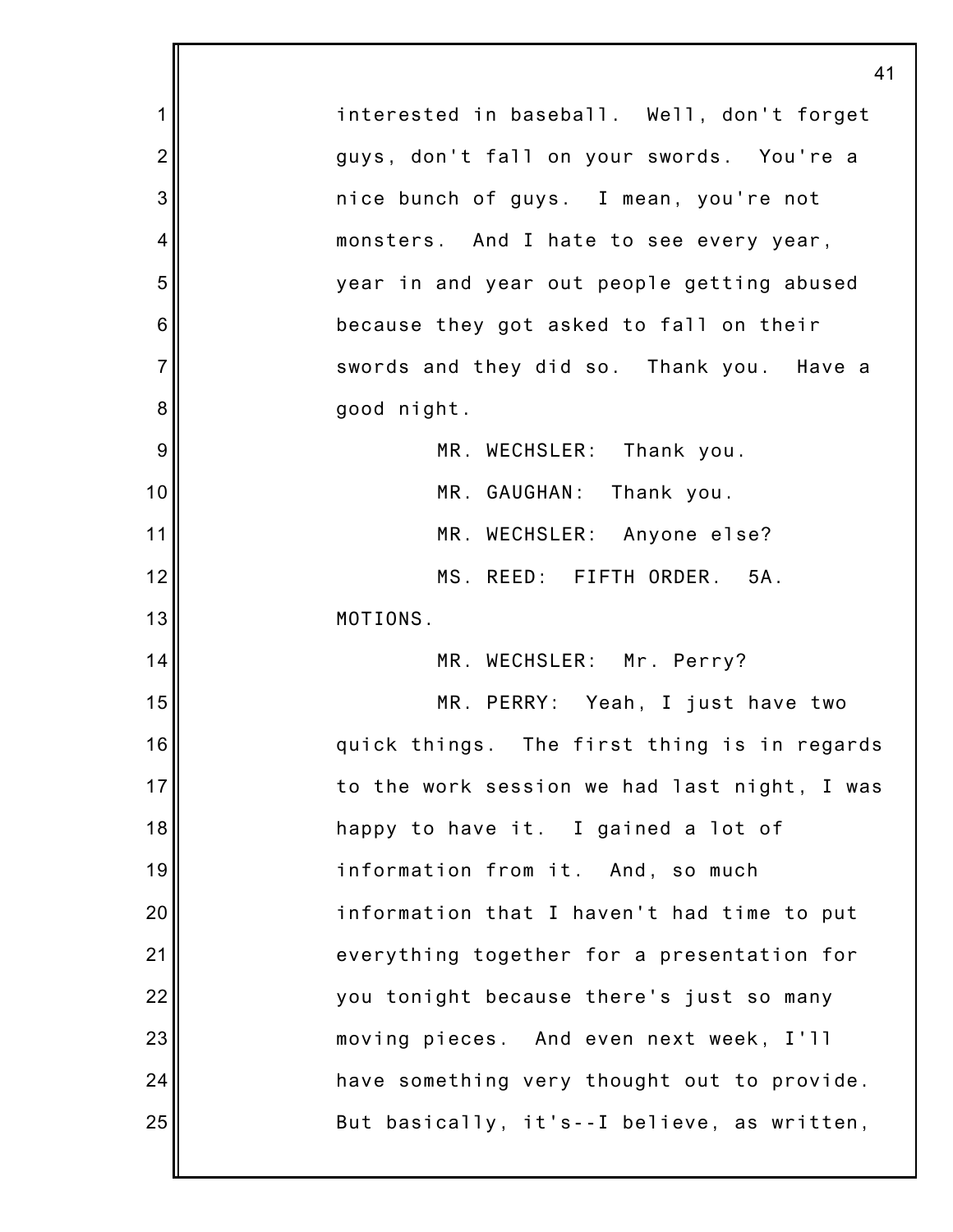it's going to be a good deal for the city going forward. And I know based on last week, we hear about debt and borrowing and that's something that we don't like to do. But there's also plans in place to pay off very high interest rate debt which is going to actually down the road eliminate our debt eventually. And without actually raising it to the current rate that we're paying per year. But again, I'll get into that more next week. The only other thing I have is it's almost holy season. Next week starts pretty much all the kids will be out, the boys, the girls; play hard, play safe. I know some of the best memories I have were on a baseball diamond that I actually loved doing it. And for the adults out there, remember, it's just a game. The coaches are volunteering their time. And the umpires are volunteering their time. So let the kids play. And just enjoy the youth of the game and the actual--the natural beauty of it instead of getting caught up. Thank you. That's all I have.

1

2

3

4

5

6

7

8

9

10

11

12

13

14

15

16

17

18

19

20

21

22

23

24

25

MR. WECHSLER: Thank you. Mr.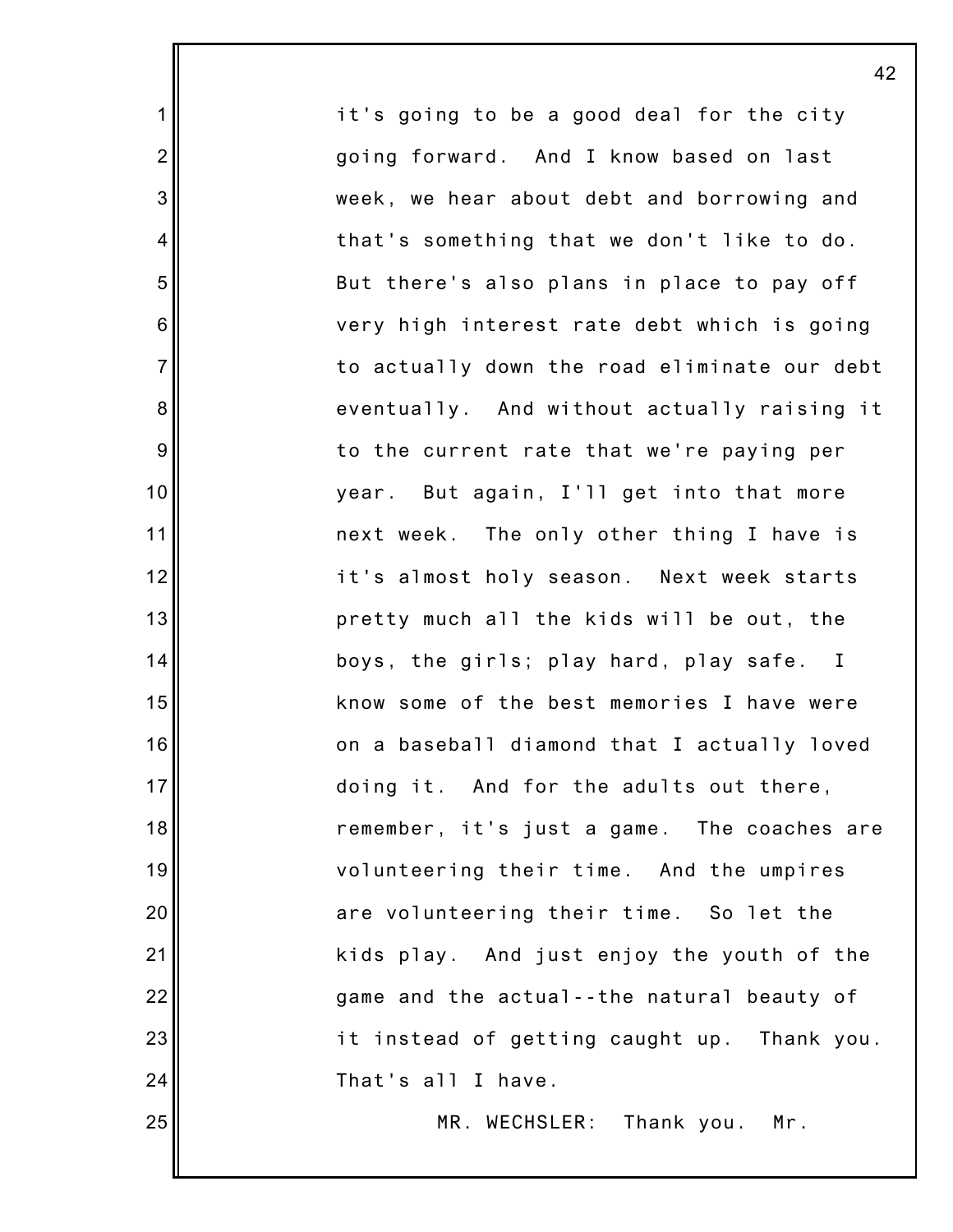Rogan?

1

| $\overline{2}$   | MR. ROGAN: Yes, I wasn't planning            |
|------------------|----------------------------------------------|
| 3                | on mentioning this. But since Mr. Perry      |
| $\overline{4}$   | brought it up, I was honored last week to    |
| 5                | throw one of the first pitches in and to     |
| $\,6$            | speak to some of the Little Leaguers at West |
| $\overline{7}$   | Scranton Little League. And I'd just like    |
| $\bf 8$          | to thank all the organizers over there,      |
| $\boldsymbol{9}$ | League President Frank Rodney, who's doing a |
| $10$             | great job. And all the coaches involved in   |
| 11               | this as well who continue a great tradition  |
| 12               | in West Side and we have great leagues       |
| 13               | throughout this city. Just two issues I      |
| 14               | want to bring up. The first issue is--it     |
| 15               | was discussed quite a bit tonight, was the   |
| 16               | garbage. And everybody knows my position     |
| 17               | when it comes to garbage. I believe the      |
| 18               | current fee is very unfair. It's             |
| 19               | particularly not fair to people who live     |
| 20               | alone, widows, widowers, even a single       |
| 21               | couple when you have large families that are |
| 22               | paying the same price. I could say it till   |
| 23               | I'm blue in the face. Regarding the actual   |
| 24               | cost of collecting garbage, it is very       |
| 25               | difficult to gather what the actual cost is  |
|                  |                                              |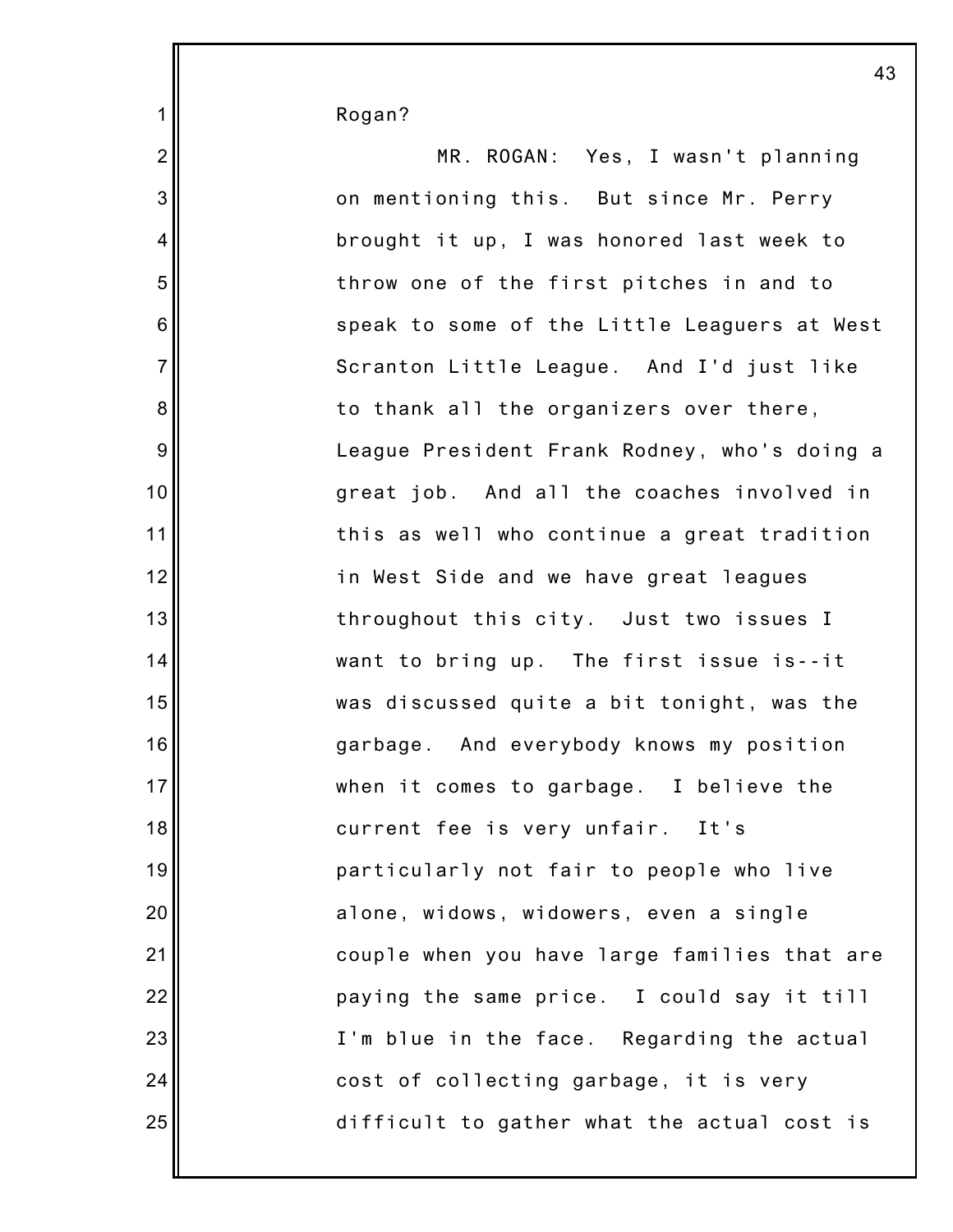because of how the DPW budget and how the DPW operations are done. For instance, if there's a shortage of refuse workers, workers from the parks will then backfill into refuse. So even though the parks--the workers listed as DPW Parks in the budget, they're spending a portion of their time working with DPW refuse. Also, as far as mechanics go, it's hard to quantify how much time they spend working on the actual garbage collection issues versus general DPW issues; fixing the, you know, other vehicles, police vehicles, oil changes. So there's a number of moving parts with that. There are parts that are very easy to figure out; the tipping fee. That's a bill we get every year. We know exactly how much that costs. Some of the salaries are very easy to determine as well, but then you also have to include the health care. You have to include pension costs. So there's a number of cost that are included in your garbage collection besides those couple items that you see. So, I am very interested to see what the true cost is. And then, look at

1

2

3

4

5

6

7

8

9

10

11

12

13

14

15

16

17

18

19

20

21

22

23

24

25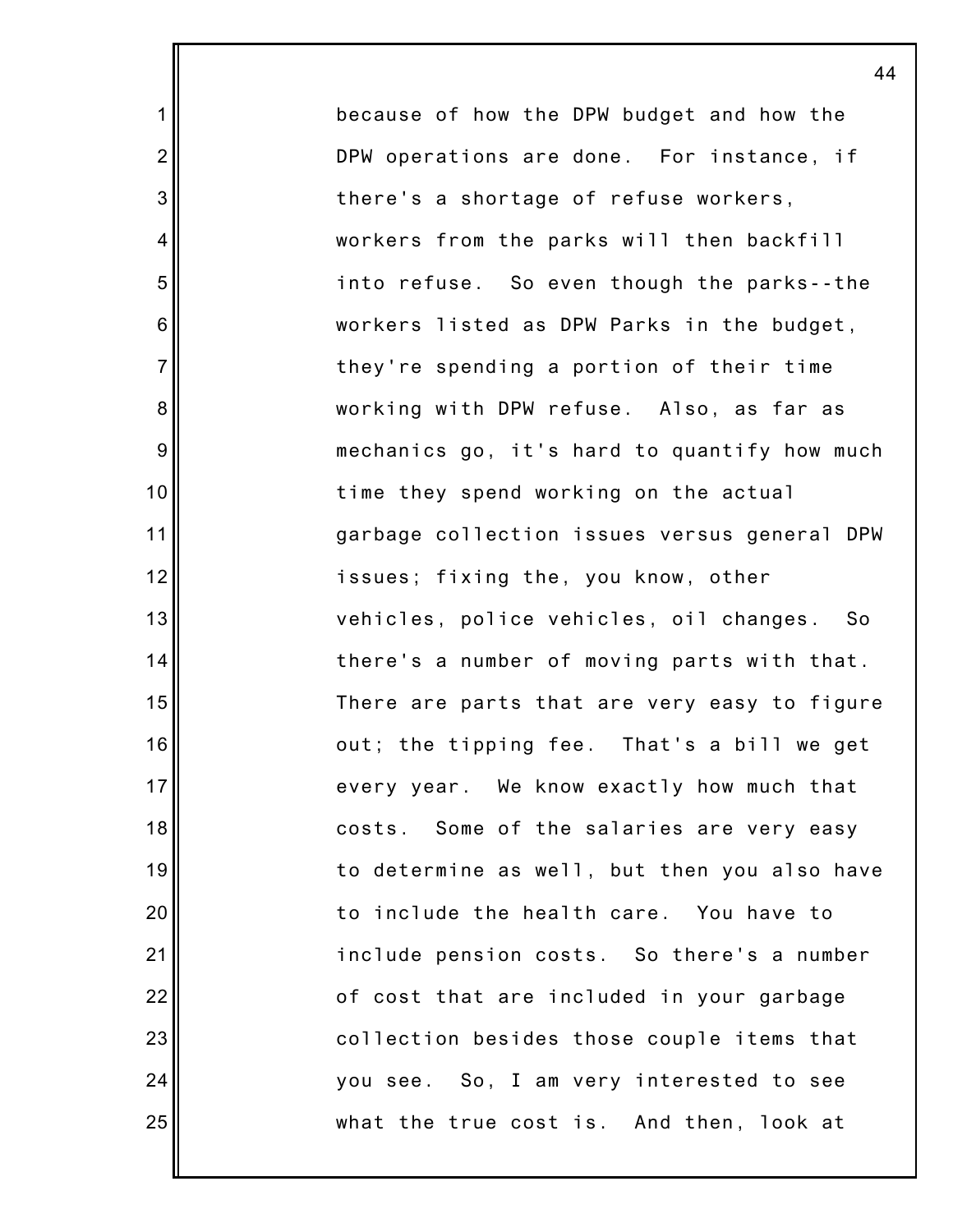what our best option is moving forward; whether that is a hybrid system, whether it is a straight per bag fee or whether it's privatization which is something that I've also mentioned numerous times. Finally, one last issue, bids were opened regarding the demolition of hazardous structures project. And these are the properties that are going to be torn down this year: 2006 Edna Avenue, 1306 and 1308 South Webster, 1224 Washburn Street, 119 South Dewey Avenue, 131 Morris Court and then 822 and 826 South Webster Avenue. Now, obviously, this is a good start, but there are many, many hazardous properties throughout the city that do need to be torn down and are a blight on neighborhoods. And I would also like to note that each one of these properties also had a large asbestos removal cost. So it's not just a vacant building. These are hazardous because of that asbestos and when it does particle-ize and gets into the environment, it's very dangerous. So we're looking forward to this project and helping some of the neighbors around these

45

1

2

3

4

5

6

7

8

9

10

11

12

13

14

15

16

17

18

19

20

21

22

23

24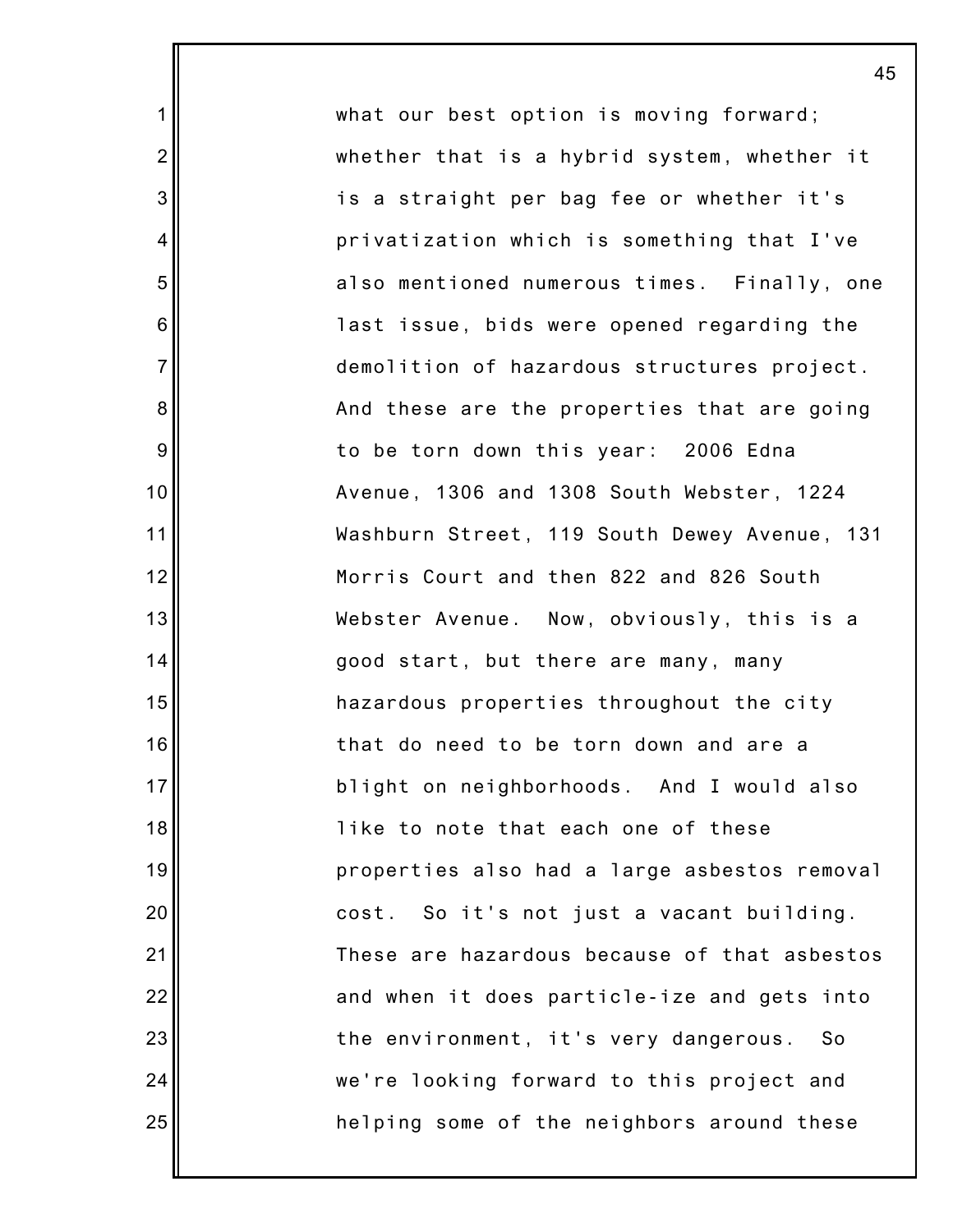|                | 46                                           |
|----------------|----------------------------------------------|
| $\mathbf 1$    | properties. Thank you.                       |
| $\overline{2}$ | MR. WECHSLER: Thank you, Mr. Rogan.          |
| 3              | Mr. Evans?                                   |
| 4              | MR. EVANS: Thank you. One of the             |
| 5              | speakers tonight mentioned that Scranton     |
| 6              | needs to be more business friendly. And I    |
| $\overline{7}$ | couldn't agree more. One of the initiatives  |
| 8              | we took last week when we passed the tax     |
| 9              | abatement ordinance, I think it's going to   |
| 10             | help bring some growth within the city       |
| 11             | hopefully. We're going to work on the        |
| 12             | rental registration. The revisions should    |
| 13             | be ready within the next week or so. That    |
| 14             | is also going to be more business friendly.  |
| 15             | We're going to look at the condemnation      |
| 16             | policy and look at some ways to make that    |
| 17             | more business friendly. And as well as       |
| 18             | consolidate and eliminate many of the        |
| 19             | cumbersome fees in the License and           |
| 20             | Inspection Department should be looked at.   |
| 21             | Because there's fees in there that should be |
| 22             | gathered. They're collecting \$1,000 a year  |
| 23             | or \$50 a year. And it's just more nuisance  |
| 24             | fees and more nuisance problems for our      |
| 25             | businesses. Another speaker mentioned what   |
|                |                                              |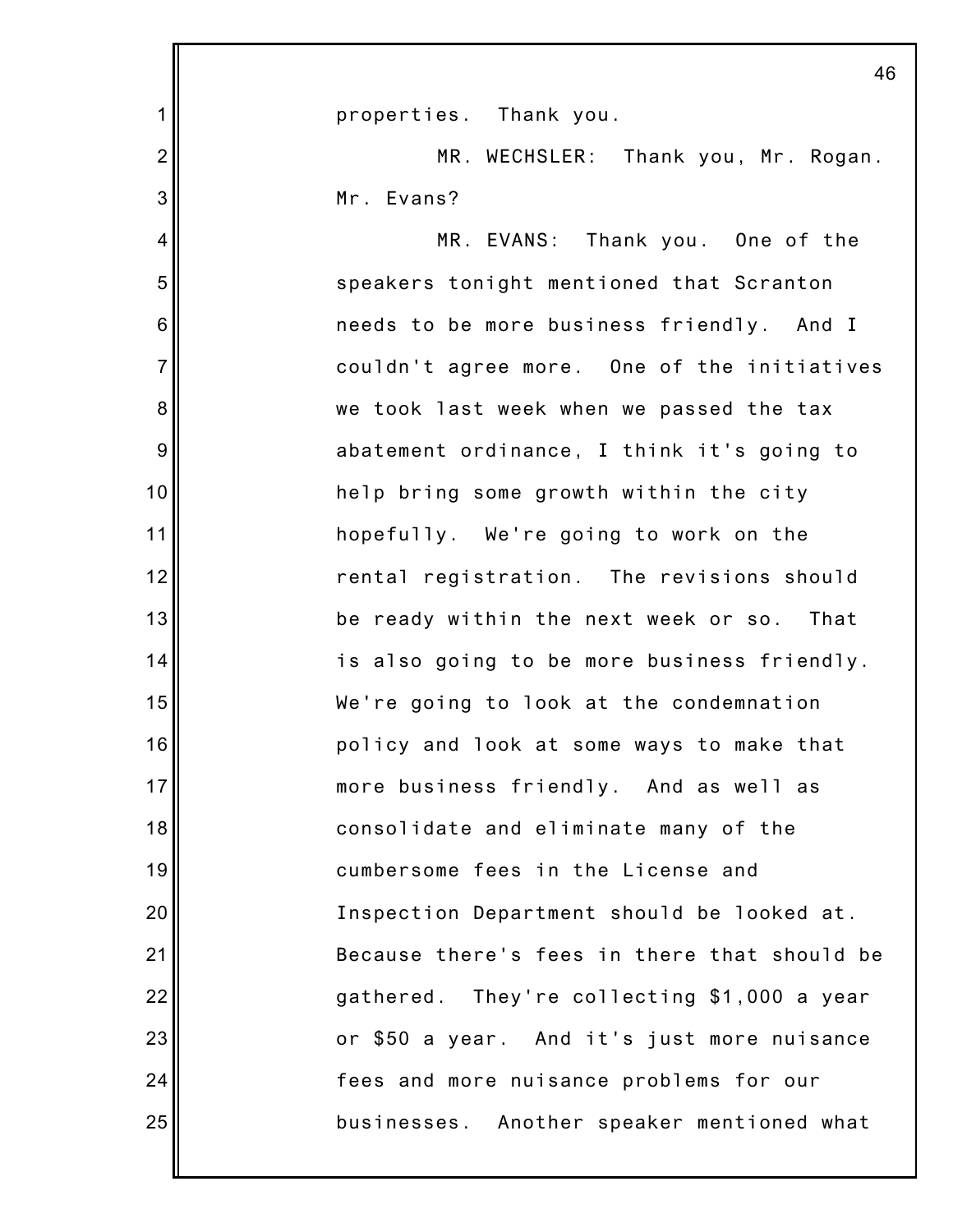we would want to see as far as pension reform as part of the sewer deal. And as I said all along, you know, I want to see true pension reform before any money is to be put into the pensions. And I will come up with my own list. I've had several variations of the list over the last six months to a year. And I'll do that again, well before that deal closes in probably the fourth quarter of this year. I want to speak a little bit about last week. Our Council meeting last week was not unlike many of the meetings I have attended since I've been here when I was appointed and then elected to the seat. Yet, there was comments made during the public participation segment of that meeting that, in my opinion, went well beyond what I consider appropriate. Similar comments were made several times in the past weeks. I'm not sure where all this has gone so wrong or when the wheels actually fell off the ability to have civil discourse or discussion, but I think it really can't stand. While several speakers come before us weekly and truly talk about agenda items

1

2

3

4

5

6

7

8

9

10

11

12

13

14

15

16

17

18

19

20

21

22

23

24

25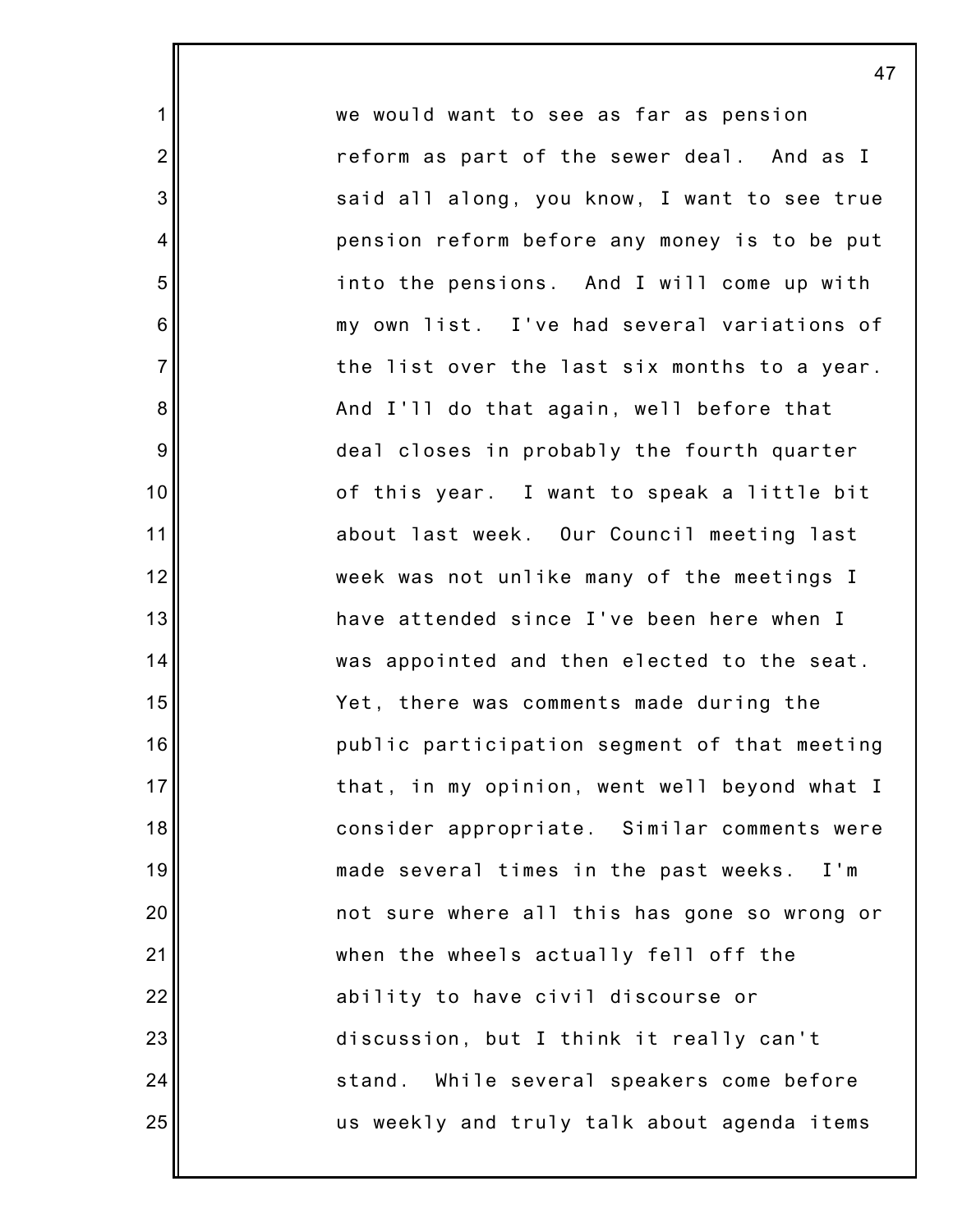and city issues and while their questions and comments are sometimes pointed, they are fair and they are justified. But to hear week in and week out that sometimes reckless statements and inappropriate comments that Council and this government is corrupt or insinuate that wrong doing with no basis in fact or offer personal attacks on an individual that is no longer here to defend themselves, an individual who all of us had the utmost respect for and who has taught us plenty about being civil and being a gentleman in the most adverse situations. Those attacks go beyond the pale of decency. I would never ever stifle free speech. And I truly welcome the sharing of ideas as well as the debate that makes our democratic process the best in the world. We are at a point in our city where we should have a robust conversation on many of the issues we face. But when the debate degenerates into personal attacks and unfounded allegations and bizarre insinuations, nothing is accomplished and we are left just wasting time. Civility costs us nothing. The lack

48

1

2

3

4

5

6

7

8

9

10

11

12

13

14

15

16

17

18

19

20

21

22

23

24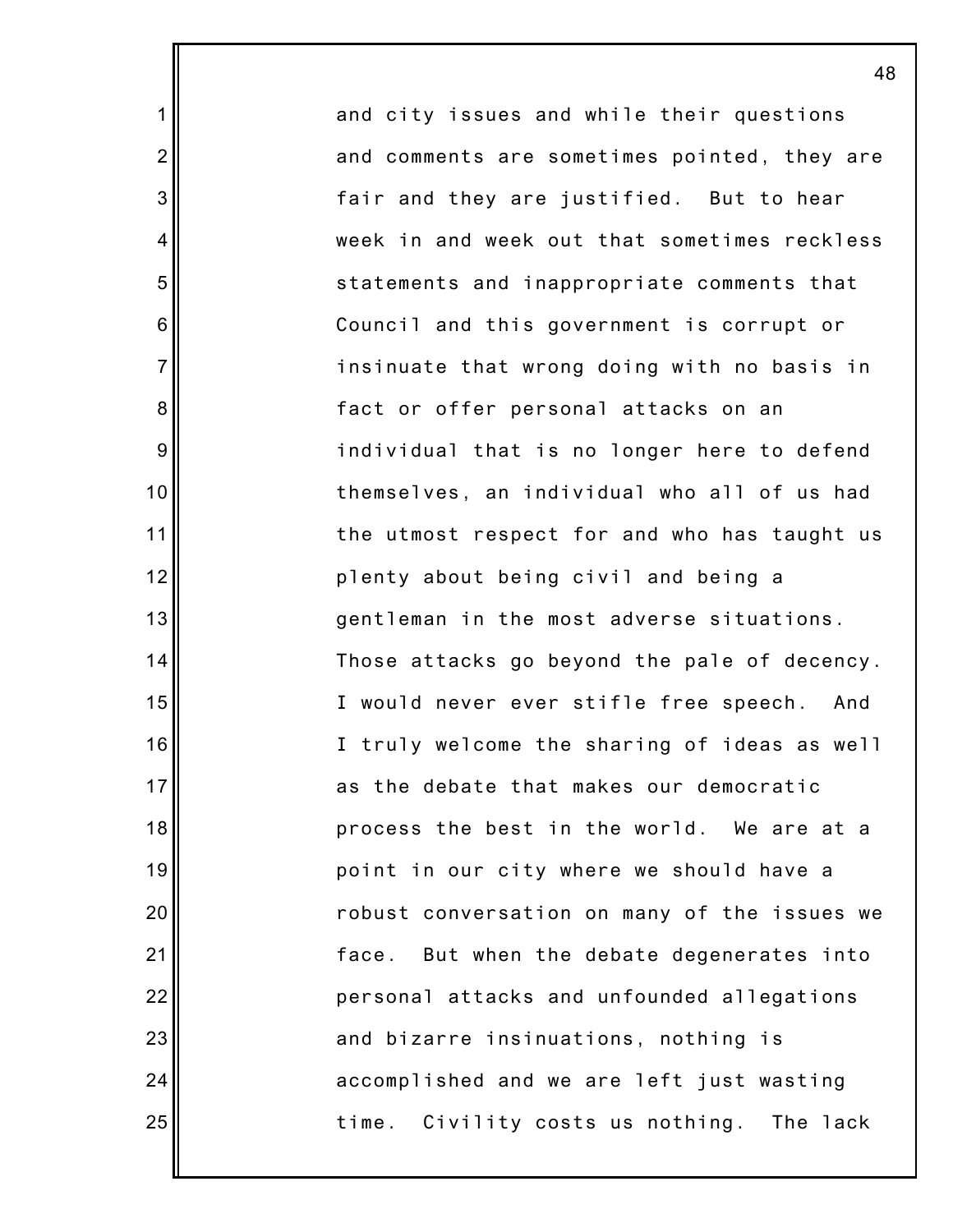|                | 49                                          |
|----------------|---------------------------------------------|
| $\mathbf 1$    | of civility can cost us everything. We can  |
| $\overline{2}$ | all do a little better. That's all I have.  |
| 3              | Alright, thank you.                         |
| $\overline{4}$ | MR. WECHSLER: Thank you, Mr. Evans.         |
| 5              | Mr. Gaughan?                                |
| 6              | MR. GAUGHAN: Yes, thank you. Just           |
| $\overline{7}$ | a couple of things. I received a complaint  |
| 8              | about street lights out on Van Buren and    |
| 9              | Washburn Street and Morris Court and        |
| 10             | Washburn Street. Several residents have     |
| 11             | contacted me about that. So I do have the   |
| 12             | pole numbers and we will submit that to the |
| 13             | DPW and the company that takes care of the  |
| 14             | maintenance of the street lights. Also,     |
| 15             | received a complaint about Morris Court.    |
| 16             | There's several major potholes that need to |
| 17             | be patched. So, we'll send that along to    |
| 18             | the DPW. The request for a street light in  |
| 19             | the 2100 block of Wyoming Avenue has been   |
| 20             | approved by the city engineer. The woman    |
| 21             | was here, I think, three weeks ago. And the |
| 22             | city engineer is going to coordinate that   |
| 23             | installation with the DPW. A gentlemen      |
| 24             | requested a stop sign at Cedar Avenue and   |
| 25             | McDonough Street. So, we sent that request  |
|                |                                             |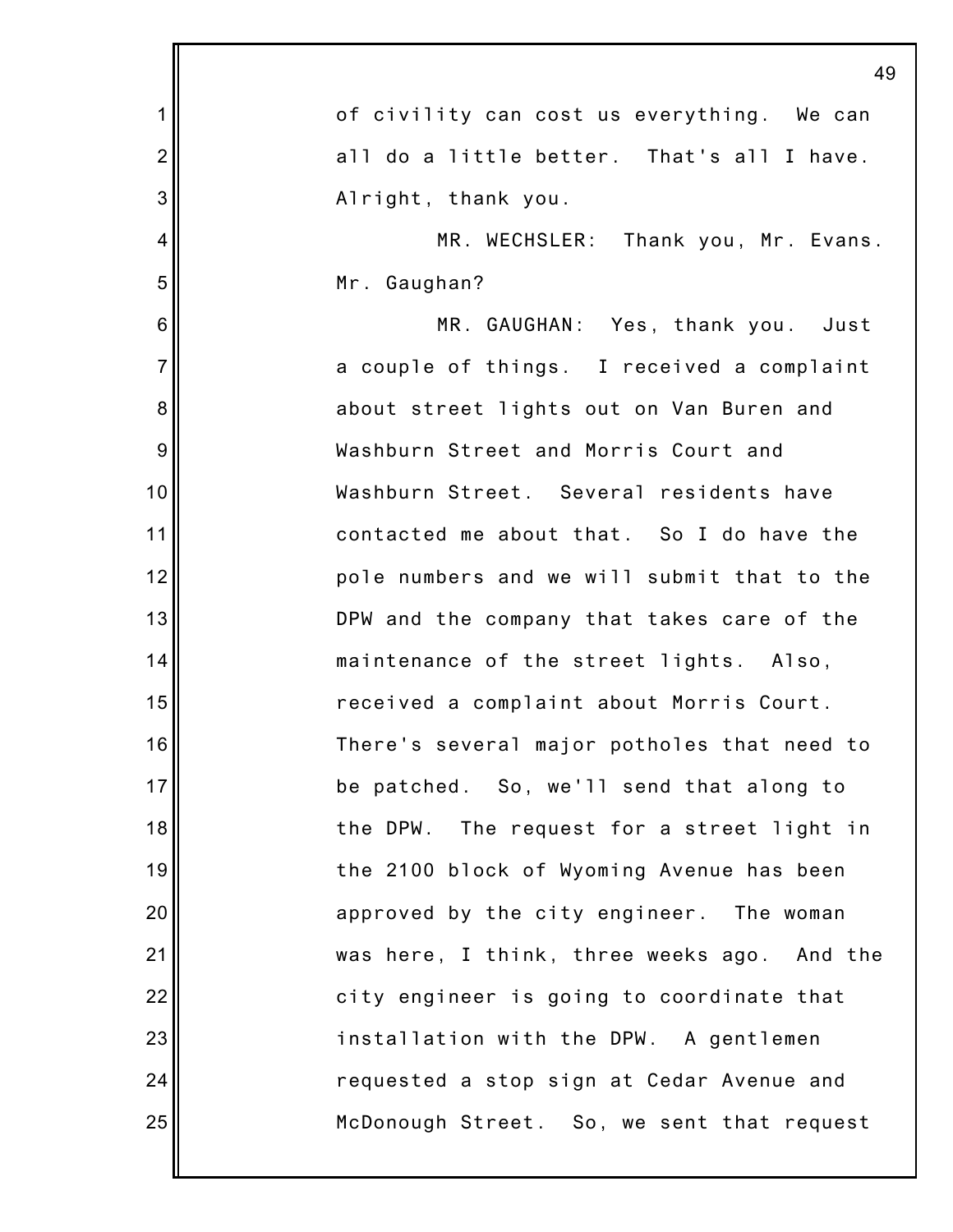to the city engineer. A site reconnaissance was performed. The Police Department reported that there were no crashes in the last two years at this intersection. An additional stop sign is not warranted according to the city engineer. And we sent that along to the gentleman that requested it. According to meeting minutes, the paving project should be starting by the end of this week in the Keyser Valley section on Division Street. The 100, 200 blocks of Fillmore Avenue were removed from the paving list due to conflicting water company work. I'd also ask if we can get an update from the city solicitor on the leachate issue and where we are with the opinion from Attorney Shrive. So hopefully, we'll have that by next week. Also, I'd like if my colleagues would agree to send correspondence to the Mayor asking if any progress has been made on the creation of a shared services committee. This was a recommendation in our recovery plan when Mayor Courtright was here, I think, a year or two ago for a caucus. I did ask him. And there had been

1

2

3

4

5

6

7

8

9

10

11

12

13

14

15

16

17

18

19

20

21

22

23

24

25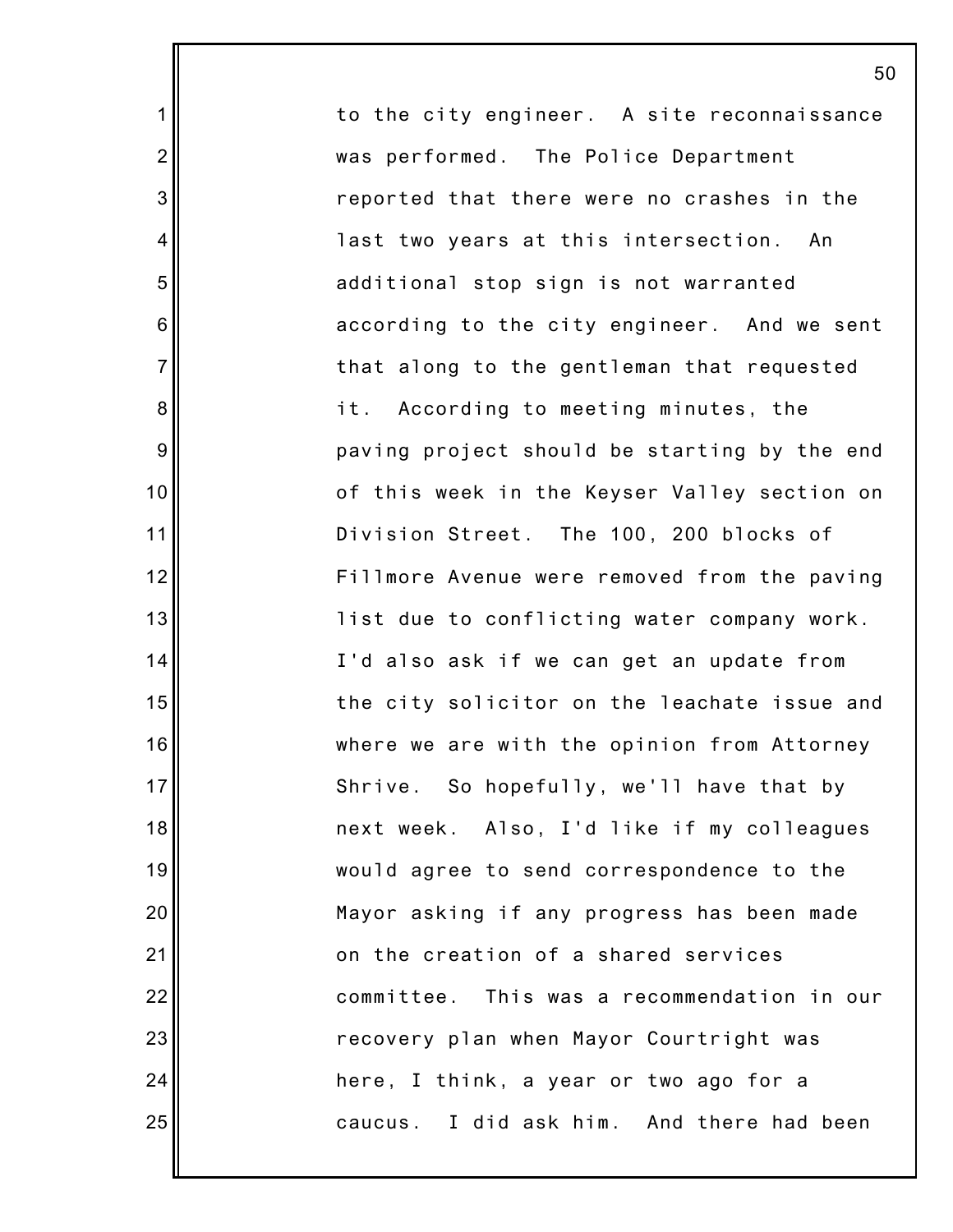no progress at that point. And why I bring this up is because a shared services committee--and if the Mayor took a leadership role on this and the city spearheaded it, we would be looking at an efficiency and possible cost savings by working with other municipalities. Another reason why it's really important is as we now delve into the storm water management issue in working with Dunmore and possibly other municipalities, so a shared services committee, I believe, the city should spearhead that effort and follow the recovery plan. So I would ask if we could send correspondence to Mayor Courtright and see if there has been any progress made and if he plans on being a part of that committee in creating it. And that is all I have this week. Thank you. MR. WECHSLER: Thank you, Mr. Gaughan. Just a few things. The 2016

refuse bill payments are due next week, May

the 1st. Payments are accepted in City Hall

Friday between the hours of 8 and 4:30 p.m.

in the Treasurer's Office Monday through

25

1

2

3

4

5

6

7

8

9

10

11

12

13

14

15

16

17

18

19

20

21

22

23

24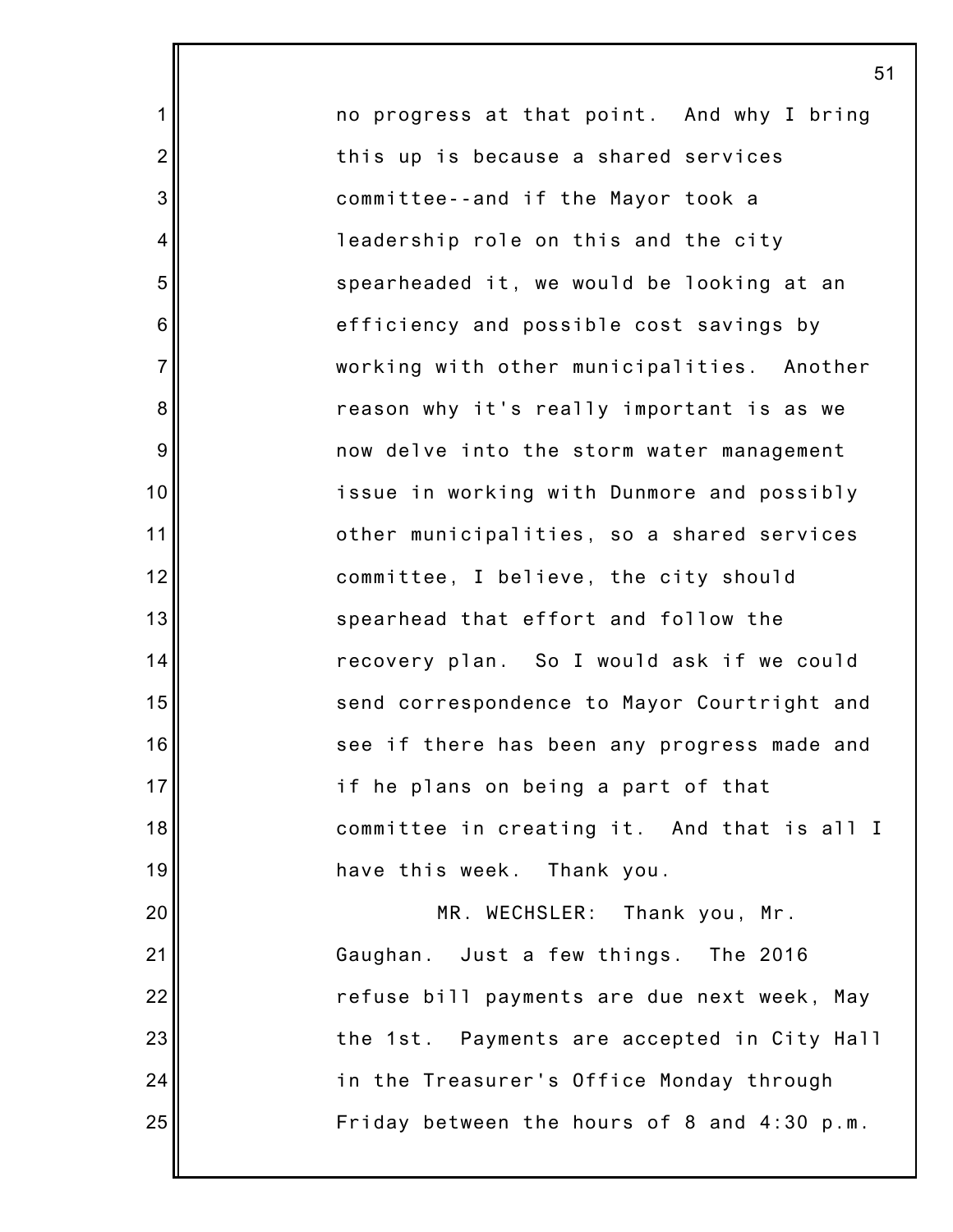If payment is not received by May 31st, a 12 percent penalty will be applied to the first payment. And just as a reminder, this is the only bill that you will receive this year. So please keep track of it. I had to find mine today. The second payment is due on September 1st. And that has to also be in by September 30th to avoid a 12 percent penalty. I would like to congratulate Scranton Tomorrow, especially under the leadership of Andrea Mulrine and Leslie Collins. They did an excellent job with their committee in organizing the 150th Anniversary for the city. Last weekend, I attended many of the events. And it was a short period in Scranton when we all could be proud of our city and our history. And it was nice to take a look back, but also it was a nice time to look forward also. So once again, I congratulate Scranton Tomorrow. To follow up on what Mr. Gaughan had said, we did contact the city solicitor's office in regards to the status of our request for information concerning the leachate line. I know that Mr. Shrive

52

1

2

3

4

5

6

7

8

9

10

11

12

13

14

15

16

17

18

19

20

21

22

23

24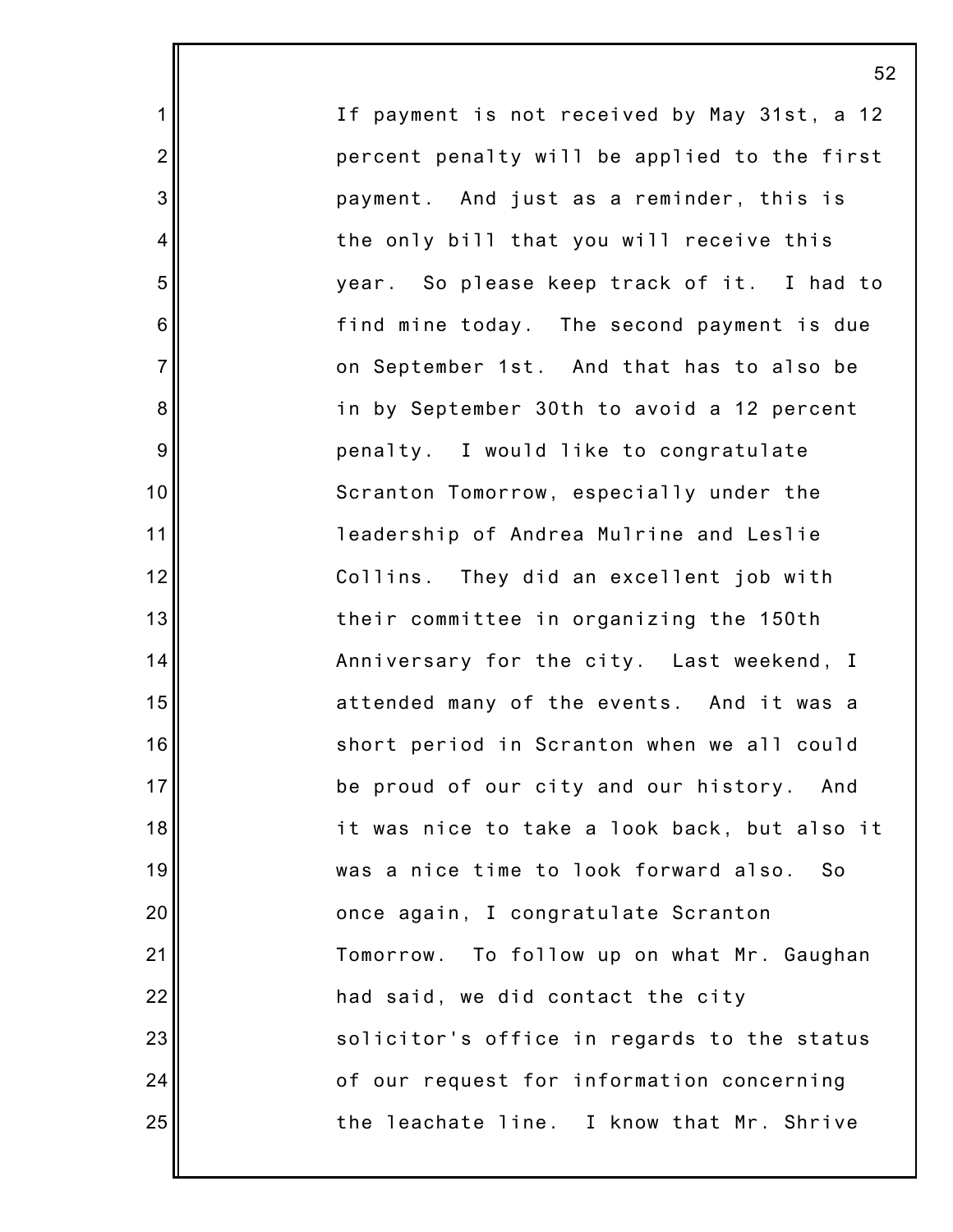this week was quite committed with the refinancing. But we still need to get an answer regardless of how busy the office is. And one of the questions that's asked that Dave Bulzoni contacted me this week is that the audit prep began this week. Not that it's perfect, but it is four months earlier than last year. Last year, our prep began in August. Audit prep began this year in April. So, it is an improvement. We're not there yet, but we are improving. That's all I have right now.

1

2

3

4

5

6

7

8

9

10

11

12

13

14

15

16

17

18

19

20

21

22

23

24

25

MR. GAUGHAN: Could I add one more thing? I forgot to mention this. I'd like us to forward this along to OECD and the Mayor if they're not already aware of it. I saw this article. It was printed April 11th that the United States Department of Housing and Urban Development is making more than \$100 million in grants available to help eliminate dangerous lead based paint hazard from the homes of lower income families. These grants are intended to protect young children from lead poisoning and provide an opportunity for states and local communities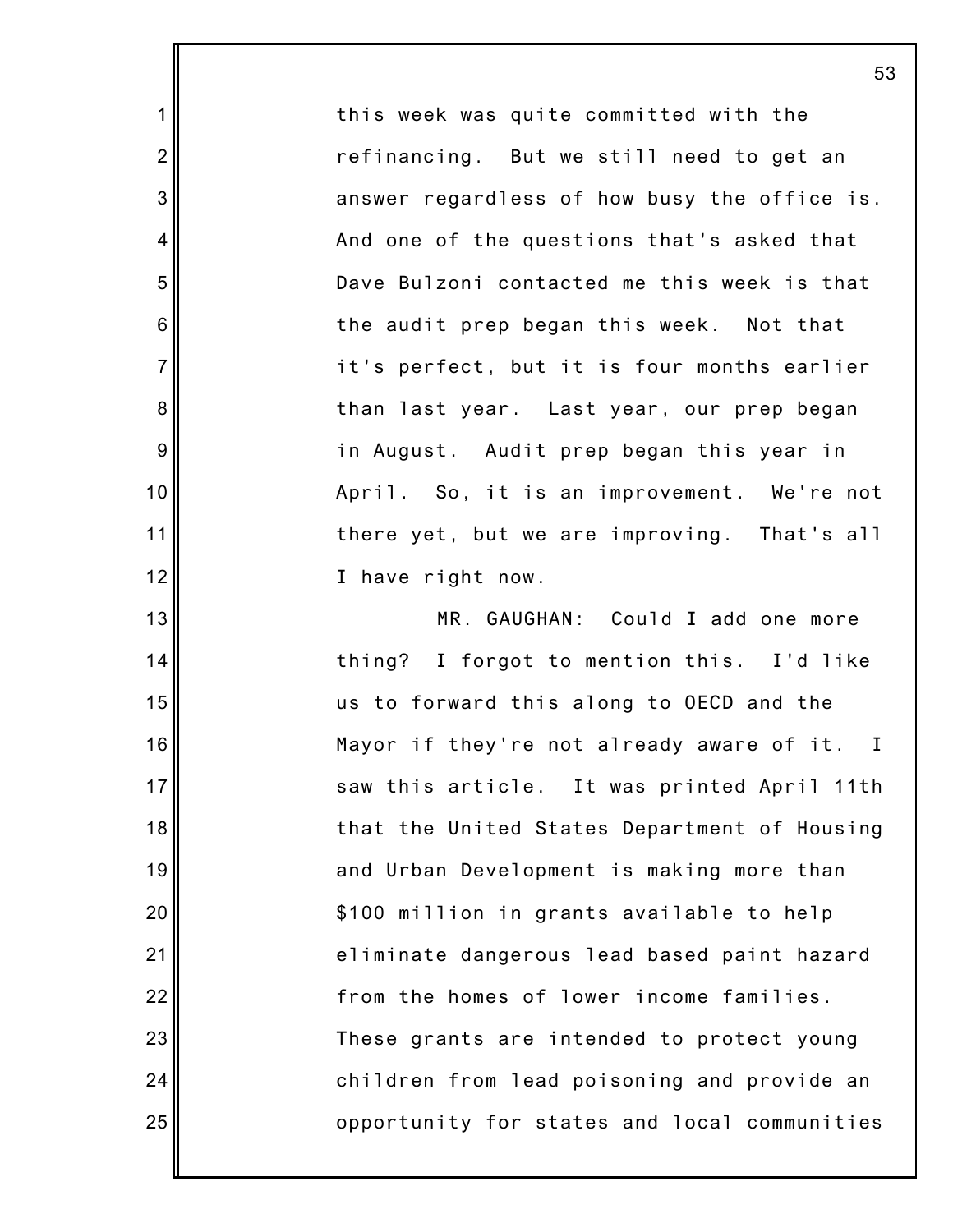|                | 54                                          |
|----------------|---------------------------------------------|
| 1              | to establish programs that control health   |
| $\overline{2}$ | and safety hazards by assessing and         |
| 3              | remediating lead based paint and other      |
| 4              | housing related health hazards. So I would  |
| 5              | like us to forward this, if they haven't    |
| 6              | already seen it, to OECD and the Mayor and  |
| $\overline{7}$ | possibly create a program for this and try  |
| 8              | to get grant money to help remediate those  |
| 9              | hazards. Thank you.                         |
| 10             | MR. WECHSLER: Thank you.                    |
| 11             | MS. REED: 5B. FOR INTRODUCTION -            |
| 12             | AN ORDINANCE - AUTHORIZING THE INSTALLATION |
| 13             | OF A STOP SIGN AT THE NORTHERLY APPROACH OF |
| 14             | DURKIN AVENUE AT GILBERT STREET.            |
| 15             | MR. WECHSLER: At this time, I'll            |
| 16             | entertain a motion that Item 5B be          |
| 17             | introduced into its proper committee?       |
| 18             | MR. ROGAN: So moved.                        |
| 19             | MR. EVANS: Second.                          |
| 20             | MR. WECHSLER: On the question? All          |
| 21             | those in favor of introduction signify by   |
| 22             | saying aye?                                 |
| 23             | MR. PERRY:<br>Aye.                          |
| 24             | MR. ROGAN:<br>Aye.                          |
| 25             | MR. EVANS: Aye.                             |
|                |                                             |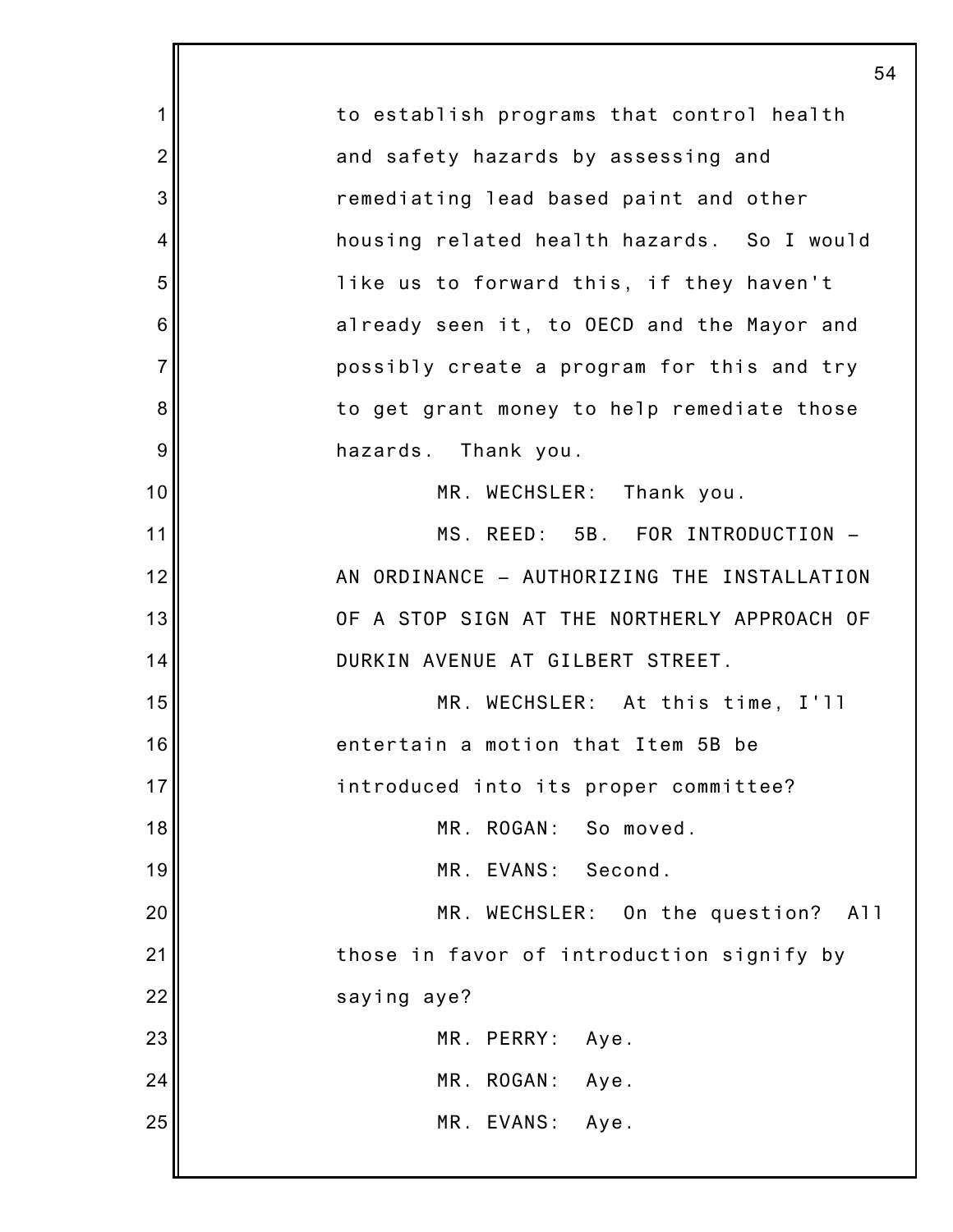|                | 55                                           |
|----------------|----------------------------------------------|
| 1              | MR. GAUGHAN: Aye.                            |
| $\overline{2}$ | MR. WECHSLER: Aye. Opposed? The              |
| 3              | ayes have it. So moved.                      |
| 4              | MS. REED: SIXTH ORDER. 6A. READING           |
| 5              | BY TITLE - FILE OF THE COUNCIL NO. 23, 2016  |
| 6              | - AN ORDINANCE - CREATING TOBACCO-FREE AREAS |
| $\overline{7}$ | AT LOCAL PARKS AND PLAYGROUNDS IN THE CITY   |
| 8              | OF SCRANTON.                                 |
| 9              | MR. WECHSLER: You've heard reading           |
| 10             | by title of Item 6A. What is your pleasure?  |
| 11             | MR. ROGAN: I move that Item 6A pass          |
| 12             | reading by title.                            |
| 13             | MR. EVANS: Second.                           |
| 14             | MR. WECHSLER: On the question? All           |
| 15             | those in favor signify by saying aye?        |
| 16             | MR. PERRY:<br>Aye.                           |
| 17             | MR. ROGAN:<br>Aye.                           |
| 18             | MR. EVANS: Aye.                              |
| 19             | MR. GAUGHAN:<br>Aye.                         |
| 20             | MR. WECHSLER: Aye. Opposed?<br>The           |
| 21             | ayes have it. So moved.                      |
| 22             | MS. REED: 6B. READING BY TITLE -             |
| 23             | FILE OF THE COUNCIL NO. 24, 2016 - AN        |
| 24             | ORDINANCE - AUTHORIZING THE LEASE OF CERTAIN |
| 25             | REAL PROPERTY TO THE REDEVELOPMENT AUTHORITY |
|                |                                              |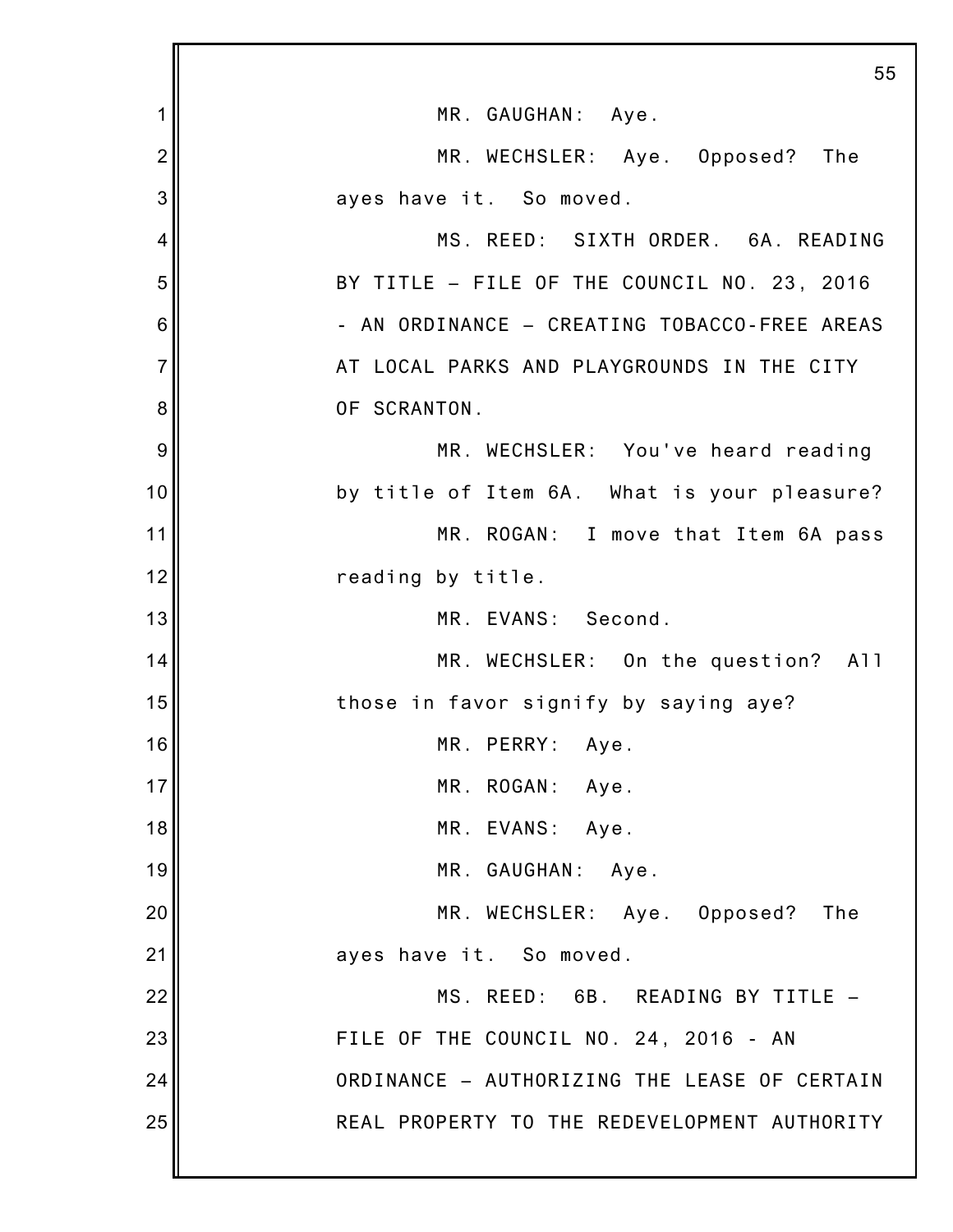OF THE CITY OF SCRANTON, PENNSYLVANIA (THE "AUTHORITY") PURSUANT TO A LEASE AGREEMENT; AUTHORIZING AND DIRECTING THE INCURRENCE OF LEASE RENTAL DEBT IN THE MAXIMUM PRINCIPAL AMOUNT OF FORTY-NINE MILLION DOLLARS (\$49,000,000), PURSUANT TO THE ACT OF THE GENERAL ASSEMBLY OF THE COMMONWEALTH OF PENNSYLVANIA, 53 PA.C.S., CHAPTERS 80-82, AS AMENDED, KNOWN AS THE LOCAL GOVERNMENT UNIT DEBT ACT; DETERMINING THAT SUCH DEBT SHALL BE INCURRED UNDER THE DEBT ACT AS LEASE RENTAL DEBT TO BE EVIDENCED BY A CERTAIN SUBLEASE AND GUARANTY AGREEMENT OF THE CITY SECURING GUARANTEED LEASE REVENUE BONDS OF THE AUTHORITY TO FINANCE A PROJECT FOR THE AUTHORITY CONSISTING OF ALL OR ANY OF THE FOLLOWING: (1) ACQUIRING THE AUTHORITY'S LEASEHOLD INTEREST IN SUCH REAL PROPERTY SUBJECT TO THE LEASE AGREEMENT FROM THE CITY AND IN CONNECTION THEREWITH CURRENTLY REFUNDING THE AUTHORITY'S GUARANTEED VARIABLE RATE DEMAND LEASE REVENUE BONDS, SERIES OF 2008; AND (2) PAYING THE COSTS AND EXPENSES OF FINANCING SUCH PROJECT; BRIEFLY DESCRIBING SUCH PROJECT FOR WHICH SUCH DEBT

1

2

3

4

5

6

7

8

9

10

11

12

13

14

15

16

17

18

19

20

21

22

23

24

25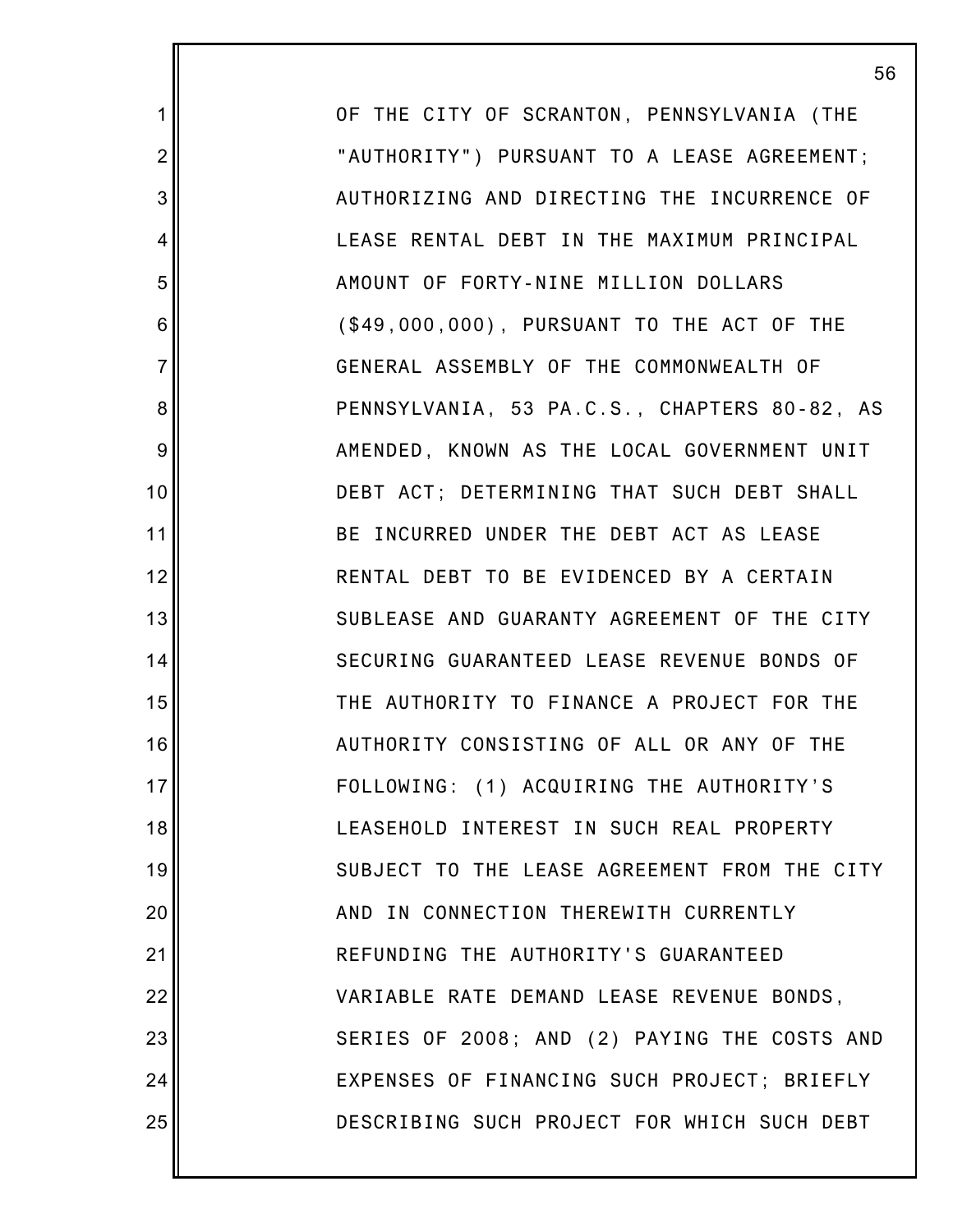IS TO BE INCURRED; DECLARING THE GUARANTY OF SAID AUTHORITY'S GUARANTEED LEASE REVENUE BONDS TO BE A PROJECT OF THE CITY FOR WHICH LEASE RENTAL DEBT IS TO BE INCURRED; AUTHORIZING CERTAIN CITY OFFICERS TO PREPARE, CERTIFY AND FILE WITH THE DEPARTMENT OF COMMUNITY AND ECONOMIC DEVELOPMENT THE DEBT STATEMENT REQUIRED BY SECTION 8110 OF THE LOCAL GOVERNMENT UNIT DEBT ACT AND AUTHORIZING THE PREPARATION OF A DEBT STATEMENT AND BORROWING BASE CERTIFICATE; APPROVING THE FORM OF, AND AUTHORIZING, SUBJECT TO CERTAIN CONDITIONS, EXECUTION AND DELIVERY OF THE AFORESAID LEASE AGREEMENT AND SUBLEASE AND GUARANTY AGREEMENT; SPECIFYING THE AMOUNT OF THE GUARANTY OBLIGATION OF THE CITY PURSUANT TO SUCH SUBLEASE AND GUARANTY AGREEMENT AND THE SOURCES OF PAYMENT OF SUCH GUARANTY OBLIGATION; REPEALING INCONSISTENT PRIOR ORDINANCES; SETTING FORTH CERTAIN CONDITIONS TO THE EXECUTION AND DELIVERY OF THE AFORESAID LEASE AGREEMENT AND SUBLEASE AND GUARANTY AGREEMENT; AUTHORIZING THE PROPER OFFICERS OF THE CITY TO TAKE ALL REQUIRED,

57

1

2

3

4

5

6

7

8

9

10

11

12

13

14

15

16

17

18

19

20

21

22

23

24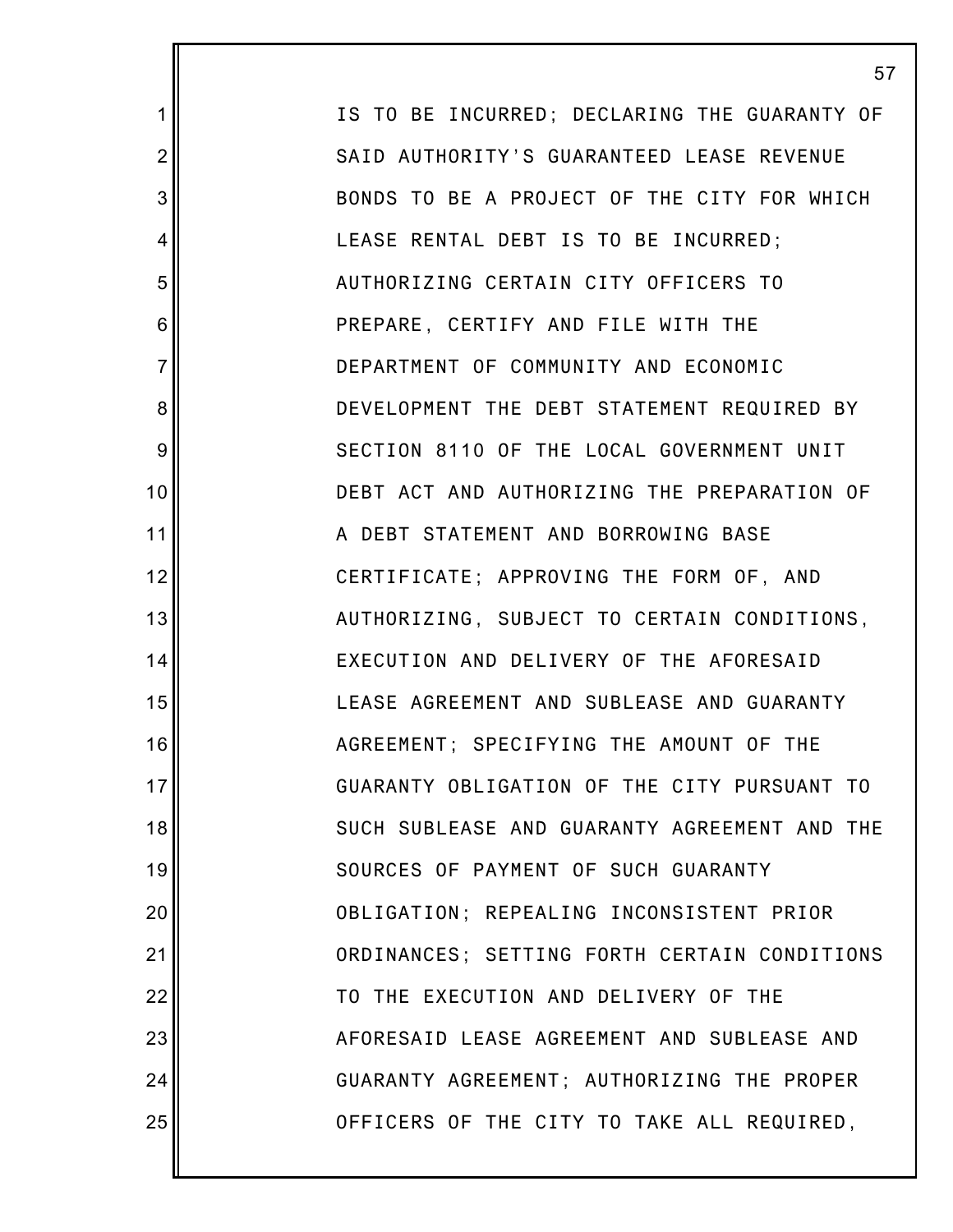1 2 3 4 5 6 7 8 9 10 11 12 13 14 15 16 17 18 19 20 21 22 23 24 25 58 NECESSARY OR DESIRABLE RELATED ACTION IN CONNECTION WITH SUCH PROJECT AND THE EXECUTION AND DELIVERY OF THE LEASE AGREEMENT AND SUBLEASE AND GUARANTY AGREEMENT; APPROVING THE FORM AND DISTRIBUTION OF A PRELIMINARY OFFICIAL STATEMENT OR PRELIMINARY LIMITED OFFERING MEMORANDUM AND AN OFFICIAL STATEMENT OR LIMITED OFFERING MEMORANDUM WITH REGARD TO THE GUARANTEED LEASE REVENUE BONDS; APPOINTING VARIOUS PROFESSIONALS; PROVIDING FOR THE EFFECTIVENESS OF THIS ORDINANCE; AND DECLARING SAID PROJECT DESIRABLE FOR THE HEALTH, SAFETY AND WELFARE OF THE RESIDENTS OF THE CITY. MR. WECHSLER: You heard reading by title of Item 6B. What is your pleasure? MR. ROGAN: I move that Item 6B pass read by title. MR. EVANS: Second. MR. WECHSLER: On the question? MR. GAUGHAN: Yes, on the question. I'm still digesting all of this information as Mr. Perry also mentioned before. One of the questions at the executive session that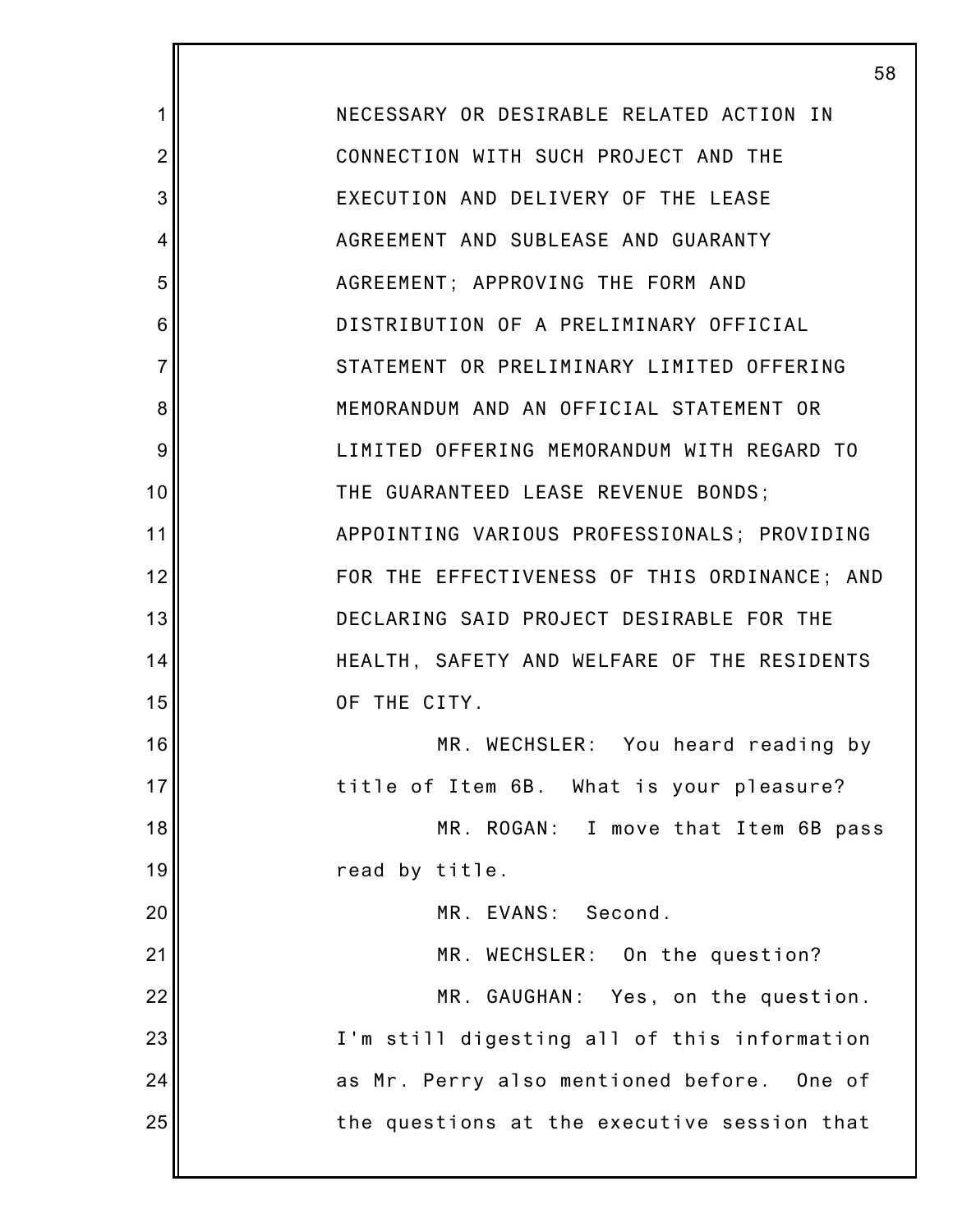|                 | 59                                           |
|-----------------|----------------------------------------------|
| 1               | I had last night was concerning fees and how |
| $\overline{2}$  | the fees will be paid out. And just for      |
| 3               | clarification, no member of the              |
| 4               | administration will receive any fees from    |
| 5               | this deal. The only person that's tied to    |
| $6\phantom{1}6$ | the administration that will receive any     |
| $\overline{7}$  | fees is the solicitor for the Scranton       |
| $\bf 8$         | Redevelopment Authority. And the fee for     |
| $9\,$           | the trustee is \$7,000 for each series of    |
| 10              | bond. So we're looking at roughly \$14,000   |
| 11              | in fees. So I will be voting yes to move     |
| 12              | this along to a final vote next week.        |
| 13              | That's all I have. Thank you.                |
| 14              | MR. WECHSLER: I would like to thank          |
| 15              | Dave Bulzoni, Brian Kozlowski and Scott      |
| 16              | Shearer for their participation in the work  |
| 17              | session last night. They provided an         |
| 18              | overview of the ordinance and the process    |
| 19              | that would be followed as we try to secure   |
| 20              | financing to meet our obligation to satisfy  |
| 21              | the police and fire judgment. This exercise  |
| 22              | to financing will be a true test as to how   |
| 23              | Scranton is doing in its efforts to regain   |
| 24              | the trust of the financial community.<br>I t |
| 25              | will be the first time we had tested the     |
|                 |                                              |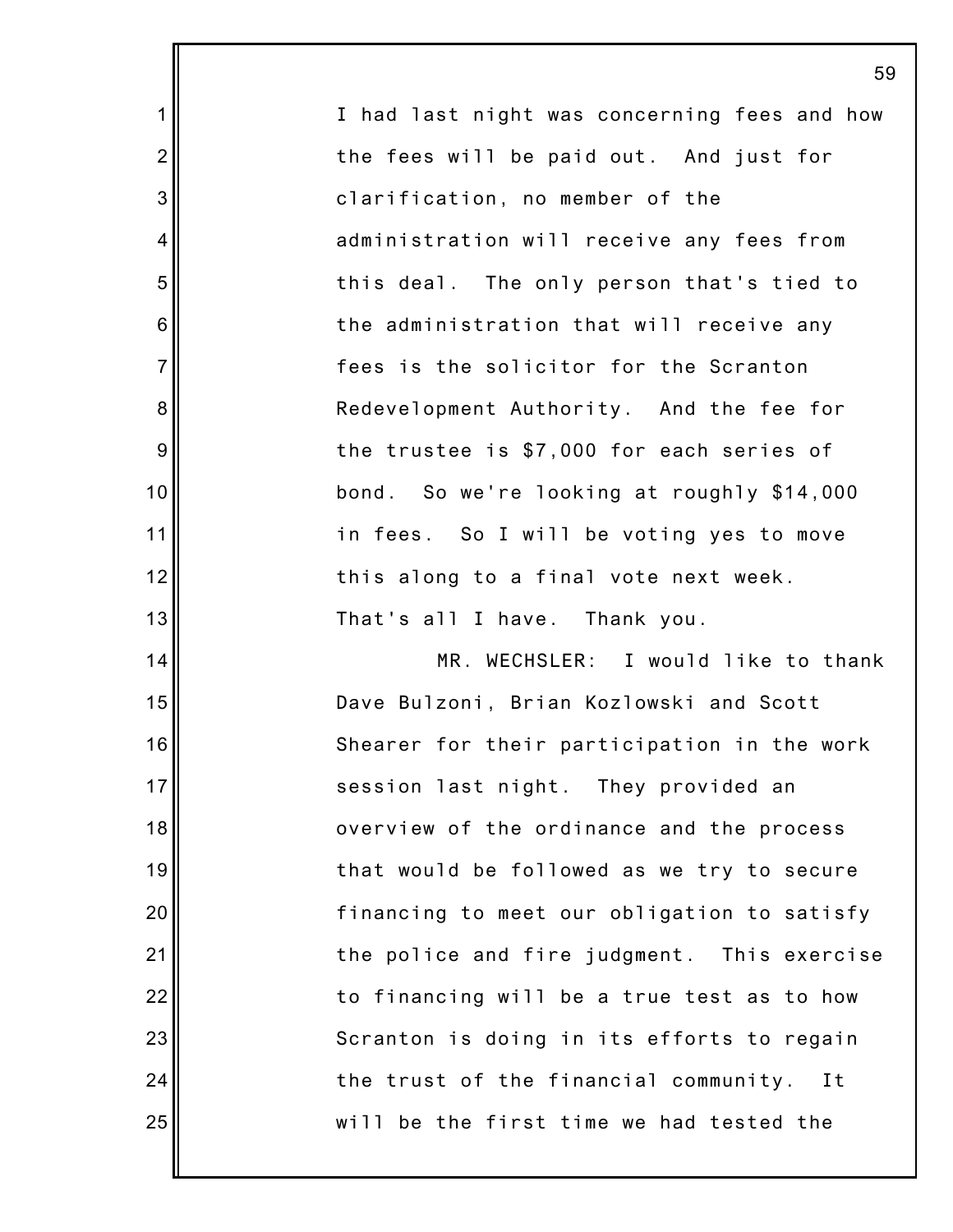market in many years. If this bond issue is successful, it demonstrates that a key part of our recovery efforts is working. In 2014 when this Council and the administration came to office, it would have been impossible to execute this bond issue. Within the last three years, we have started to get our financial house in order and soon we may be accepted into normal financial markets and be able to generate savings with lower interest rates. The successful execution of this bond issue will go a long way toward removing us from the distressed status that we now endure. And follow up to what Mr. Gaughan had stated, we did send the Chairman of the SRA a letter today asking that, if possible, to keep the fee for their solicitor as low as possible or to waive the fee. In light of the cost that the city is incurring with this, we'd like to keep all those costs down. And if the SRA is able to either minimize the cost or eliminate the cost, it would be greatly appreciated. All these in favor, signify by saying aye? MR. PERRY: Aye.

60

1

2

3

4

5

6

7

8

9

10

11

12

13

14

15

16

17

18

19

20

21

22

23

24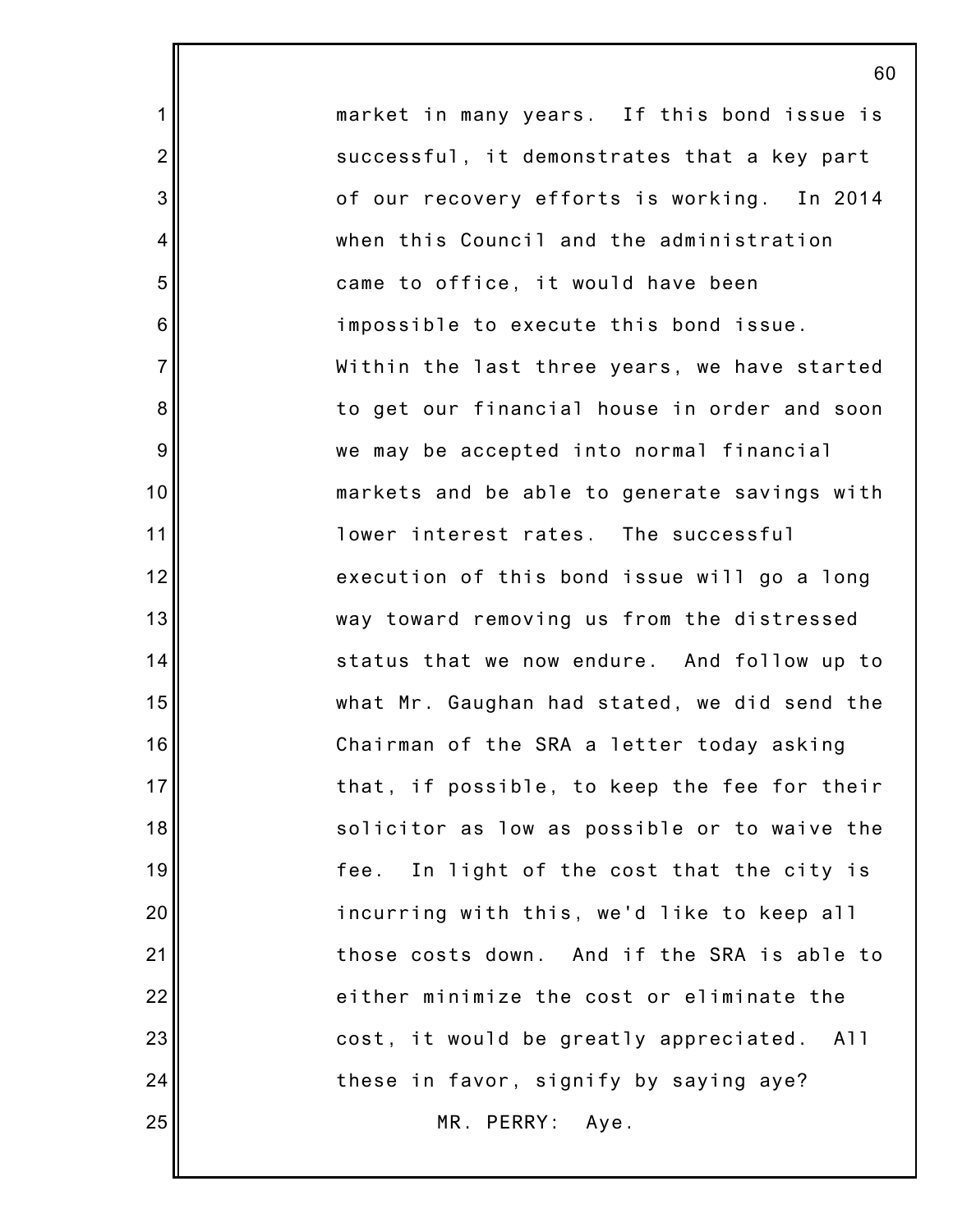|                | 61                                           |
|----------------|----------------------------------------------|
| 1              | MR. ROGAN: Aye.                              |
| $\overline{2}$ | MR. EVANS: Aye.                              |
| 3              | MR. GAUGHAN: Aye.                            |
| 4              | MR. WECHSLER: Aye. Opposed? The              |
| 5              | ayes have it. So moved.                      |
| 6              | MS. REED: SEVENTH ORDER. 7A. FOR             |
| $\overline{7}$ | CONSIDERATION BY THE COMMITTEE ON RULES -    |
| 8              | FOR ADOPTION - RESOLUTION NO. 23, 2016 -     |
| 9              | AUTHORIZING THE MAYOR AND OTHER APPROPRIATE  |
| 10             | CITY OFFICIALS TO GRANT A SPECIAL            |
| 11             | ENCROACHMENT PERMIT TO LEVELS BAR & GRILL TO |
| 12             | OPERATE AN OUTDOOR BAR AND RESTAURANT AT 519 |
| 13             | LINDEN STREET, SCRANTON, PENNSYLVANIA.       |
| 14             | MR. WECHSLER: As Chairperson for             |
| 15             | the Committee on Rules, I recommend final    |
| 16             | passage of Item 7A.                          |
| 17             | MR. ROGAN:<br>Second.                        |
| 18             | MR. WECHSLER: On the question?               |
| 19             | MR. GAUGHAN: Yes, on the question.           |
| 20             | I'd just like to wish the owners of this     |
| 21             | establishment good luck. And from what I     |
| 22             | can see from all the plans, it looks like a  |
| 23             | great project.                               |
| 24             | MR. EVANS: On the question, I feel           |
| 25             | the same way. I've a big fan of outdoor      |
|                |                                              |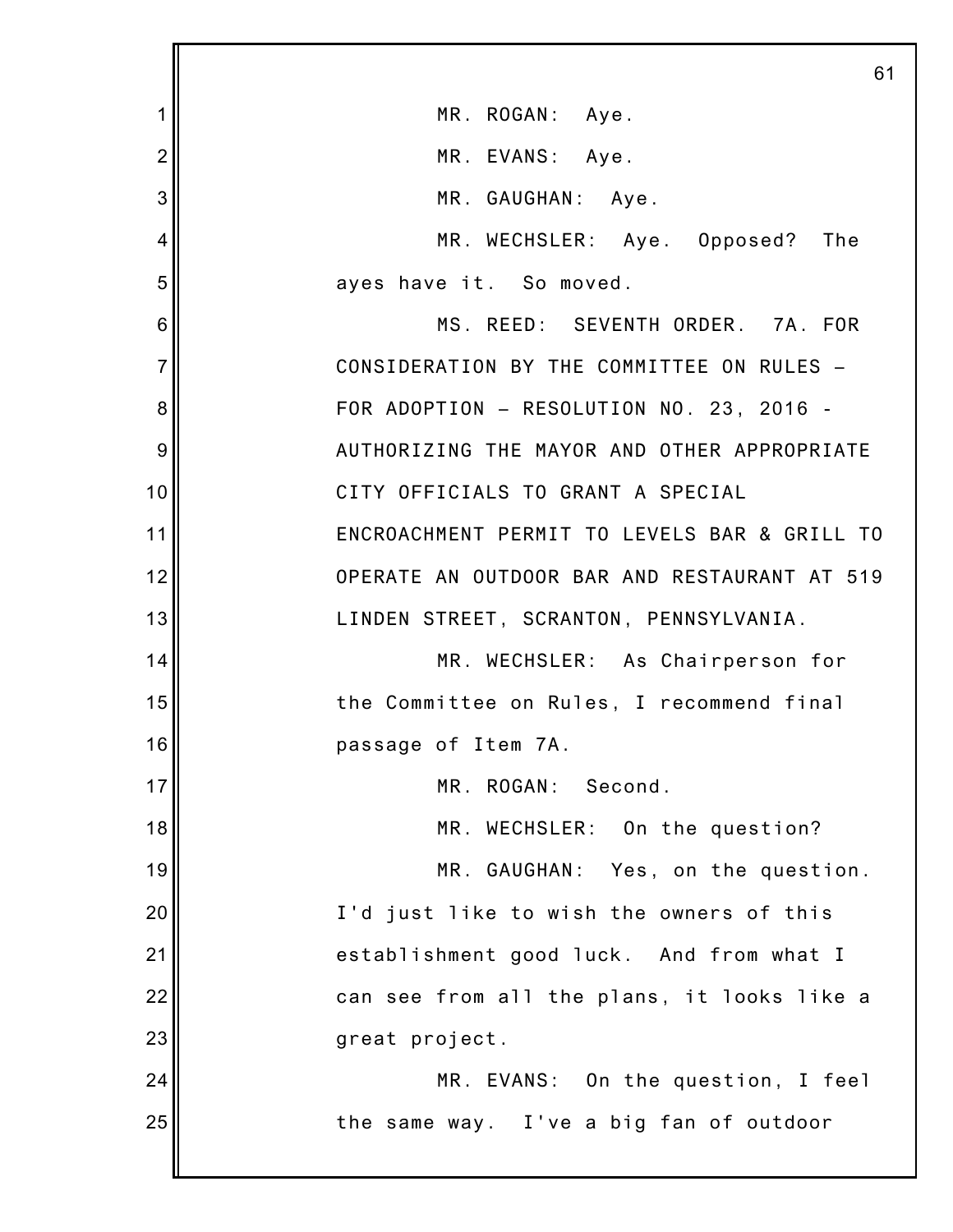|                | 62                                          |
|----------------|---------------------------------------------|
| 1              | cafes and I wish them well as well as the   |
| $\overline{2}$ | operation on 7B, Steamtown 300 LLC that's   |
| 3              | going to be operating in the mall. I think  |
| 4              | it's going to be a positive for the city. I |
| 5              | think the more of these we have, the more   |
| 6              | progressive we're going to feel and it's    |
| $\overline{7}$ | going to be a very positive feeling         |
| 8              | downtown.                                   |
| 9              | MR. WECHSLER: Roll call, please?            |
| 10             | MS. CARRERA: Mr. Perry?                     |
| 11             | MR. PERRY: Yes.                             |
| 12             | MS. CARRERA: Mr. Rogan?                     |
| 13             | MR. ROGAN: Yes.                             |
| 14             | MS. CARRERA: Mr. Evans?                     |
| 15             | MR. EVANS: Yes.                             |
| 16             | MS. CARRERA: Mr. Gaughan?                   |
| 17             | MR. GAUGHAN: Yes.                           |
| 18             | MS. CARRERA: Mr. Wechsler?                  |
| 19             | MR. WECHSLER: Yes. I hereby                 |
| 20             | declare Item 7A legally and lawfully        |
| 21             | adopted.                                    |
| 22             | MS. REED: 7B. FOR CONSIDERATION BY          |
| 23             | THE COMMITTEE ON RULES - FOR ADOPTION -     |
| 24             | RESOLUTION NO. 24, 2016 - AUTHORIZING THE   |
| 25             | MAYOR AND OTHER APPROPRIATE CITY OFFICIALS  |
|                |                                             |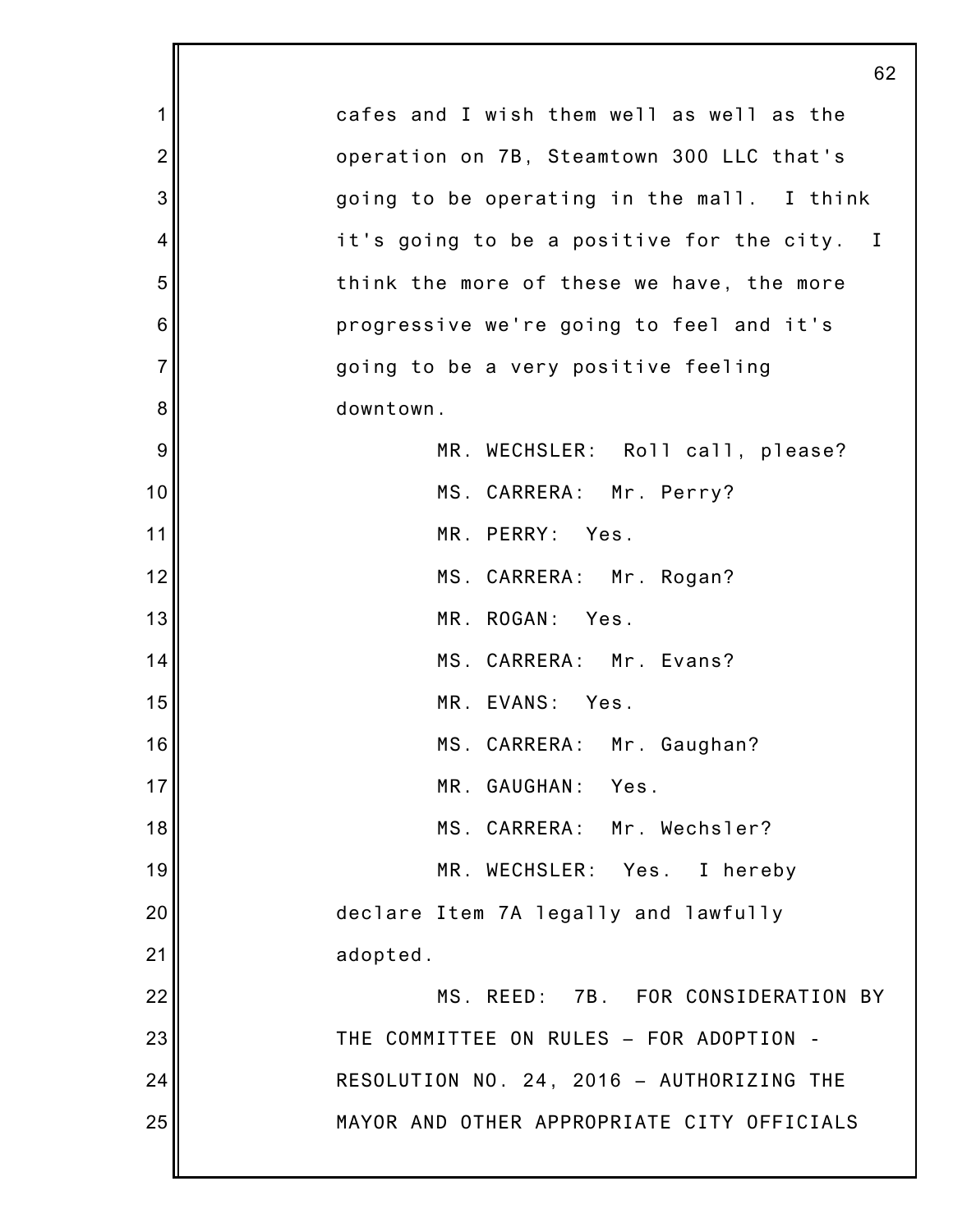|                | 63                                           |
|----------------|----------------------------------------------|
| 1              | TO GRANT A SPECIAL ENCROACHMENT PERMIT TO    |
| $\overline{2}$ | STEAMTOWN 300 LLC TO OPERATE AN OUTDOOR BAR  |
| 3              | AND RESTAURANT AT 300 LACKAWANNA AVENUE,     |
| 4              | SCRANTON, PENNSYLVANIA.                      |
| 5              | MR. WECHSLER: As Chairperson for             |
| 6              | the Committee on Rules, I recommend final    |
| $\overline{7}$ | passage of Item 7B.                          |
| 8              | MR. ROGAN: Second.                           |
| 9              | MR. WECHSLER: On the question?               |
| 10             | Roll call, please?                           |
| 11             | MS. CARRERA: Mr. Perry?                      |
| 12             | MR. PERRY: Yes.                              |
| 13             | MS. CARRERA: Mr. Rogan?                      |
| 14             | MR. ROGAN: Yes.                              |
| 15             | MS. CARRERA: Mr. Evans?                      |
| 16             | MR. EVANS: Yes.                              |
| 17             | MS. CARRERA: Mr. Gaughan?                    |
| 18             | MR. GAUGHAN:<br>Yes.                         |
| 19             | MS. CARRERA: Mr. Wechsler?                   |
| 20             | Yes. I hereby<br>MR. WECHSLER:               |
| 21             | declare Item 7B legally and lawfully         |
| 22             | adopted. Just as a reminder again that next  |
| 23             | week's meeting; caucus will be 6, meeting at |
| 24             | 6:30.<br>Motion to adjourn?                  |
| 25             | MR. ROGAN: Motion to adjourn.                |
|                |                                              |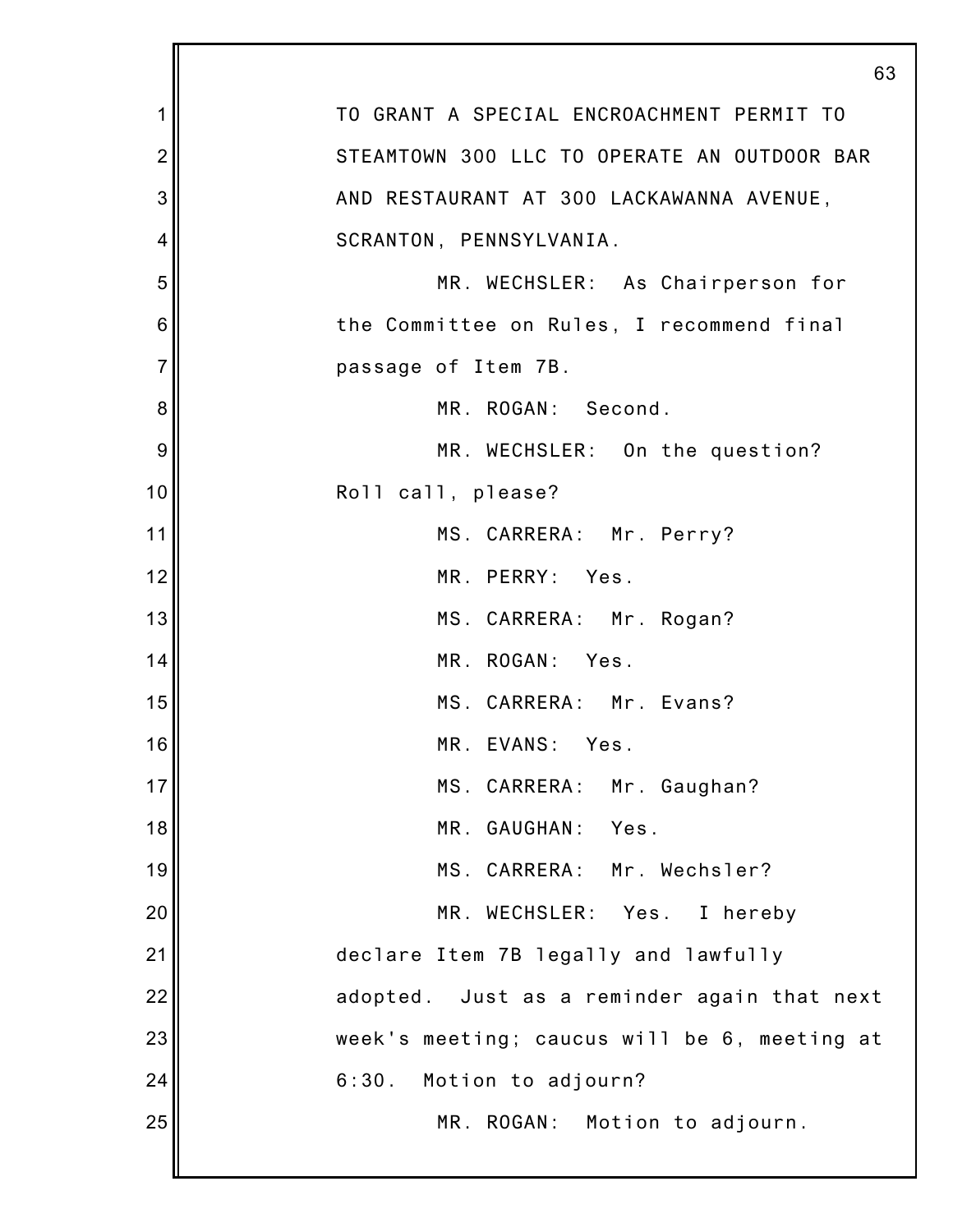|                 | 64                                  |
|-----------------|-------------------------------------|
| 1               | MR. WECHSLER: Meeting is adjourned. |
| $\overline{2}$  | (WHEREUPON, the proceedings         |
| 3               | concluded.)                         |
| $\overline{4}$  |                                     |
| 5               |                                     |
| $\,6$           |                                     |
| $\overline{7}$  |                                     |
| $\bf 8$         |                                     |
| 9               |                                     |
| 10              |                                     |
| 11              |                                     |
| 12              |                                     |
| 13              |                                     |
| 14              |                                     |
| 15              |                                     |
| 16              |                                     |
| 17              |                                     |
| 18              |                                     |
| 19              |                                     |
| 20              |                                     |
| 21              |                                     |
| $\overline{22}$ |                                     |
| 23              |                                     |
| 24              |                                     |
| 25              |                                     |
|                 |                                     |